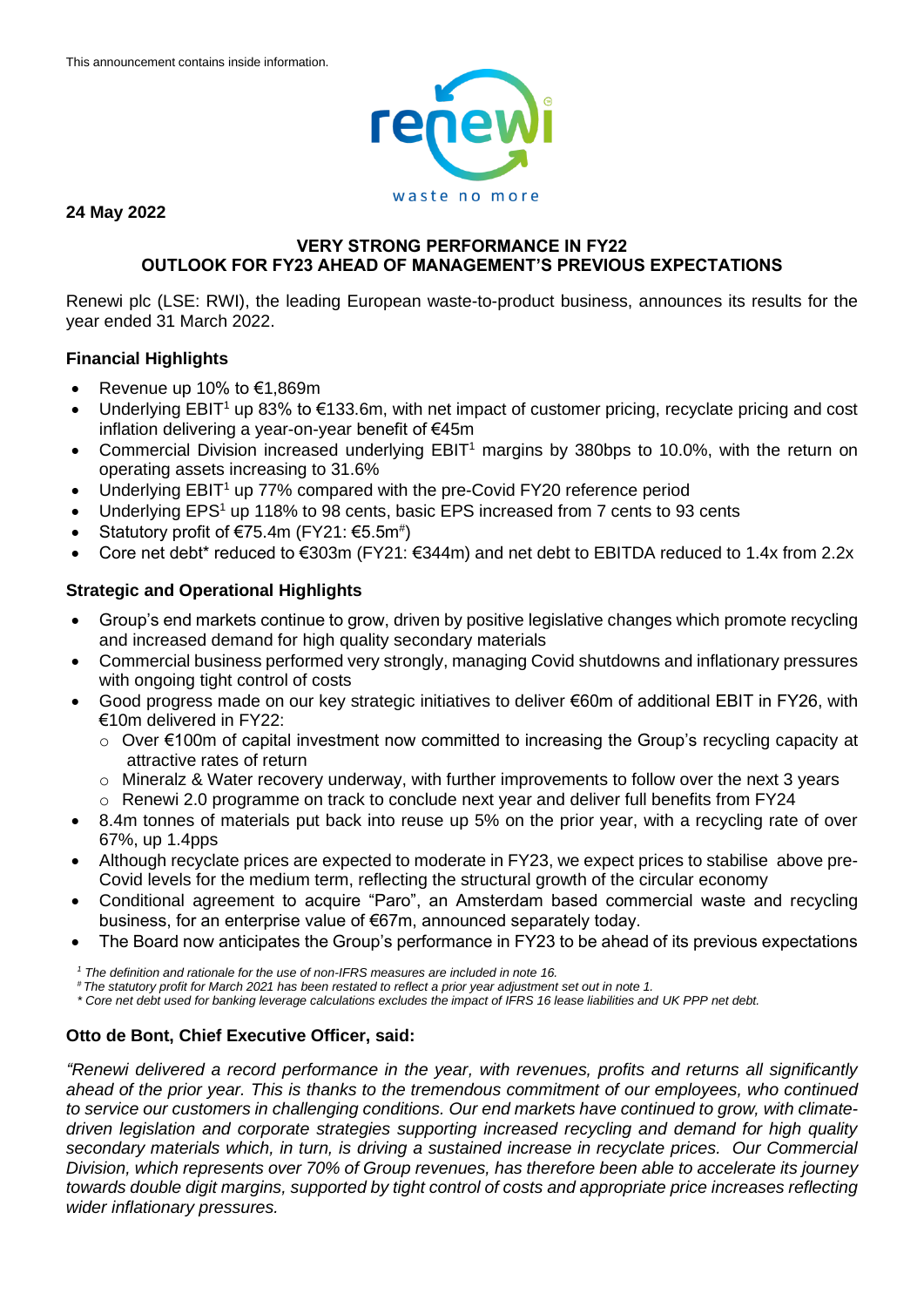*We made good progress on our key strategic initiatives and have committed over €100m of capital into our innovation portfolio. We remain on track to deliver the full €60m of EBIT we targeted for FY26 across our three value drivers: our innovation pipeline, the recovery of earnings at Mineralz and Water and the Renewi 2.0 programme.*

*"There is no doubt the transition to circular economies in our end markets will continue to increase demand for recycling and higher quality secondary materials, supporting our business model in the short and long term. The sustainability agenda pursued by the EU and national governments will also present increasing opportunities for Renewi to convert waste into a wider range of high-quality secondary materials.*

*"Looking ahead, whilst recyclate prices are expected to remain strong but moderate in FY23, the Board now anticipates the Group's performance in FY23 to be ahead of its previous expectations."*

## **Results**

|                                               | <b>FY22</b>     | FY21#     | % change |
|-----------------------------------------------|-----------------|-----------|----------|
| <b>UNDERLYING NON-STATUTORY</b>               |                 |           |          |
| Revenue                                       | €1,869.2m       | €1,693.6m | $+10%$   |
| Underlying EBITDA <sup>1</sup>                | €262.6m         | €195.7m   | $+34%$   |
| Underlying EBIT <sup>1</sup>                  | €133.6m         | €73.0m    | $+83%$   |
| Underlying profit before tax <sup>1</sup>     | €105.2m         | €47.4m    | $+122%$  |
| Underlying EPS <sup>1</sup> (cents per share) | 98 <sub>c</sub> | 45c       | $+118%$  |
| Adjusted free cash flow                       | €90.6m          | €113.5m   |          |
| Free cash flow <sup>1</sup>                   | €60.5m          | €145.7m   |          |
| Core net debt*                                | €303.0m         | €343.6m   |          |
|                                               |                 |           |          |
| <b>STATUTORY</b>                              |                 |           |          |
| Revenue                                       | €1,869.2m       | €1,693.6m |          |
| Operating profit                              | €124.0m         | €36.1m    |          |
| Profit before tax                             | €95.7m          | €10.9m    |          |
| Profit for the year                           | €75.4m          | €5.5m     |          |
| Basic EPS (cents per share)                   | 93c             | 7c        |          |
| Cash flow from operating activities           | €188.0m         | €253.5m   |          |
| Total net debt                                | €604.0m         | €668.1m   |          |

*<sup>1</sup>The definition and rationale for the use of non-IFRS measures are included in note 16.*

*# Certain March 2021 values have adjusted to reflect prior year adjustments as referred to in note 2.*

*\* Core net debt used for banking leverage calculations excludes the impact of IFRS 16 lease liabilities and UK PPP net debt.*

| For further information:          |                                           |
|-----------------------------------|-------------------------------------------|
| <b>Paternoster Communications</b> | Renewi plc                                |
| +44 20 3012 0241                  | +44 7976 321 540                          |
| Tom Buchanan                      | Adam Richford, Head of Investor Relations |
| +44 20 3012 02414                 | +44 7814 06 0457                          |
| Ben Honan                         | <b>Claire Tompkins, Communications</b>    |

## **Notes:**

- 1. A copy of this announcement is available on the Company's website, [\(www.renewi.com\)](http://www.renewi.com/)
- *2. Renewi will hold an analyst presentation at 9.30 a.m. GMT / 10.30 a.m. CET today*
- *3. Webcast: To watch and listen to the live webcast please pre-register [via this link](https://protect-eu.mimecast.com/s/es5RCV7MrT5qjgzcEviam?domain=stream.brrmedia.co.uk)*.
- 4. *Today's results presentation will also be available on the website.*

## **FORWARD-LOOKING STATEMENTS**

Certain statements in this announcement constitute "forward-looking statements". Forward-looking statements may sometimes, but not always, be identified by words such as "will", "may", "should", "continue", "believes", "expects", "intends" or similar expressions. These forward-looking statements are subject to risks, uncertainties and other factors which, as a result, could cause Renewi plc's actual future financial condition, performance and results to differ materially from the plans, goals and expectations set out in the forwardlooking statements. Such statements are made only as at the date of this announcement and, except to the extent legally required, Renewi plc undertakes no obligation to revise or update such forward-looking statements.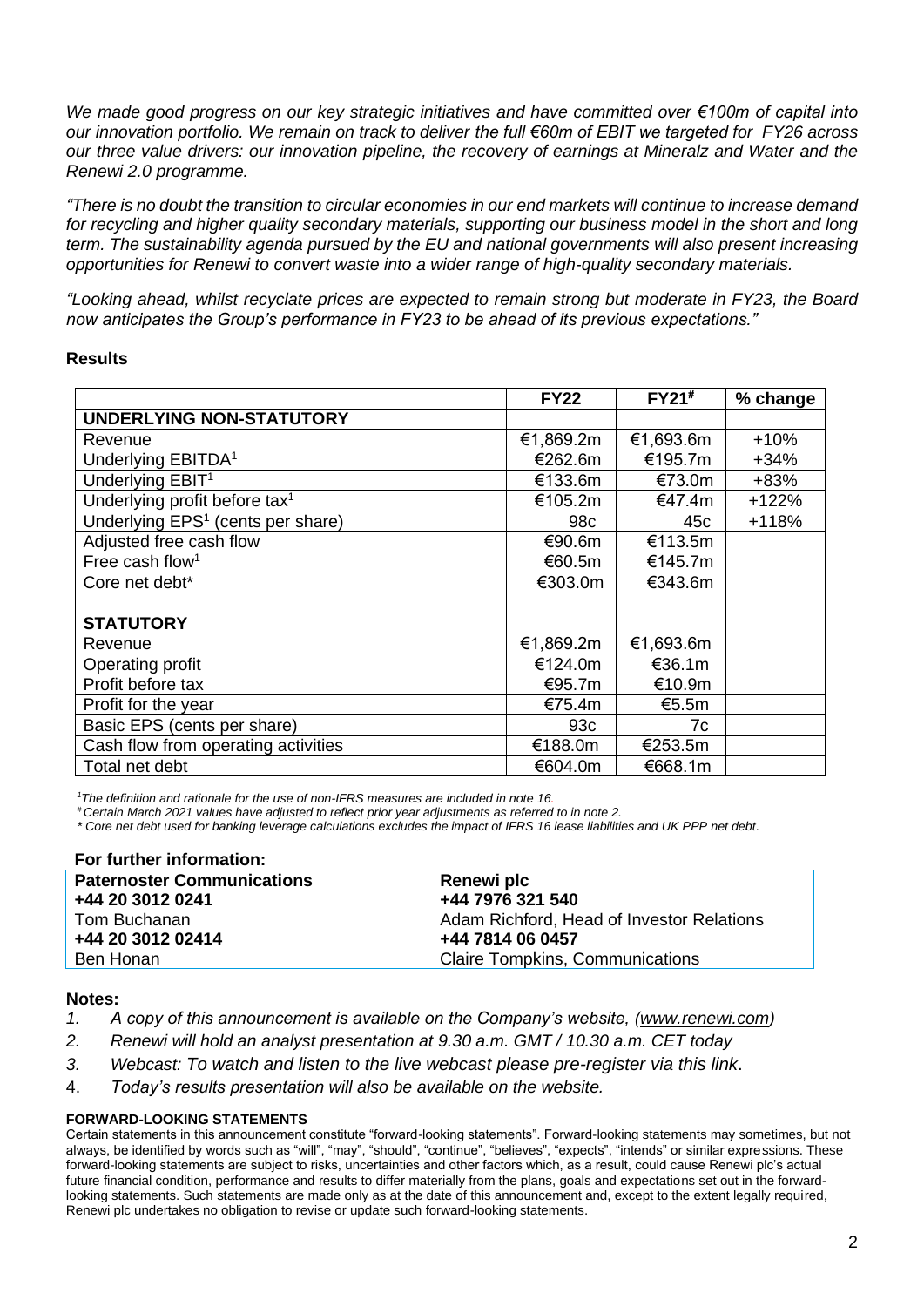# **Chief Executive Officer's Statement**

# *Overview*

Renewi delivered a record performance in FY22 with revenues, profits and returns all increasing significantly ahead of the previous year. Our end markets continue to grow, with legislation and corporate strategies supporting increased recycling and demand for high quality secondary materials. This contributed to the increase in recyclate prices over the past eighteen months. We have also managed the aftershocks of the Covid crisis with ongoing tight control of costs and an ability to cover inflationary pressures from recyclate prices and customer pricing. We made good progress on our key strategic initiatives to deliver sustained growth for Renewi, notably with the commitment of over €100m of capital to build new state-of-the-art recycling capacity. Underlying EBIT increased by 83% to €133.6m. Statutory profit increased by €69.9m to €75.4m. Core net debt reduced by €41m to €303m and our leverage ratio reduced below the Board's target to 1.4x (FY21: 2.2x).

Sustainability is at the heart of our business model. Our purpose of giving new life to used materials enables us to deliver secondary materials to our end customers with a lower carbon footprint than the primary materials they replace. This helps our customers get to their net zero ambitions and supports the development of a circular economy, which is essential if society is to meet its carbon reduction goals. We have therefore maintained our focus on the longer-term strategic drivers for Renewi: increasing our recycling rate; increasing the quantity and quality of the secondary materials we supply; expanding our market share and improving both efficiency and customer service through our Renewi 2.0 programme. We have continued to advance this strategy and we remain well positioned to benefit from the adoption of circularity by European economies which ensures resources such as products, materials and energy are reused for as long as possible at the highest value.

| <b>Group Summary</b>    |             | <b>Revenue</b> |                 | <b>Underlying EBIT</b> |             |                 |  |
|-------------------------|-------------|----------------|-----------------|------------------------|-------------|-----------------|--|
|                         | <b>FY22</b> | <b>FY21</b>    | <b>Variance</b> | <b>FY22</b>            | <b>FY21</b> | <b>Variance</b> |  |
|                         | €m          | €m             | $\frac{9}{6}$   | €m                     | €m          | $\frac{0}{6}$   |  |
| <b>Commercial Waste</b> | 1,360.5     | 1,240.6        | 10%             | 135.7                  | 76.8        | 77%             |  |
| Mineralz & Water        | 193.9       | 182.8          | 6%              | 5.8                    | 0.3         | N/A             |  |
| <b>Specialities</b>     | 350.1       | 300.8          | 16%             | 4.1                    | 2.4         | 71%             |  |
| Group central services  |             |                |                 | (12.0)                 | (6.5)       | $-85%$          |  |
| Inter-segment revenue   | (35.3)      | (30.6)         |                 |                        |             |                 |  |
| Total                   | 1,869.2     | 1,693.6        | 10%             | 133.6                  | 73.0        | 83%             |  |
|                         |             |                |                 |                        |             |                 |  |

# *Group financial performance*

*The underlying figures above are reconciled to statutory measures in note 3 of the consolidated financial statements.* 

Revenue was up 10% to €1,869m and underlying EBIT was up 83% to €133.6m. Underlying profit before tax increased by €57.8m to €105.2m. Underlying earnings per share increased by 118% to 98 cents (FY21: 45 cents).

The Commercial Division, which represents over 70% of Group revenues, increased revenues by 10% and underlying EBIT by 77%. EBIT margin increased 380 bps to 10.0% driven by a year-on-year benefit of €35m from increased quality and pricing of recyclates and ongoing cost control. EBIT was 73% higher than the pre-Covid FY20 reference period.

The Mineralz & Water Division saw revenues increase by 6%, and underlying earnings increase by €5.5m to €5.8m. The Specialities Division increased revenues by 16% and underlying EBIT increased by €1.7m to €4.1m.

Group central services costs have increased in the year as a result of investment in a number of areas and higher costs for long term incentive plans.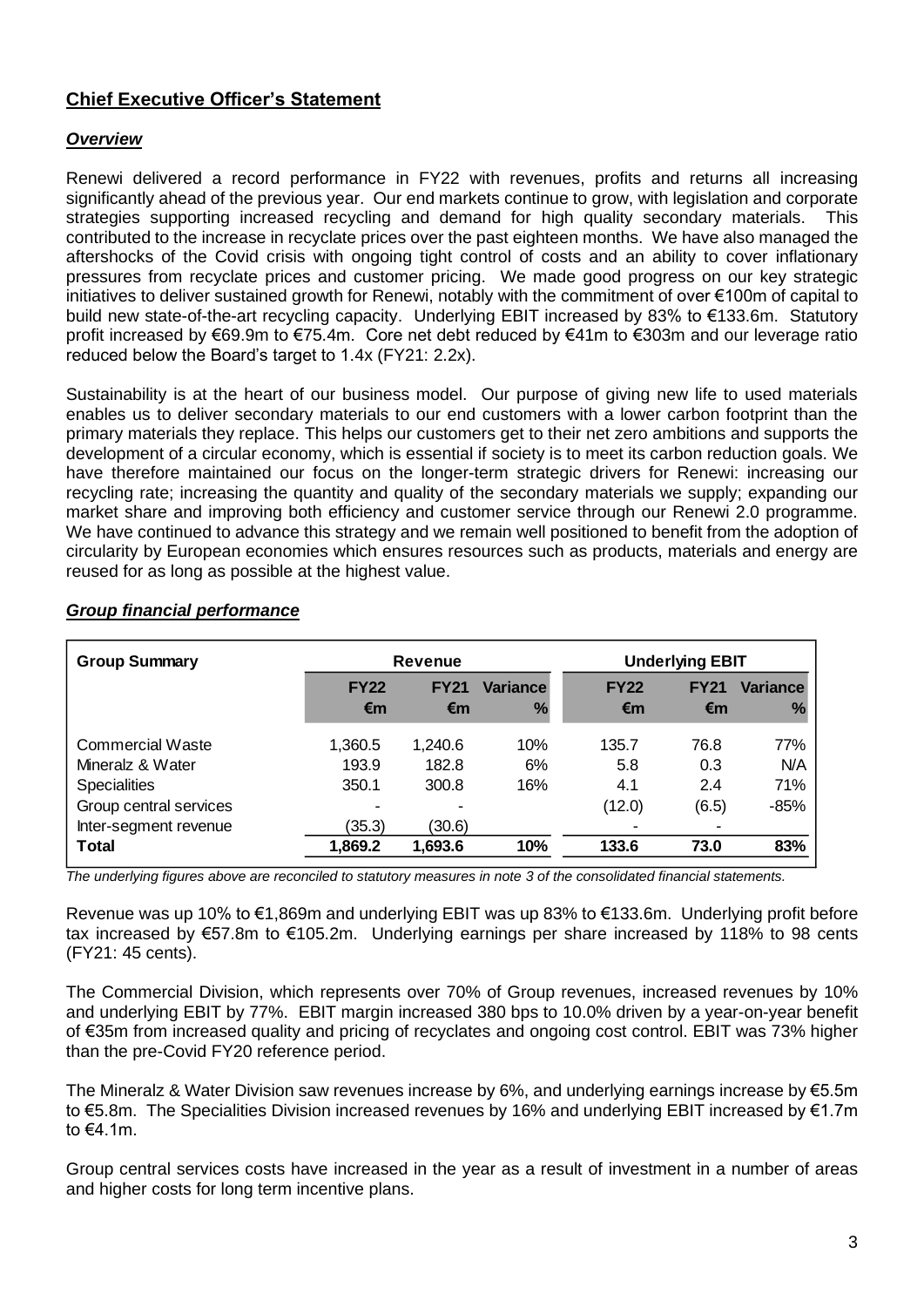The business delivered adjusted free cash flow of €90.6m (FY21: €113.5m) partly reflecting an underlying reduction in payables. Free cash at €60.5m was lower than last year which included the €55m benefit of deferred payroll and other taxes in the Netherlands. Core net debt at 31 March 2022 was €303m (2021: €344m). Leverage fell to 1.4x (FY21: 2.2x), comfortably below the Board's long-term target of 2.0x. Liquidity headroom including cash and undrawn facilities was also strong at €428m (FY21: €364m).

Recognising the Group's significant growth investment programme and the resultant cash flow profile in the short term, the Board is not recommending a dividend for FY22, however it will keep the Group's dividend policy under review for FY23.

# *Sustainability means a need for circularity*

Our purpose is to protect our planet by giving new life to used materials, and our vision is to be the leading waste-to-product company in Europe's most advanced circular economies. This differentiates Renewi as a company that focuses on reuse: supplying high-quality secondary materials, which we believe is the best way to extract value from waste. We are a key player in the rapidly emerging circular economy and a pioneer in deploying innovative technologies that turn waste that would have been incinerated or sent to landfill into high quality secondary materials.

In the past year we have seen the world's governments, companies and investors continue to advance the agenda to reduce carbon emissions very significantly, with the EU playing a leading role. In November 2021, COP26 set out the necessary steps to avoid catastrophic increases in global temperatures by the end of the century. Production of more secondary materials to reduce virgin material use and the associated carbon emissions is a key requirement to meet these goals. Becoming more circular and cutting virgin materials use by 28% within nine years could lead to a reduction in global greenhouse gas emissions by 39% according to the [Circularity Gap Report.](https://www.circularity-gap.world/2021)

Recycling plays a key role in enabling a circular economy by converting waste back into secondary materials and is therefore increasingly supported by fiscal and regulatory governmental policy. Recycling, like most markets, needs balanced supply and demand.

Supply is stimulated by disincentivising landfill and incineration through taxations and prohibitions to create an environment in which sorting and processing to produce recyclates is economically competitive. This is already in place in the Netherlands and Belgium and has been further strengthened in Flanders by the government's announcement to double the incineration tax to €25 per tonne. Further stimulation of recycling is fundamental new legislation in Flanders which comes into effect in January 2023. The most recent amendment to Vlarema (#8) effectively introduces the mandatory pre-sorting of waste to remove recyclates before residues are incinerated, and this legislation is the key driver of our decision to invest in three large state-of-the-art sorting lines in Flanders.

Demand is stimulated by setting targets for minimum recycled content for government tenders, or indeed simply mandating certain levels of recycled content in all materials. For example, the Netherlands has a longstanding policy commitment to be 50% circular by 2030, and Belgium has similar circularity ambitions in both Flanders and Wallonia. This is further backed by trends in consumer demand where a sustainable solution appeals to a growing segment of customers.

Looking forward, legislators in Renewi's end markets and beyond are considering further action, including carbon taxes on incineration, minimum recycled content levels and producer responsibility for the management of closed loops. All these measures will accelerate the transition to increased recycling rates and, crucially, increase demand for secondary materials.

# *Putting sustainability at the centre of our strategy*

Sustainability is at the heart of what we do. Our purpose, our vision and our business strategy are all about sustainability. In keeping with our purpose, our business and sustainability strategies are inextricably linked and mutually supportive. Starting from the UN Sustainable Development Goals, we focus on three key objectives: Enable the circular economy; Reduce carbon emissions; and Care for people.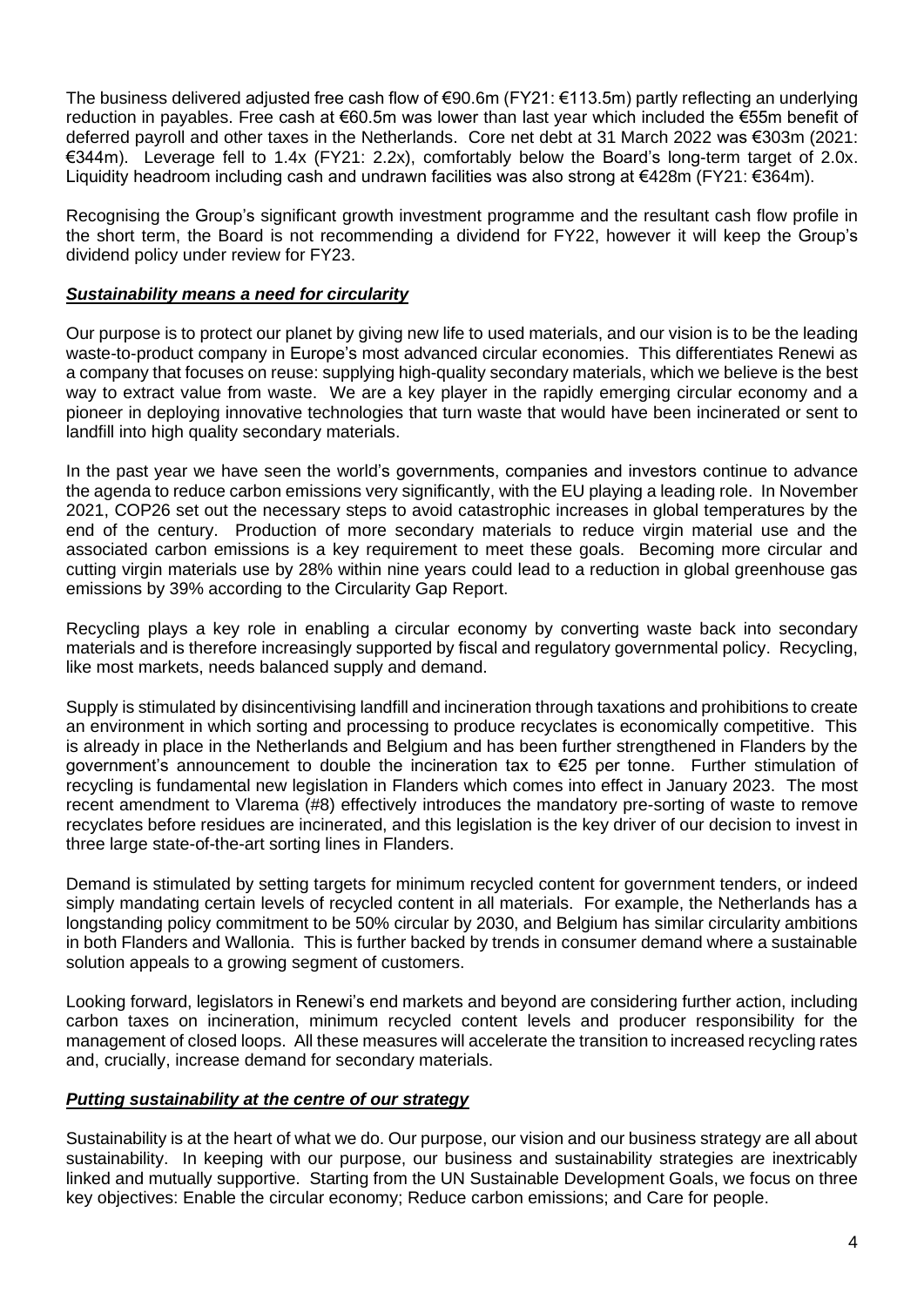During the last year we have made good progress with our strategy, including the following highlights:

Enable the circular economy

- Increased recycling rate from 65.8% in March 2021 to 67.2% (+1.4% points), with positive progress across all divisions.
- Total recyclate output amounted to 8.4m tonnes, 5% higher than prior year
- Carbon avoidance of 3.1m tonnes, similar to last year

Reduce carbon emissions

- Reduced our carbon intensity from processing 23% per tonne, driven for example by our Commercial Waste Netherlands Division having switched to 100% green electricity
- Reduced total scope 1 and scope 2 emissions by  $7\%$  to 0.5m tonnes of  $CO<sub>2</sub>$  equivalent

Care for people

- Significantly improved safety results: Lost time injuries (LTIs) are down 36% and major fires are down 25%
- Established a Diversity & Inclusion committee, aimed at making Renewi an even more rewarding and inclusive place to work

This year we report specifically about climate change risk according to the guidelines of the Taskforce for Climate related Financial Disclosure (TCFD). Within our climate roadmap we intend to strengthen our sustainability strategy and will start building a net-zero carbon emissions roadmap this year.

Progress against each of our specific targets is detailed in full in both our forthcoming Annual Report and our Sustainability Review.

## *Increased value for the high quality recyclate products that we make*

A prominent feature of our strong performance since Covid has been the recovery of recyclate prices from ten-year lows to their current high levels, which have now been sustained for nearly eighteen months.

Different recyclate streams are subject to specific supply and demand factors. However, at a more fundamental level we believe that environmental policies to stimulate the use of secondary materials mean that recyclates will over time become scarce materials. Furthermore, we believe prices may ultimately increase to a sustainable premium, or a reduced discount, to virgin materials. In addition to the supply and demand factors, we are increasing the quality of our recyclates. This allows our end-customers to replace virgin materials by our recyclates and allows us to demand higher prices.

Other factors that support the increased pricing for recyclates include:

- Demand for paper and cardboard in Europe is being driven by the growth in e-commerce as well as the transition to cardboard as the preferred packaging material including for example replacing plastic inside delivery boxes. At the same time, reduced office working as a result of Covid has resulted in lower volumes of source segregated commercial paper for recycling;
- High energy prices make the use of recycled metals, glass and plastic cheaper compared to production from virgin materials;
- There is a strong increase in demand for waste wood for a range of applications including conversion to wood products, methanol and bio-fuels in addition to biomass; and
- Consumer demand for recycled plastics has led to major plastics manufacturers looking for long-term supply agreements to meet their growing need.

In the short-term recyclate prices may still fluctuate and, whilst we expect that recyclate prices will moderate in FY23, we expect prices to stabilise above pre-Covid levels for the medium term, reflecting the structural growth of the circular economy.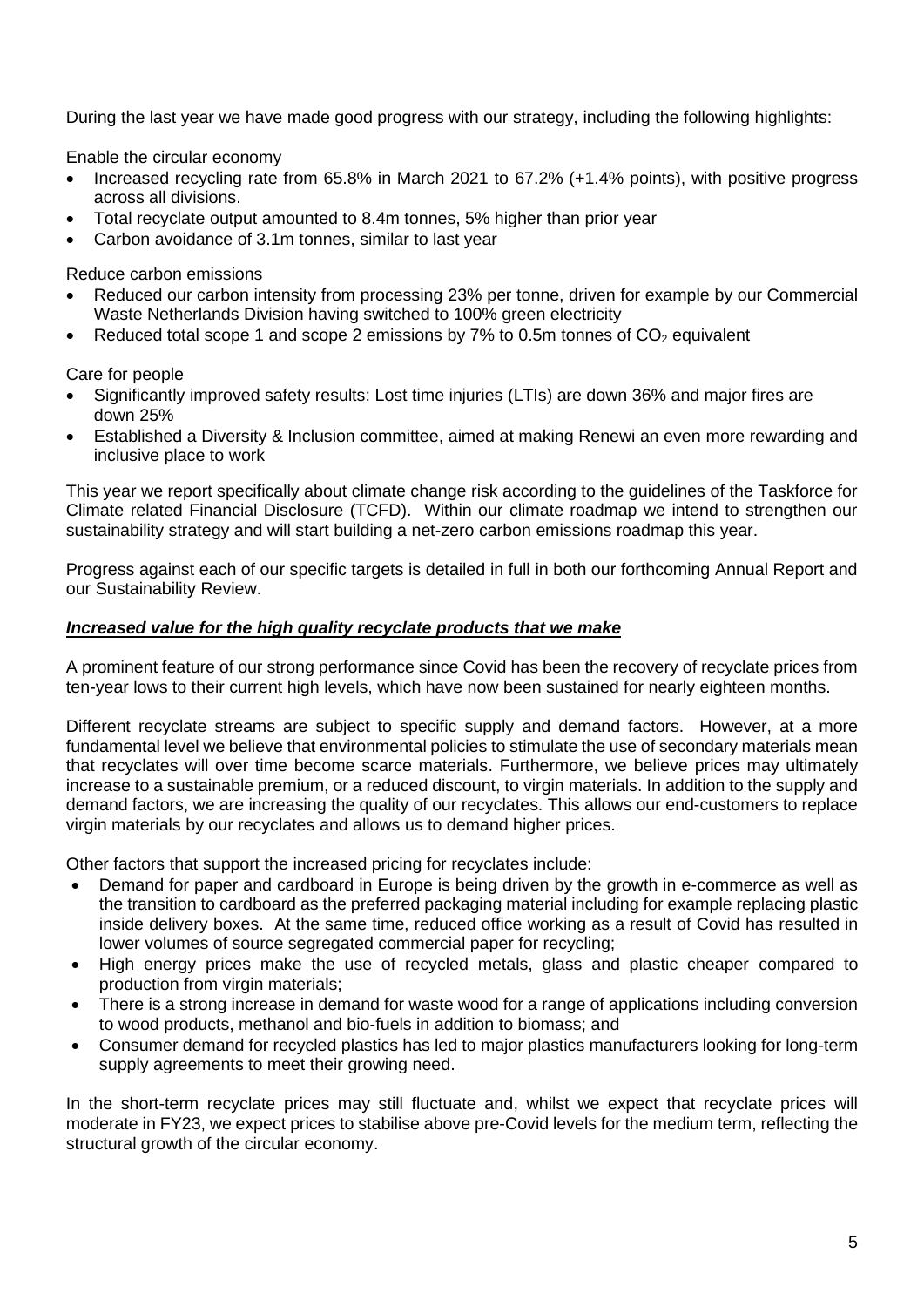# *Our strategy for long-term profitable growth*

We have a clear and consistent business strategy to deliver long-term growth in both margins and volumes. This strategy has initially focused on margin expansion through increased recycling rates and the production of higher quality materials. We are now focusing increasingly on how to expand our market share both domestically and internationally. Our strategy is based on three pillars:

- **1. Leader in recycling: increase our recycling rate.** Our ambitious goal, launched as "Mission75", is to increase our recycling rate within five years to 75% from the current 67.2%, which we believe is already the highest in the industry.
- **2. Leader in secondary material production: Enhance the quality and value of the products we produce**. To build a circular economy, the usage of secondary raw materials must increase. For production companies currently using primary raw materials, the easiest way to convert is by using high quality secondary raw materials that they can "drop-in". Accordingly, we are investing in advanced processing facilities.
- **3. Selectively gain market share.** Our primary focus in the Netherlands and Belgium is on driving margin expansion from existing waste flows through the first two pillars of our strategy. In addition, there are consolidation opportunities in our sector, and we intend to participate both in complementary acquisitions in our core markets and in due course to enter into new territories with strong growth potential for our waste-to-product model.

This strategy is further underpinned by our Renewi 2.0 modernisation programme.

# *Our innovation portfolio: investing for higher returns*

We are investing in innovative solutions to increase recycling rates and product quality, the first two pillars of our growth strategy, with a view to delivering an additional EBIT of €20m by FY26. In FY22 we committed to invest over €100m over the next three years in order to achieve our target and exceed our threshold for return on assets of 16%. More details on the timing of investment and returns are given in the Finance Review below.

| Project                                     | Partner              | Opportunity | <b>Status</b>                                                                                                                                                                            |
|---------------------------------------------|----------------------|-------------|------------------------------------------------------------------------------------------------------------------------------------------------------------------------------------------|
| Advanced residual<br>waste sorting Flanders | Stand-alone          | €€€€€       | Three lines approved. Programme<br>progressing in line with expectations                                                                                                                 |
| Organics: expanded<br>depackaging capacity  | Stand-alone          | €           | Construction complete and plant operational                                                                                                                                              |
| Organics: bio-gas to<br>bio-LNG             | Shell &<br>Nordsol   | €€          | New plant commissioned and operational                                                                                                                                                   |
| Mattress recycling                          | IKEA group           | €€€         | New facilities: fourth facility completed and<br>fifth in planning. Chemical recycling plant to<br>be commissioned mid 2022. Exploring<br>opportunities to expand activities outside NL. |
| Plastic recycling                           | Stand-alone          | €€          | Ghent and Waalwijk investments complete.<br>Acht to be commissioned in 2023                                                                                                              |
| Polyurethane recycling                      | Chemical<br>recycler | € - €€€     | Technical and commercial feasibility studies<br>ongoing                                                                                                                                  |
| ATM recovery                                | Stand-alone          | €€€         | Filler storage capacity installed, and product<br>certifications expected. Project to increase<br>capacity at waterside commenced                                                        |
| Wood flake for low-<br>carbon steel         | Arcelor-Mittal       | €€ - €€€€   | Partner is preparing for industrial<br>performance testing early next year and<br>subsequent commercial contracting<br>discussions                                                       |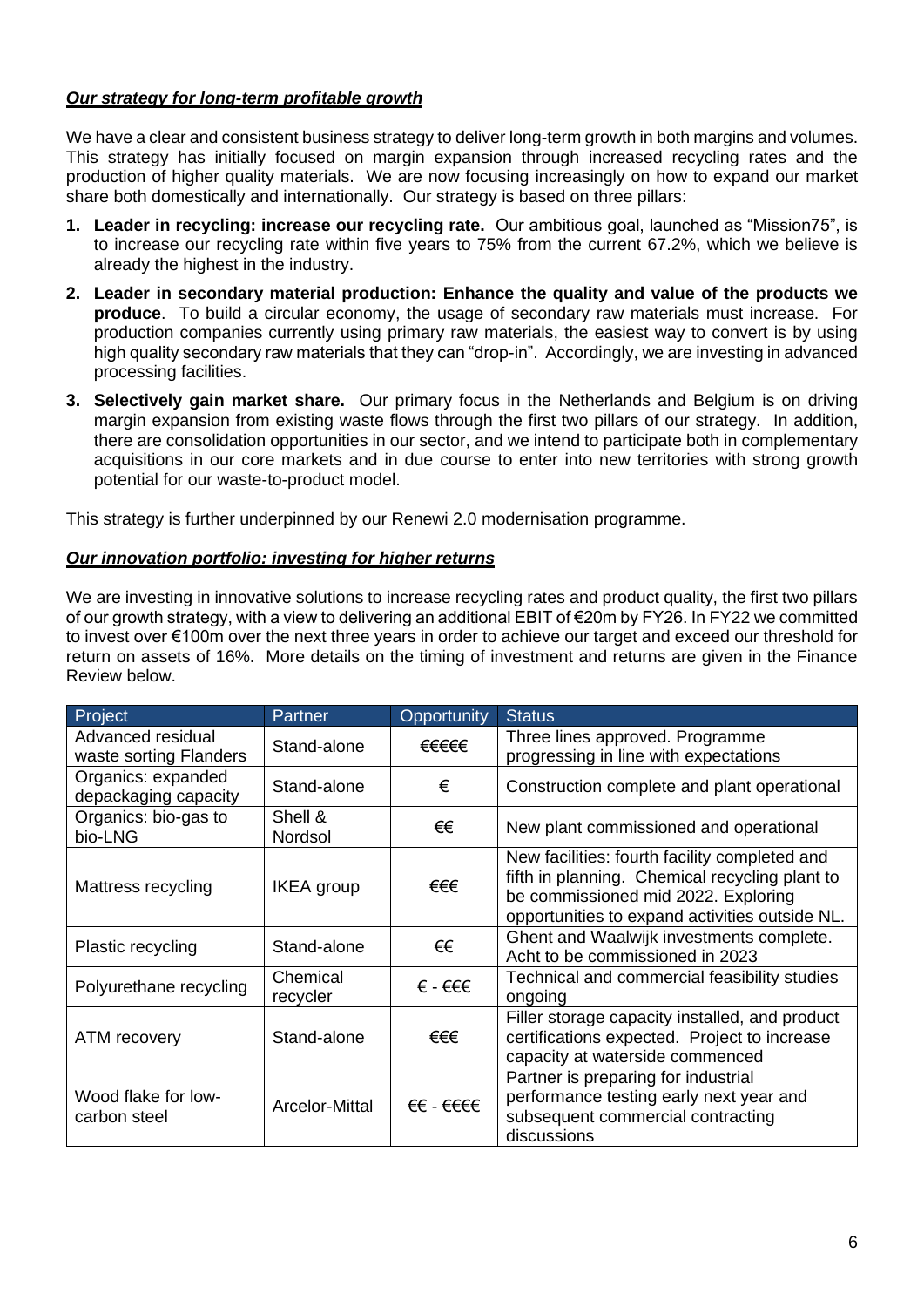We continue to have a dialogue with a number of plastics recyclers concerning the provision of plastics streams for chemical recycling. Other new innovation ideas have been identified during the past year and are passing through our disciplined investment process.

# *Renewi 2.0 programme*

FY22 was the second year of our Renewi 2.0 programme: a three-year programme to make the company simpler, more customer-focused, more efficient and a better place to work. This comprises multiple projects, based around two key themes:

- **Digitisation of the business**. We have developed and launched a new front-end interface for customers that allows them to place and amend orders, have full visibility of services and related costs and the circular benefits their waste is creating. This digitisation is already delivering a better 24/7 customer experience, while reducing our cost to serve.
- **Simplification and harmonisation of processes**. Our core business processes are being simplified and standardised across our divisions to save costs, reduce errors, and improve customer, supplier and employee experiences. We are implementing global process owners for our core processes and centres of excellence to simplify our service offering, improve our master data and eliminate non-value add activity.

As previously indicated, the programme is expected to deliver a minimum of €20m of annual cost benefits on a run-rate basis after completion of this three-year programme for a total cash cost of €40m. €5.0m of net benefit was reported in FY22, in line with our plan. We remain confident that we will achieve the targeted savings on schedule.

More than 65,000 customers are logging into MyRenewi, our customer platform, and we see adoption rates increase every month. Our "*scaled agile*" framework approach has allowed for faster time to market for new developments and features for MyRenewi, delivery of our broader commercial offering and in driving efficiency in sales and back-office operations. A dedicated team is working on a project called 'Help Customer' to further improve our service delivery when customers have queries. During the year we have seen call and complaint volumes drop by 20% in some parts of our business through these frictionless interactions.

The procurement application Coupa has been fully implemented in our Commercial Waste division as well as for central functions and use is increasing on a daily basis.

## *Mineralz & Water recovery*

Profits at ATM, our major site that cleans contaminated soil and water, are recovering well but slower than initially planned. Ongoing uncertainty by regulators on the adequacy of the current environmental regime has reduced intake of contaminated soil and continues to hamper obtaining necessary permits to dispose of TGG. This situation is expected to be resolved when proposed amendments to current legislation are brought forward and should bring much needed clarity to this important part of our business.

Despite these challenges, good underlying progress was made during FY22, with the production of secondary building materials like gravel, sand and filler replacing TGG. There is a growing interest in these secondary building materials from cement and asphalt producers as the construction industry is converting to circularity. ATM's profit improvement is also supported by growth in water treatment where we plan to expand our treatment capacity. We therefore anticipate that, as the regulatory environment for soil becomes clearer, as our building materials achieve their certification, and as we expand our water treatment, ATM will be able to restore EBITDA margins.

# *Potential for market share growth*

Following the formation of Renewi in 2017 our focus was on integration and successfully delivering the merger synergies while maintaining market share. This has been achieved in full.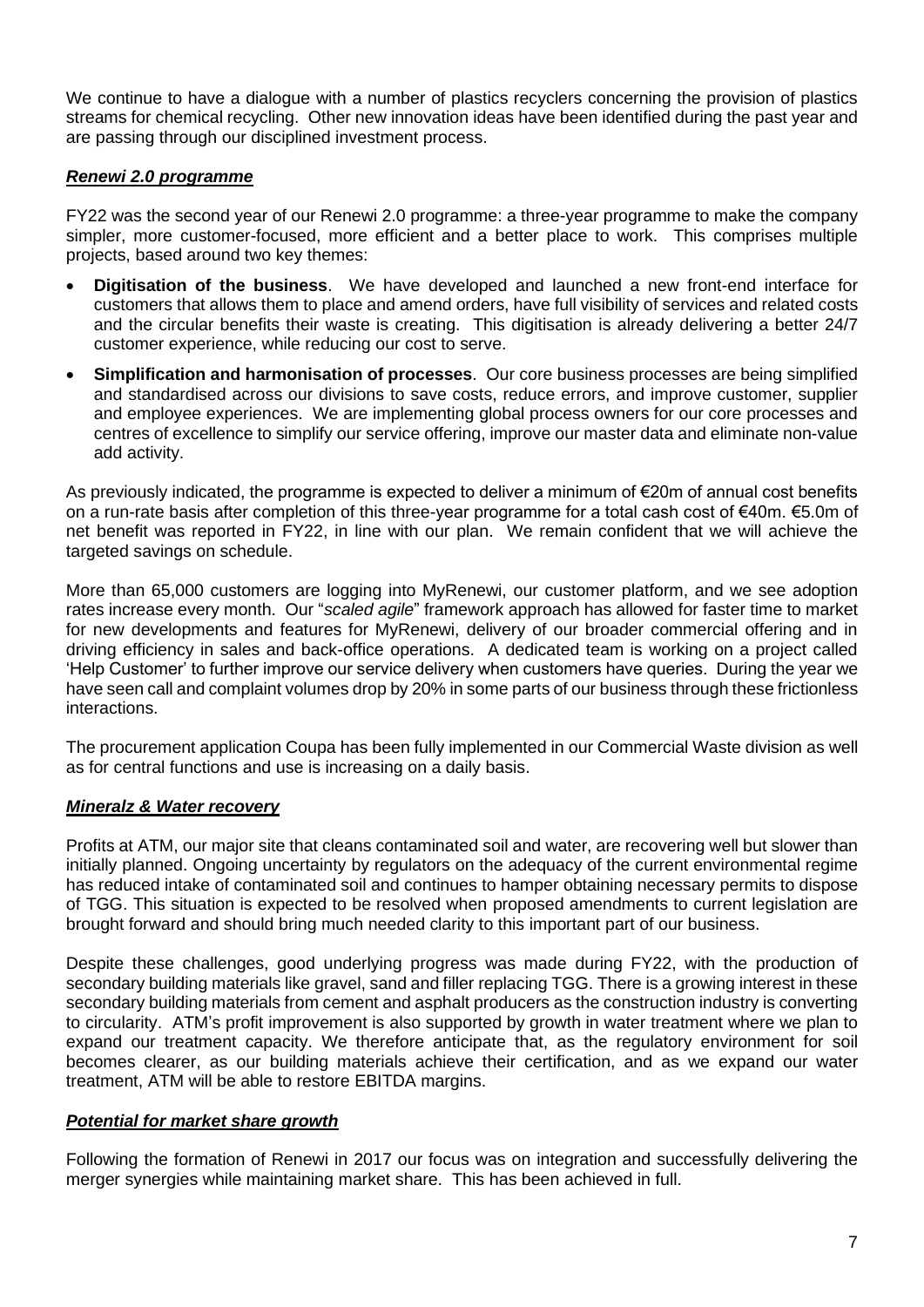With leverage now reduced to comfortably below the Board's target of 2.0x, we have increased our pursuit of long-term top line growth opportunities, both organic and through acquisition. Accordingly, we have revisited our M&A pipeline activities, cultivating potential targets and reinvigorating internal evaluation processes. We note that M&A activity within the Netherlands and Belgium is picking up and Renewi intends to participate in sector consolidation opportunities, providing there are good strategic and sustainability synergies that offer appropriate financial returns.

Within the Netherlands and Belgium we will continue to expand our share organically, with an unmatched combination of breadth of services and proven sustainable treatment of waste. Renewi 2.0 will further improve our customer service and offer customers convenient digital interaction.

Renewi also has a two-stage strategy for further international expansion. In the immediate term there are opportunities to expand in niche waste segments where collection is not a required part of the business model: glass, white goods and mattresses being good examples. Longer term, we believe our model can be replicated in other advanced circular economies. We have created the "Renewi Advanced Circular Economy" (RACE) index of all European countries, assessing their suitability for our services based on factors such as material recycling rate, use of secondary materials, regulation, and taxonomy related to material usage. The RACE index confirms the Netherlands and Belgium as two of the most advanced circular economies. It further allows us to focus on a number of countries, including Denmark, Sweden, Germany, and the UK, where we see scope for successful and profitable expansion in the long-term.

# *Resilience in an uncertain world*

The end of Covid has triggered significant inflation, supply chain disruptions and a tightness in European labour markets, exacerbated by geopolitical uncertainty arising from the war in Ukraine and the potential for macroeconomic impact. In response we have created teams to monitor and address emerging issues. We are monitoring the situation closely and while a significant and widespread economic slowdown could eventually impact Renewi, we have experienced no material adverse impact to our business since the war in Ukraine.

More broadly, Renewi has a resilient business model in that it:

- Provides an essential service across all sectors of the Dutch and Belgian economies, with no material exposure to any one sector;
- Has demonstrated an ability to pass inflationary costs through to customers. Price increases implemented on 1 January 2022 are expected to cover 2022 inflation;
- Hedged the majority of its energy and diesel requirements for 2022; and
- Has guidance for FY23 that anticipates a reduction in recyclate prices from their current highs.

# *Group Outlook*

Recyclates strength has so far continued into FY23. Although a reduction from the high prices is expected, a sustained benefit from structural changes to recyclate quality and price is also anticipated. Looking ahead, the Board now anticipates the Group's performance in FY23 to be ahead of its previous expectations given the Group's strong results in FY22 and continuing recyclate price strength.

The transition to a circular economy will increase demand for recycling and higher quality recyclates, which supports our business model. The sustainability agenda and the potential for a "green recovery" driven by the EU and national governments are expected to present further attractive opportunities for Renewi to convert waste into a wider range of high-quality secondary materials. We remain confident our three strategic growth initiatives – our innovation pipeline, Mineralz & Water recovery and Renewi 2.0 programme – will deliver significant additional earnings over the next three years and beyond.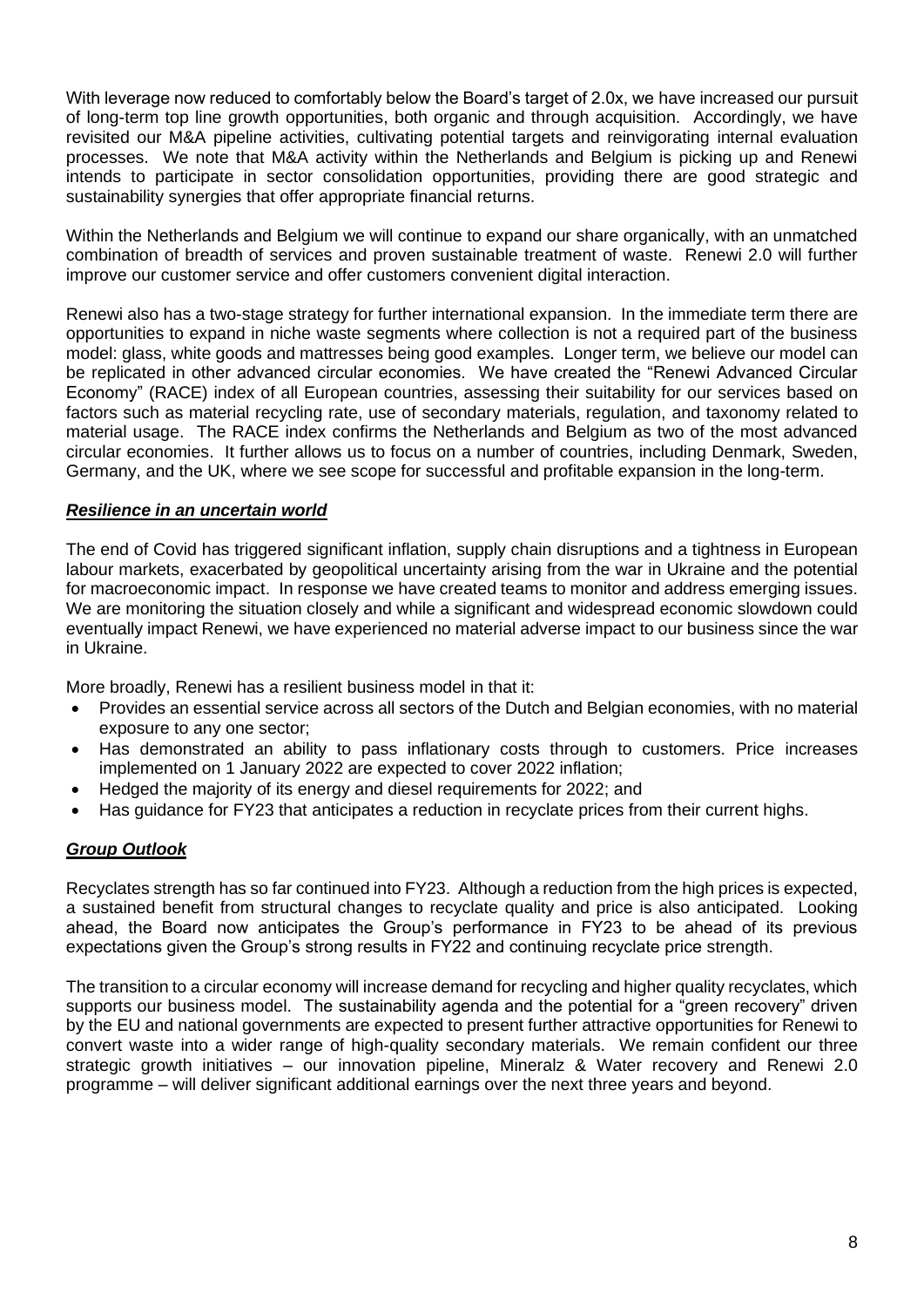# **Operating Review for the year ended 31 March 2022**

# **Commercial Waste**

## *Financial performance*

The Commercial Division increased revenues by 10% to €1,360m and underlying EBIT by 77% to €135.7m, representing an EBIT margin of 10.0%. EBIT margin increased 380bps driven by a year-onyear benefit of €35m from increased quality and pricing of recyclates and ongoing cost control. EBIT was 73% higher than the pre-Covid FY20 reference period. Return on operating assets increased from 17.6% to a strongly accretive 31.6%.

| <b>Commercial Waste</b>       | <b>Revenue</b>   |             | <b>Underlying EBITDA</b> |             | <b>Underlying EBIT</b> |             |
|-------------------------------|------------------|-------------|--------------------------|-------------|------------------------|-------------|
|                               | <b>FY22</b>      | <b>FY21</b> | <b>FY22</b>              | <b>FY21</b> | <b>FY22</b>            | <b>FY21</b> |
|                               |                  |             |                          |             |                        |             |
| Netherlands Commercial        | 896.2            | 828.4       | 148.9                    | 113.9       | 93.1                   | 53.7        |
| <b>Belgium Commercial</b>     | 466.9            | 412.9       | 77.5                     | 52.5        | 42.6                   | 23.1        |
| Intra-segment revenue         | (2.6)            | (0.7)       |                          |             |                        |             |
| Total (€m)                    | 1,360.5          | 1,240.6     | 226.4                    | 166.4       | 135.7                  | 76.8        |
| Year on year variance %       |                  |             |                          |             |                        |             |
| <b>Netherlands Commercial</b> | 8%               |             | 31%                      |             | 73%                    |             |
| <b>Belgium Commercial</b>     | 13%              |             | 48%                      |             | 84%                    |             |
| Total                         | 10%              |             | 36%                      |             | 77%                    |             |
|                               |                  |             |                          |             |                        |             |
|                               | <b>Return on</b> |             | <b>Underlying</b>        |             | <b>Underlying</b>      |             |
|                               | operating assets |             | <b>EBITDA</b> margin     |             | <b>EBIT margin</b>     |             |
|                               | <b>FY22</b>      | <b>FY21</b> | <b>FY22</b>              | <b>FY21</b> | <b>FY22</b>            | <b>FY21</b> |
|                               |                  |             |                          |             |                        |             |
| Netherlands Commercial        | 27.6%            | 15.7%       | 16.6%                    | 13.7%       | 10.4%                  | 6.5%        |
| <b>Belgium Commercial</b>     | 46.2%            | 24.2%       | 16.6%                    | 12.7%       | 9.1%                   | 5.6%        |
| Total                         | 31.6%            | 17.6%       | 16.6%                    | 13.4%       | 10.0%                  | 6.2%        |
|                               |                  |             |                          |             |                        |             |

*The return on operating assets for Belgium excludes all landfill related provisions. The underlying figures above are reconciled to statutory measures in notes 3 and 16 in the consolidated financial statements.*

Revenues in the Netherlands grew by 8% to €896.2m and underlying EBIT increased by 73% to €93.1m. Underlying EBIT margins increased by 390bps to 10.4% and return on operating assets increased significantly to 27.6%. Volumes in the Netherlands were less impacted by Covid-19 than in Belgium and the UK. Volumes in FY22 were 5% lower than the prior year and were around 10% below pre-Covid levels. Compared to the prior year, there was a small recovery in commercial volumes offset by the expected contraction in construction and bulky waste. Inbound revenues in the Netherlands increased by 2% and outbound revenues by 64%, reflecting the strength of recyclate prices and increase of recyclate quality. As reported earlier, paper/cardboard and ferrous metal prices have been particularly strong throughout the year. Around €26m or 66% of the uplift in underlying EBIT was attributable to extra margin on recyclates, supported by continuing tight control of costs.

In Belgium, revenue increased by 13% to €466.9m and underlying EBIT by 84% to €42.6m. Underlying EBIT margins increased by 350bps to 9.1% and return on operating assets increased significantly to 46.2%. Core volumes increased by 5% compared to the prior year and recyclates by 1%, although these volumes also remain around 7% below pre-Covid levels. The increase in underlying EBIT was a result of volume recovery, strong recyclate prices, improved price-mix and ongoing operational cost savings. Around €9m or 46% of the uplift in underlying EBIT was attributable to extra margin on recyclates.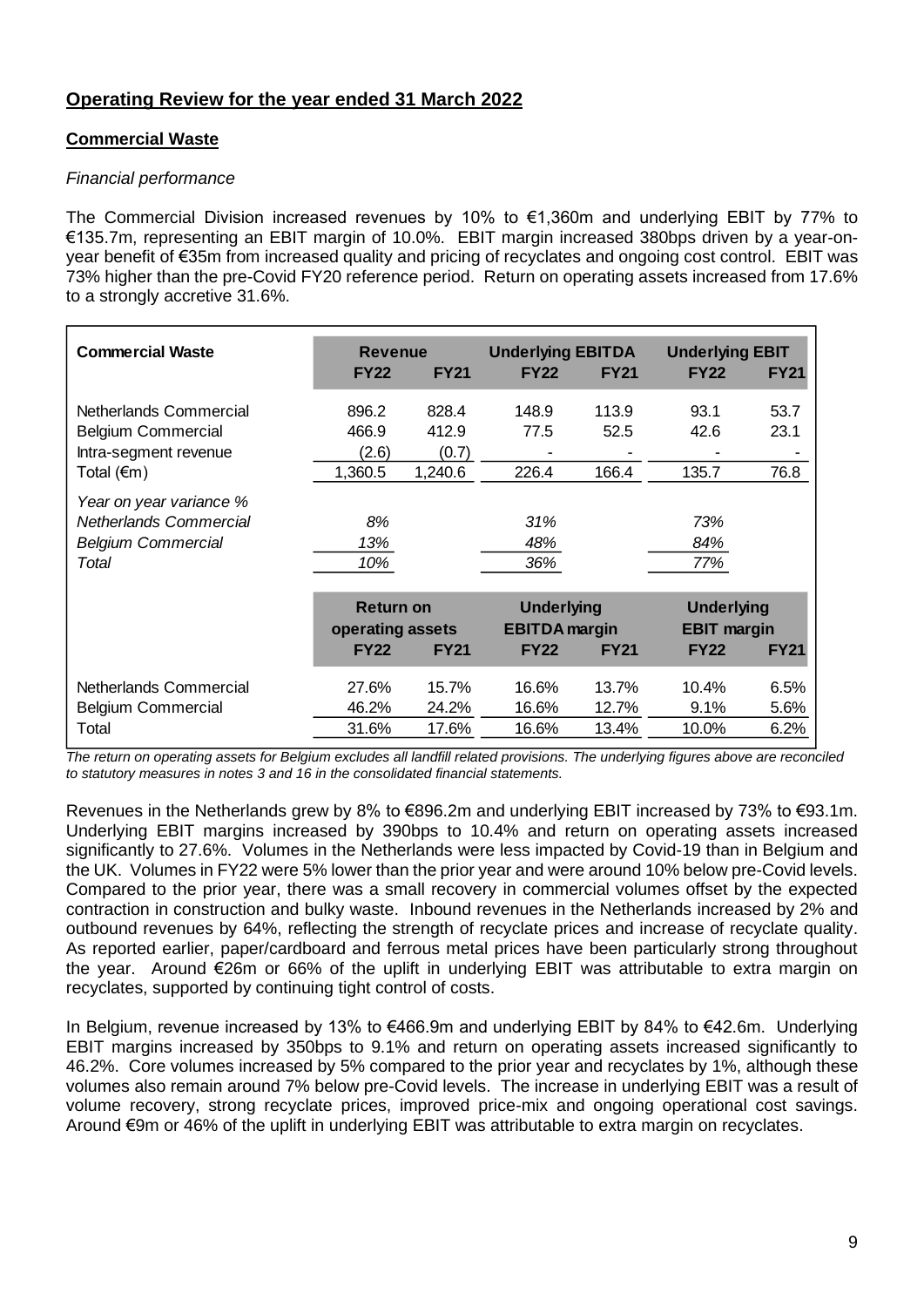# *Operational review*

Our Commercial Division had a year of strong delivery despite the impact of Covid-19 and, more recently, the war in Ukraine. We have seen improvements in our commercial effectiveness driven by operational efficiencies and dynamic management of off-take markets. Safety performance has also significantly improved, driven by several leadership and culture initiatives, driver training and further investments in fire detection and suppression systems.

Commercial contracting margins have improved through the streamlining of our product offering. By removing less profitable lines we have sharpened our focus on the remaining core portfolio. This tailored portfolio is now more closely aligned with industry requirements. In construction and demolition (C&D), we have responded to weaker volumes by improving our customer offering. This has led to increased market share. Customer service has been further improved via the Renewi 2.0 programme and MyRenewi platform which allows digital engagement with customers in a more flexible, responsive and interactive way. We gained momentum in our specialist hazardous waste business in Belgium and secured more outof-date food waste off-take agreements with retailers in the Netherlands. Building on our partnership with Greencycl, we have become a leader in the medical sector, with new contracts secured with several hospitals and medical centres. Our commercial teams have also been able to optimise pricing with our customers, reflecting dynamic off-take prices, and create value for our services in tandem. For example, in Belgium where we are preparing for Vlarema 8 legislation, we are offering advanced sorting services that improve recycling rates, and so helping our customers to avoid paying higher taxes for waste that would otherwise go to incineration. This has resulted in new commercial contracts in a competitive market and a higher mass balance margin, while contributing positively to society's sustainability challenges.

We have seen demand shift from the front to the back end of the business, with very high demand for our secondary materials. We have observed an increasing trend of end-users looking for long-term contracts which has enabled us to establish secure partnerships with some of our main off-take customers. We have established multi-year framework agreements for several product categories including combustible waste, paper, plastics and wood off-take. This shift has also enabled us to extend the application of value-based pricing to our commercial customers and partners, who are increasingly looking to transition to longer term contracts.

Within collections, we have focused on optimising existing trucks, collection routes and site asset utilisation, improving our efficiency and cost base. For our roller bin collections, we continually focus on improving route density, eliminating 'loose stops' (where no bins are available), improving customer performance and reducing miles driven,  $CO<sub>2</sub>$  emissions, as well as our cost.

## Organic Investments

Significant growth investments in plastics recycling, organic waste valorisation and advanced sorting in Flanders were approved by the Board at attractive levels of return. Important milestones were achieved on each of these and other projects during the year:

- Good progress has been made preparing our €60m investment in advanced sorting across three sites in Flanders to meet the needs of the Vlarema 8 legislation. The sites will process 375,000 tonnes of waste and triple the volume of waste recycled and at the same time halve the waste incinerated. At our first site in Ghent the building has been prepared for the sorting line installation which will be completed in FY23. Preparations for both Puurs and Beringen are ongoing. These installations will begin during 2023 and are expected to be operational in late FY24;
- Supporting the Vlarema 8 pre-sorting and reporting requirement an initial 80 trucks in Belgium have been equipped with cameras using artificial intelligence to allow identification of non-compliant waste at source. A total of 200 trucks will be equipped with these systems during the course of the next year;
- Site preparations have begun and contractors have been appointed for a  $€13m$  investment in Acht to recycle rigid plastics. The site is expected to be commissioned in 2023;
- Construction of the €10.5m out-of-date food waste depackaging facility was completed in Amsterdam and has been in operation since November 2021, providing feedstock to our anaerobic digester;
- Construction of the bio-LNG facility in Amsterdam was completed together with Shell and Nordsol and opened by His Majesty King Willem-Alexander in October 2021. The plant takes bio-gas from our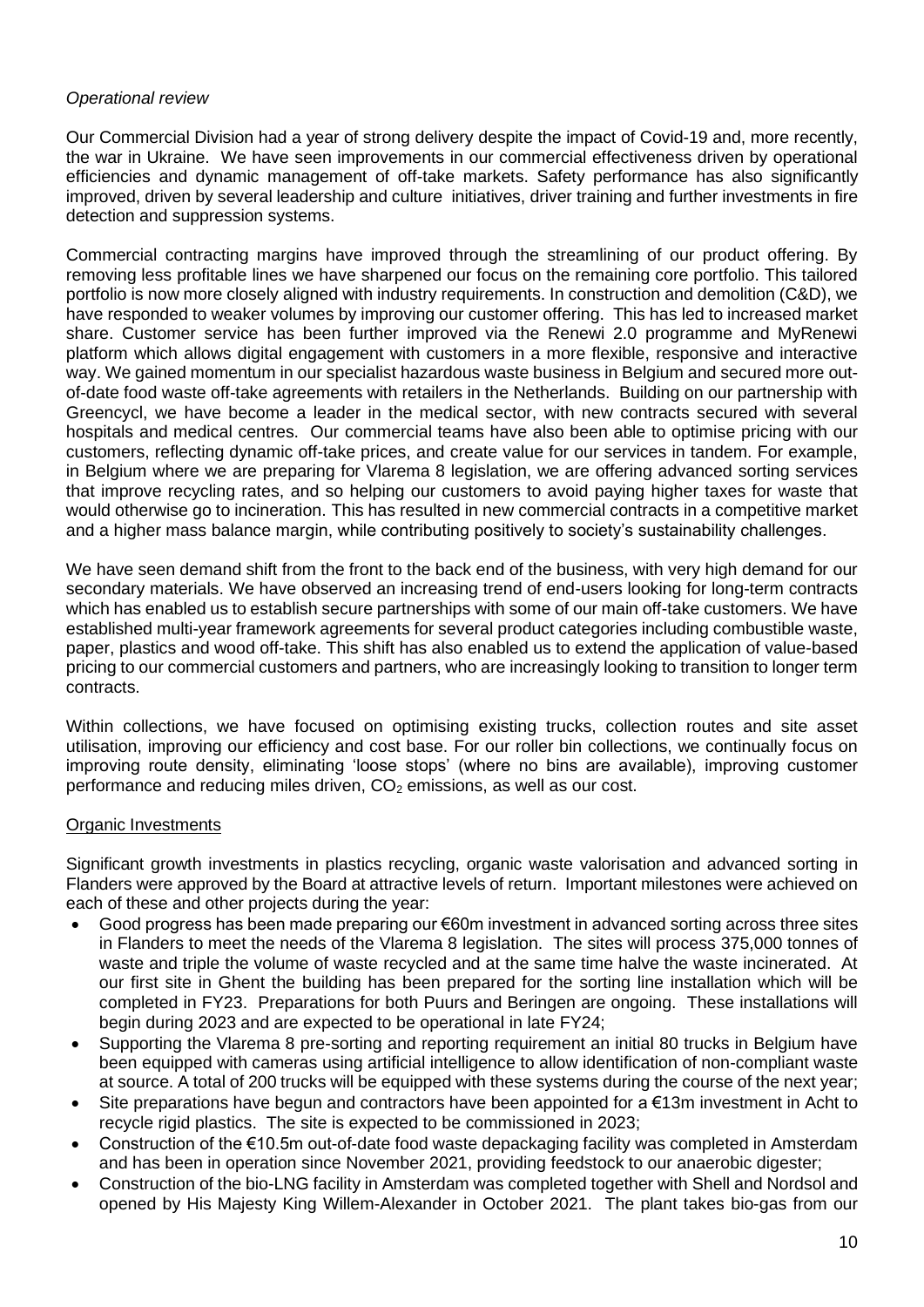anaerobic digester and converts it to 3m litres per year of bio-LNG for zero carbon transportation, and bio- $CO<sub>2</sub>$  for the agriculture industry:

- Our RetourMatras joint venture with the IKEA Group continues to expand rapidly. During the last year the fourth facility was commissioned. The first site outside the Netherlands is expected during FY23 as part of the international expansion. A new closed loop polyurethane foam recycling processing facility is being constructed. In the second half of 2023 it is expected to deliver the first "re-polyol" material to form new mattress foams;
- At Mont-Saint-Guibert in Belgium we have invested €2.4m to upgrade the sand washing and water treatment facility to a fully automated technology capable of producing over 160,000 tonnes a year of clean sand using 25% less water;
- The Renewi Rockwool recycling initiative ('Rockcycle'), which creates an opportunity for unlimited recycling of rockwool instead of landfill, has gained traction and is being rolled out nationwide in the Netherlands; and
- The partnership with Greencycl-Van Straten Medical was extended to recycle stainless steel and plastic medical instruments.

## Clean and green collection

The efficient collection of waste provides an essential service to customers and provides us with the raw materials from which to create new products. We aim to optimise our capital-intensive logistical activity while preserving our customer relationships and service. Our approach seeks to minimise pollution and traffic impact to become cleaner, greener and more efficient, in support of our primary focus to increase recycling and close the loop in the circular economy.

We continue to reduce pollution by investing in the latest technologies. During the year we placed orders for over 200 Euro VI trucks with the lowest emissions and took delivery of 49 (FY21: 272). Our investment of €9m (FY21: €39m) was lower than previous years reflecting supply chain delays. These trucks reduce pollutants significantly compared to the older trucks they are replacing, significantly improving the air quality of the cities in which they operate. 67% of our fleet is now Euro VI and we are on track for 100% by 2025.

Over the next decade, we expect a step change in the reduction of carbon emissions from waste collection through two approaches. The most significant will be a transition to use of zero emission vehicles (ZEV) in response to zero emissions zones in major cities. We have Volvo and DAF's first production electric rear end loaders operating in our fleet and are monitoring operational performance in conjunction with the manufacturers as part of our roadmap to zero emissions. The second is an opportunity for waste companies to cooperate to collect waste in single "white label" truck fleet in each town, increasing route efficiency and reducing the number of vehicles. Our Green Collective joint venture with PreZero is the first and leading white label commercial waste collection initiative in the Netherlands and is now operational in 10 municipalities and is expected to grow to over 30 cities in future years.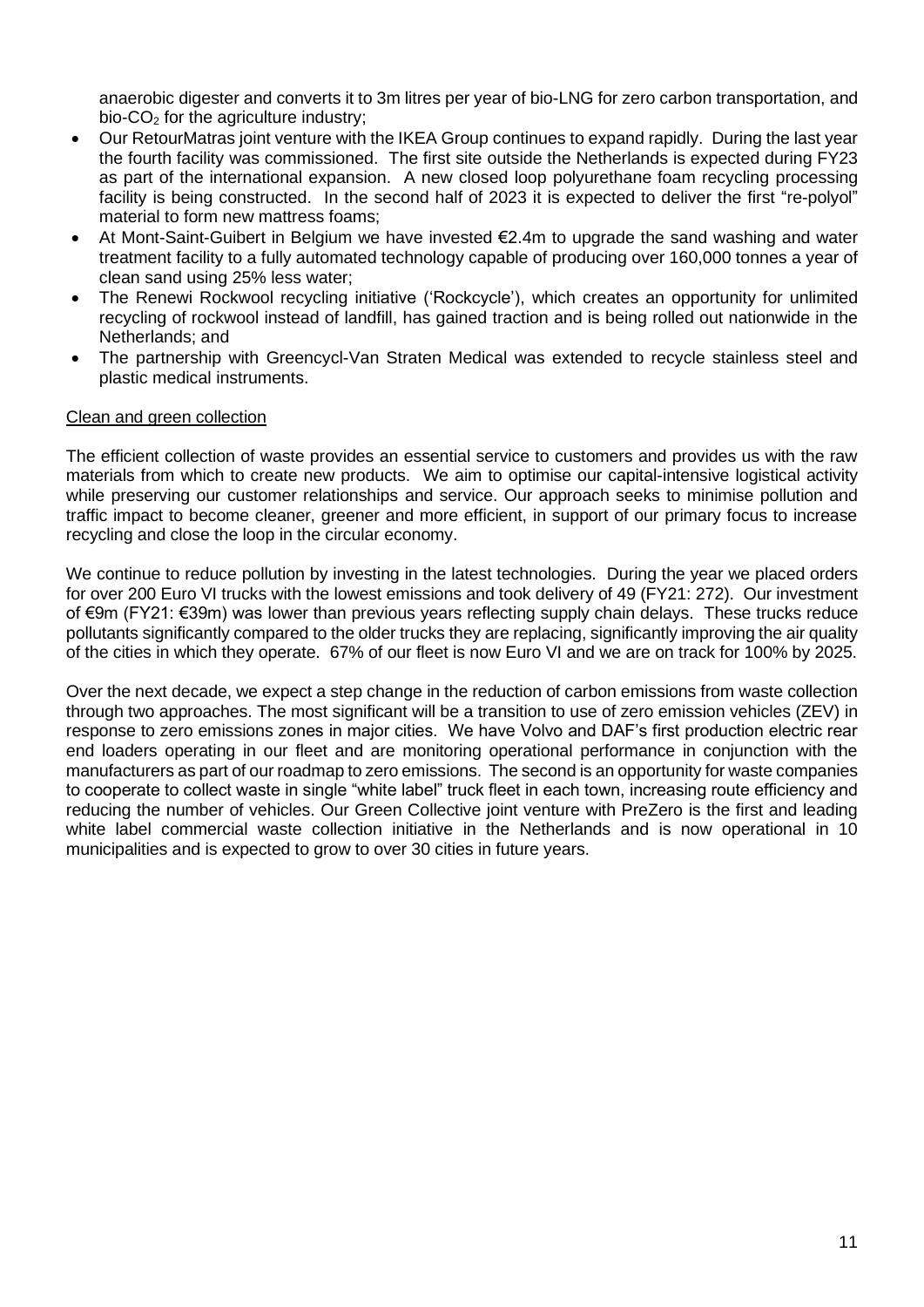# **Mineralz & Water**

*Financial performance* 

| <b>Mineralz &amp; Water</b>     | <b>FY22</b><br>€m | <b>FY21</b><br>€m | <b>Variance</b><br>% |
|---------------------------------|-------------------|-------------------|----------------------|
| Revenue                         | 193.9             | 182.8             | 6%                   |
| <b>Underlying EBITDA</b>        | 22.4              | 15.0              | 49%                  |
| <b>Underlying EBITDA margin</b> | 11.6%             | 8.2%              |                      |
| <b>Underlying EBIT</b>          | 5.8               | 0.3               | N/A                  |
| Underlying EBIT margin          | 3.0%              | 0.2%              |                      |
| Return on operating assets      | 11.3%             | 0.8%              |                      |

*The return on operating assets excludes all landfill related provisions. The underlying figures above are reconciled to statutory measures in notes 3 and 16 in the consolidated financial statements.*

The Mineralz & Water Division made underlying progress and saw revenues increase by 6% to €193.9m and underlying EBIT increased by €5.5m to €5.8m. Volumes at the waterside increased 6% to 811kT showing recovery post Covid and accounting for an additional €3m of contribution margin. Other activities in the Division performed well with good volumes and the benefit of higher values for metal recyclates.

## *Operational review*

As previously indicated, the resumption of full soil treatment production requires progress in three interlinked areas: revitalisation of the inbound soil pipeline, placement of historic cleaned TGG stocks in the market, and establishing sand, gravel and filler as certified products for the construction markets.

The revitalisation of the inbound soil pipeline has been delayed. Inbound deliveries of contaminated soil have been lower than expected due to short-term reductions in active projects in the market as well as delays in securing import permits from the authorities. As a result, we did not further increase our throughput. We are working closely with IL&T to unlock the international contaminated soil market.

Good progress was made reducing our TGG inventory by 54% with the shipment of 0.7m tonnes during the year. We continue to explore outlet opportunities for the remaining stock and have taken an additional disposal cost charge of €2m.

As previously noted, the preferred applications for decontaminated soils are as separated and refined filler, sand and gravel which are each secondary construction materials. We continue to experience strong interest in these secondary building materials as the construction market seeks to become more circular. We are working to obtain full certification and end-of-waste status for the secondary building materials. Testing of the products with customers in the infrastructure and concrete industries are ongoing. Gravel certification and end-of-waste status have been achieved. Certification for sand and filler for concrete applications are expected as early as 2023. Our commercial pipeline for each product is growing and once the regulatory environment becomes clearer our fully certified secondary materials will have longterm outlet markets and customers.

The remainder of the division performed well. Our metals extraction facilities saw growth on the prior year helped by increases in metal prices. With sustained increased demand we see good growth opportunities in the water treatment market. We saw lower profits in the landfill segment, as expected following the scheduled closure of the Braine landfill from 1 January 2021.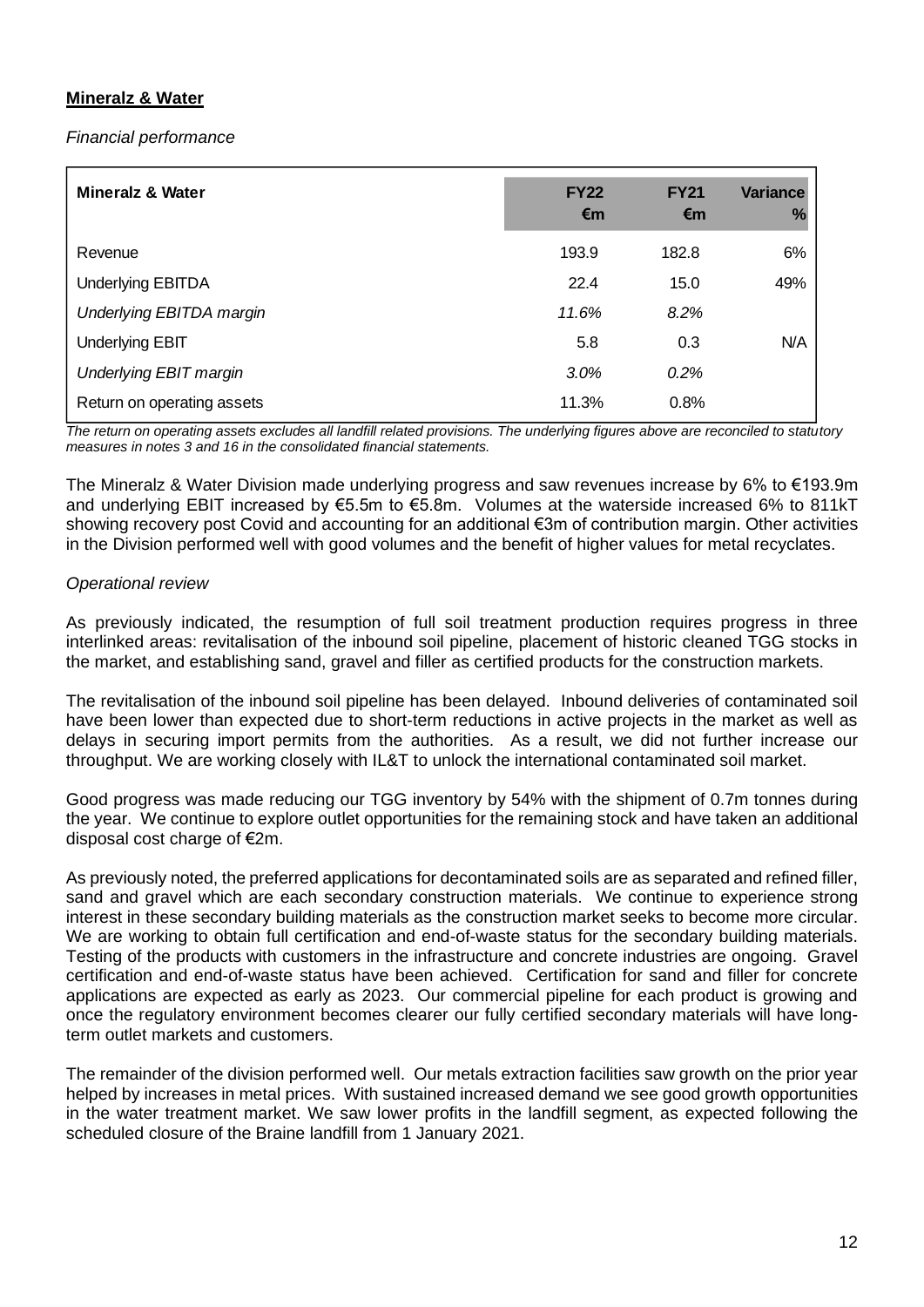# **Specialities**

*Financial performance* 

| <b>Specialities</b>             | <b>FY22</b><br>€m | <b>FY21</b><br>€m | <b>Variance</b><br>% |
|---------------------------------|-------------------|-------------------|----------------------|
| Revenue                         | 350.1             | 300.8             | 16%                  |
| <b>Underlying EBITDA</b>        | 14.5              | 12.0              | 21%                  |
| <b>Underlying EBITDA margin</b> | 4.1%              | 4.0%              |                      |
| <b>Underlying EBIT</b>          | 4.1               | 2.4               | 71%                  |
| <b>Underlying EBIT margin</b>   | 1.2%              | 0.8%              |                      |
| Return on operating assets      | 28.9%             | 5.4%              |                      |

*Underlying EBIT includes utilisation of €7.0m (FY21: €11.4m) from onerous contract provisions. The return on operating assets excludes the UK Municipal business. The underlying figures above are reconciled to statutory measures in notes 3 and 16 in the consolidated financial statements.*

The Specialities Division grew revenues by 16% to €350m and underlying EBIT was up 71% to €4.1m. The recovery at Coolrec has continued, benefiting from operational improvements, investments and strong recyclate prices. Maltha volumes recovered during the year to pre Covid levels and up on prior year, including good volumes in both France and Portugal. UK Municipal saw the benefits of high recyclate prices offset by higher Council volumes, an accounting adjustment in one contract as referenced with the interim results and €2m costs relating to a fire at one of our facilities in Cumbria with insurance recovery possible in FY23.

## *Operational review*

Coolrec performed very well in the year and is the national leader in recycling fridges in the Netherlands and Belgium as a key partner to the national white goods collection schemes. Volumes increased 4% benefiting from Belgium contracts and achieving double digit underlying EBIT margin. A further investment was completed at Waalwijk where electrostatic separators now increase the purity of our PS and ABS post-consumer plastic materials to >95% to achieve a significantly better offtake price.

Maltha volumes recovered during the year to pre Covid levels and up 15% on prior year. The business benefited from higher metal prices and is assessing exit options for the small unprofitable operation in Hungary*.*

In UK Municipal we continue to operate the loss-making contracts within the aggregate provisions taken in previous years. Continuous improvement initiatives delivered a further €1.4m of annualised savings across the various contracts. Underlying improvements have continued at the ELWA contract. The ongoing activity at Derby to manage the Councils' waste remains in place through the second half of 2022 under short term contracts pending their long-term plans.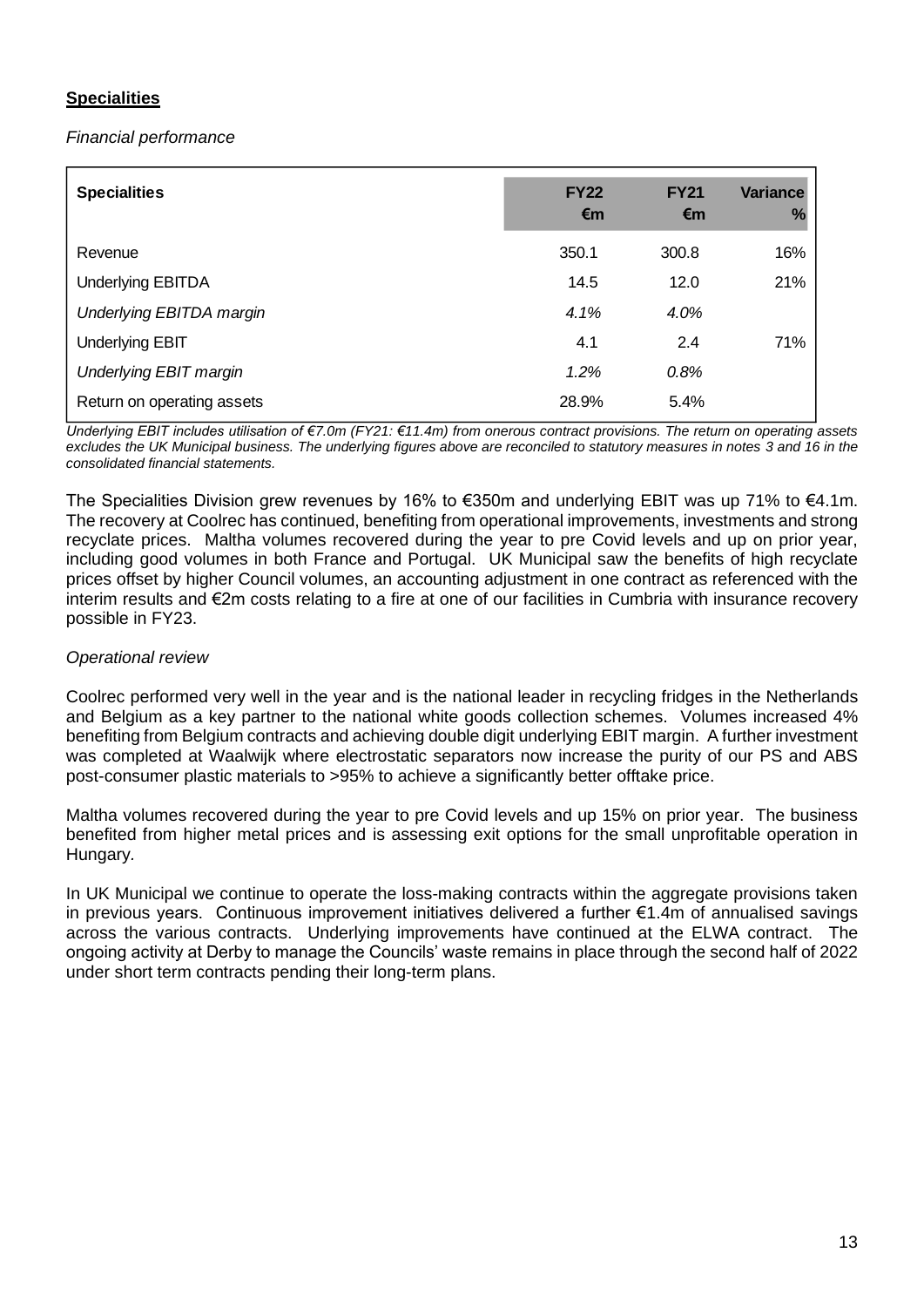## **FINANCE REVIEW**

| <b>Financial Performance</b>    | <b>FY22</b><br>€m | <b>FY21</b><br>€m | <b>Variance</b><br>% |
|---------------------------------|-------------------|-------------------|----------------------|
| <b>Revenue</b>                  | 1,869.2           | 1,693.6           | 10%                  |
| <b>Underlying EBITDA</b>        | 262.6             | 195.7             | 34%                  |
| <b>Underlying EBIT</b>          | 133.6             | 73.0              | 83%                  |
| <b>Operating profit</b>         | 124.0             | 36.1              | 243%                 |
| Underlying profit before tax    | 105.2             | 47.4              | 122%                 |
| Non-trading & exceptional items | (9.5)             | (36.5)            |                      |
| Profit before tax               | 95.7              | 10.9              |                      |
| Total tax charge for the year   | (20.3)            | (5.4)             |                      |
| Profit for the year             | 75.4              | 5.5               |                      |

*The underlying figures above are reconciled to statutory measures in notes 3 and 16 in the consolidated financial statements. FY21 statutory profits and non-trading and exceptional items have been restated to reflect the change in accounting for cloud computing costs as referenced in note 2.*

Renewi delivered a strong performance, with revenues and underlying EBIT up 10% and 83% respectively. We have retained some of the structural cost savings made in response to Covid and these, combined with a strong prices benefit, have contributed to a significant increase in margins and profits. Underlying EBIT was €60.6m higher than the prior year, of which €44.6m resulted from the net impact of increased waste producer pricing, recyclate prices, less cost indexation and €9.2m from volume and mix changes, and €8.7m from cost savings, with balancing €1.9m from others. Underlying EBIT increased by 83% and underlying EBITDA increased by 34% as the level of non-cash items of depreciation, amortisation and impairment charges only increased by 6% year-on-year.

The level of exceptional and non-trading items in the current year was again significantly reduced to  $\epsilon$ 9.6m resulting in a statutory operating profit of €124.0m compared to €36.1m last year, as adjusted for the prior year restatement for the change in cloud computing charges as referred to below.

Following on from an IFRS clarification on the accounting treatment of costs associated with the configuration and customisation incurred in cloud computing or Software as a Service (SaaS) arrangements, the Group has reviewed its accounting policy. The revised policy, applied retrospectively, aligns with the clarification whereby configuration and customisation costs are recognised as an expense as incurred, except in the limited instances where these costs result in a separately identifiable intangible asset. We have determined that €3.9m of costs incurred and capitalised during the current financial year and €7.3m of intangible assets held at 31 March 2021 no longer meet the criteria for recognition under IAS 38 Intangible Assets. The impact relating to the year ended March 2020 and prior was not material and has therefore been included in the 31 March 2021 comparative adjustment. Accordingly, €3.9m (FY21: €7.3m) has been expensed and disclosed as a non-trading and exceptional administrative expenses item because it arises from the one-off introduction of interpretations to accounting policy guidance and is material in size. The prior year balance sheet has been adjusted with a reduction of €7.3m of intangibles with an increase in deferred tax assets of €1.8m and a reduction in retained earnings of €5.5m.

## **Non-trading and exceptional items excluded from underlying profits**

To enable a better understanding of underlying performance, certain items are excluded from underlying EBIT and underlying profit before tax due to their size, nature or incidence. Total non-trading and exceptional items excluding tax were reduced by 74% to €9.5m (FY21: €36.5m as adjusted for the change in accounting policy restatement). As previously reported, we have accounted for the cost of the Renewi 2.0 programme as exceptional due to its size and nature. The programme is forecast to deliver cost benefits at an annualised run rate of €20m in FY24. The cost of the programme is still expected to be €40m, split between capital and an exceptional charge. Benefits of €5.0m were secured in the year, with cash spend of €6.6m which was lower than expected. As a result we now expect €8m of the programme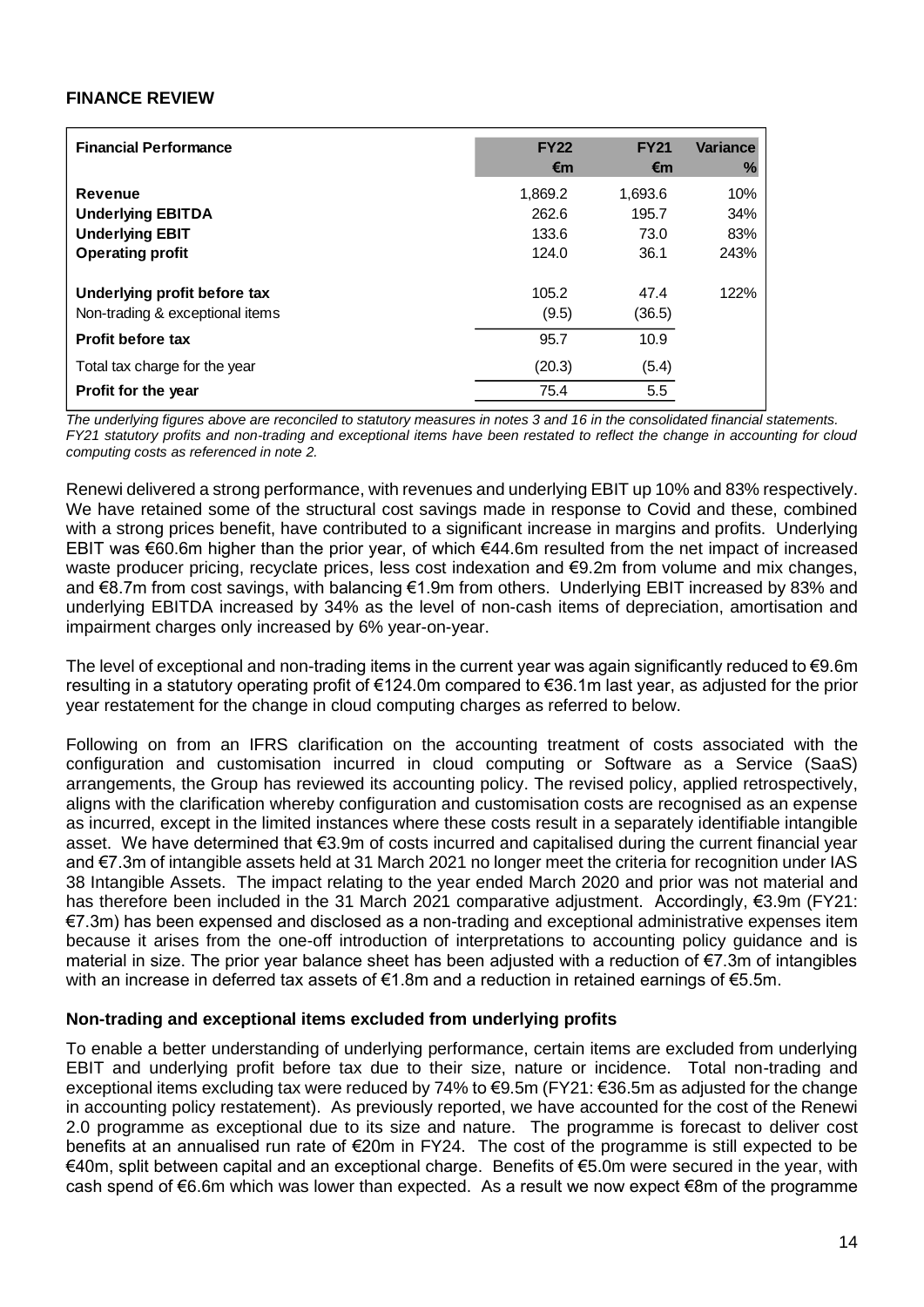costs to be incurred later, falling in to FY24. The table below sets out the expected costs and benefits over later periods.

| Renewi 2.0: expected costs and benefits | <b>FY21</b> | <b>FY22</b>    | <b>FY23</b> | <b>FY24</b> |
|-----------------------------------------|-------------|----------------|-------------|-------------|
|                                         | €m          | €m             | €m          | €m          |
| Annual net benefit                      |             | 5              | 12          | 20          |
| Exceptional costs                       | (7)         | $\overline{ }$ | (8)         | (8)         |
| Capital spend*                          | (5)         | (2)            | -           |             |
| Net cash flow                           | '10)        | (4)            |             |             |

*\*The capital spend of €7m includes €5m of items which are now classified as exceptional charge as a result of the change in policy relating to cloud computing related spend.* 

In the prior year, in response to Covid-19 and ongoing lower economic activity we took action to reduce capacity in the Commercial division. Further details are provided in note 5 to the consolidated financial statements.

Operating profit, after taking account of all non-trading and exceptional items, was €124.0m (FY21: €36.1m as adjusted for the change in accounting policy restatement as referred to above).

## **Net finance costs**

Net finance costs, excluding exceptional items, increased by €1.7m to €28.9m (FY21: €27.2m) due to a lower level of finance income. With regard to finance charges the new Belgian retail bond launched in July 2021 increased costs by €2.7m offset by lower borrowings on the RCF facility. Further details are provided in note 6 to the consolidated financial statements.

# **Profit before tax**

Profit before tax on a statutory basis, including the impact of non-trading and exceptional items, was €95.7m (FY21: €10.9m as adjusted for the change in accounting policy restatement).

## **Taxation**

Total taxation for the year was a charge of €20.3m (FY21: €5.4m as adjusted for the change in accounting policy restatement). The effective tax rate on underlying profits was 25% at €26.4m, unchanged from previous expectations and 24.5% in the prior year. An exceptional tax credit of €6.1m includes €2.4m attributable to the non-trading and exceptional items of €9.5m and €3.7m as a result of tax rate changes in the UK which were enacted during the first half.

Looking forward, we anticipate the underlying tax rate to remain around 26% given the recent changes in the Netherlands and the UK.

The Group statutory profit after tax, including all non-trading and exceptional items, was €75.4m (FY21: €5.5m as adjusted for the change in accounting policy).

## **Earnings per share (EPS)**

Following the one for ten share consolidation in July 2021, EPS comparatives have been restated to reflect the change in the number of shares. Underlying EPS excluding non-trading and exceptional items was 98 cents per share, an increase of 53 cents. Basic EPS was 93 cents per share compared to 7 cents per share in the prior year as adjusted for the restatement of FY21 for the change in accounting policy.

## **Dividend**

Recognising the Group's significant growth investment programme and the resultant cash flow profile in the short term, the Board is not recommending a dividend for FY22, however it will keep the Group's dividend policy under review for FY23.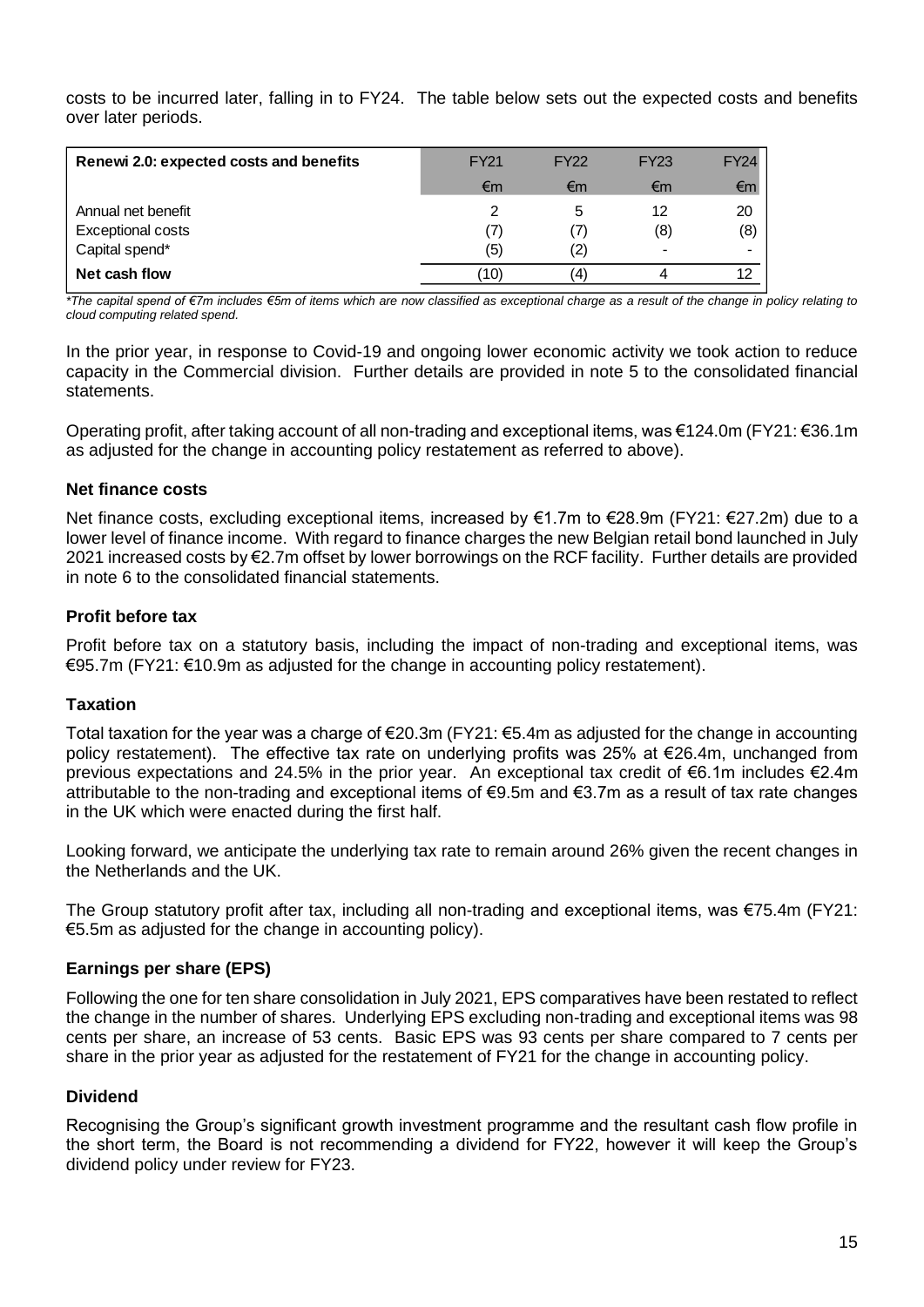# **CASH FLOW PERFORMANCE**

The funds flow performance table is derived from the statutory cash flow statement and reconciliations are included in note 16 in the consolidated financial statements.

The table shows the cash flows from an adjusted free cash flow to total cash flow. The adjusted free cash flow measure was introduced in March 2021 and focuses on the cash generation excluding the impact of Covid-19 tax deferrals, settlement of ATM soil liabilities and spend relating to the UK PPP onerous contracts. Adjusted free cash flow includes lease repayments for IFRS 16 leases.

| <b>Funds flow performance</b>                                                                                                                                                                                                                                                                                                                                                                                                                                                                                                                                                                                                                                           | <b>FY22</b><br>€m | <b>FY21</b><br>€m |  |
|-------------------------------------------------------------------------------------------------------------------------------------------------------------------------------------------------------------------------------------------------------------------------------------------------------------------------------------------------------------------------------------------------------------------------------------------------------------------------------------------------------------------------------------------------------------------------------------------------------------------------------------------------------------------------|-------------------|-------------------|--|
| <b>EBITDA</b>                                                                                                                                                                                                                                                                                                                                                                                                                                                                                                                                                                                                                                                           | 262.6             | 195.7             |  |
| Working capital movement                                                                                                                                                                                                                                                                                                                                                                                                                                                                                                                                                                                                                                                | (38.0)            | 35.4              |  |
| Movement in provisions and other                                                                                                                                                                                                                                                                                                                                                                                                                                                                                                                                                                                                                                        | 4.5               | 8.9               |  |
| Net replacement capital expenditure                                                                                                                                                                                                                                                                                                                                                                                                                                                                                                                                                                                                                                     | (68.2)            | (50.7)            |  |
| Repayments of obligations under lease liabilities                                                                                                                                                                                                                                                                                                                                                                                                                                                                                                                                                                                                                       | (44.2)            | (40.4)            |  |
| Interest, loan fees and tax                                                                                                                                                                                                                                                                                                                                                                                                                                                                                                                                                                                                                                             | (26.1)            | (35.4)            |  |
| Adjusted free cash flow                                                                                                                                                                                                                                                                                                                                                                                                                                                                                                                                                                                                                                                 | 90.6              | 113.5             |  |
| Deferred Covid taxes                                                                                                                                                                                                                                                                                                                                                                                                                                                                                                                                                                                                                                                    | (10.6)            | 54.1              |  |
| Offtake of ATM soil                                                                                                                                                                                                                                                                                                                                                                                                                                                                                                                                                                                                                                                     | (10.3)            | (2.6)             |  |
| <b>UK Municipal contracts</b>                                                                                                                                                                                                                                                                                                                                                                                                                                                                                                                                                                                                                                           | (9.2)             | (19.3)            |  |
| Free cash flow                                                                                                                                                                                                                                                                                                                                                                                                                                                                                                                                                                                                                                                          | 60.5              | 145.7             |  |
| Growth capital expenditure                                                                                                                                                                                                                                                                                                                                                                                                                                                                                                                                                                                                                                              | (13.1)            | (6.9)             |  |
| Renewi 2.0 and other exceptional spend                                                                                                                                                                                                                                                                                                                                                                                                                                                                                                                                                                                                                                  | (11.0)            | (17.4)            |  |
| Other                                                                                                                                                                                                                                                                                                                                                                                                                                                                                                                                                                                                                                                                   | (7.0)             | (3.9)             |  |
| <b>Total cash flow</b>                                                                                                                                                                                                                                                                                                                                                                                                                                                                                                                                                                                                                                                  | 29.4              | 117.5             |  |
| Free cash flow conversion                                                                                                                                                                                                                                                                                                                                                                                                                                                                                                                                                                                                                                               | 45%               | 200%              |  |
| noted with the Group's interim results, there has been an outflow on working capital in the year driven by<br>an underlying reduction in payables along with increased outstanding receivables as a result of higher<br>revenues and delays in billing from recent process changes. Days sales outstanding have remained<br>unimpacted by Covid-19.                                                                                                                                                                                                                                                                                                                     |                   |                   |  |
| Replacement capital spend at €68.2m has remained well controlled and ahead of last year due to catch<br>ups. In addition, €27.1m of new leases have been entered into which are reported as right-of-use assets<br>with a corresponding lease liability. These leases include the continuation of the truck replacement<br>programme, property lease renewals or extensions and other assets. Growth capital spend included<br>spend on the €10m facility to process out-of-date food waste in Amsterdam and some initial spend on the<br>advanced residual waste sorting projects in Flanders reflecting a slightly later cash phasing than originally<br>anticipated. |                   |                   |  |
| Interest payments were lower than last year given reduced bank borrowings and the first interest payment<br>on the new retail bond being payable in July 2022. Tax payments were also lower as a result of phasing<br>as some payments have moved out to April 2022.                                                                                                                                                                                                                                                                                                                                                                                                    |                   |                   |  |
| Looking at the three components that are shown below adjusted free cash flow, there has been an initial<br>€10.6m repayment on Covid-19 tax deferrals as forecast. The total tax deferrals were €60m at the end of<br>March 2021 and the Dutch elements will be settled in 36 monthly instalments as from October 2021. Cash<br>spend for placement of TGG soil stocks placed in the market was €10.3m. The balance of the liability of                                                                                                                                                                                                                                 |                   |                   |  |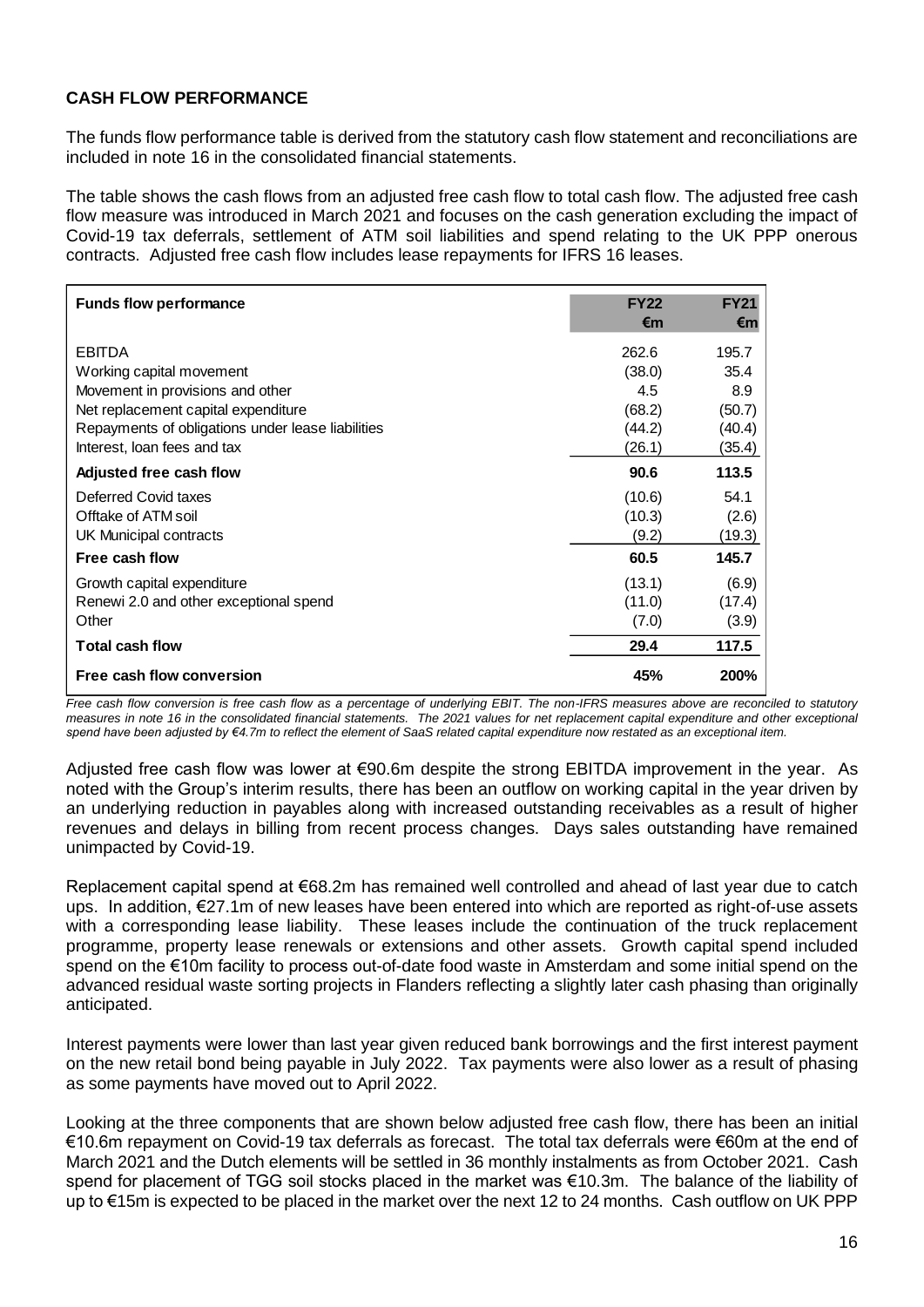contracts was €9.2m due to an improved operational performance driven by volumes and continuous improvement initiatives, as well as benefits from higher recyclate prices.

Renewi 2.0 and other exceptional spend includes €4m relating to cloud computing arrangements in both years and €7m relating to Renewi 2.0 (2021: €8m). Other cash flows include the funding for the closed UK defined benefit scheme and the purchase of short-term investments in the insurance captive net of sundry dividend income from other investments.

Net cash inflow from operating activities decreased from €238.7m in the prior year to €180.4m in the current year. A reconciliation to the underlying cash flow performance as referred to above is included in note 16 in the consolidated financial statements.

## **INVESTMENT PROJECTS**

## **Expenditure in FY23**

The Group's long-term expectations for replacement capital expenditure remain around 80% of depreciation. FY23 replacement capital spend is expected to be around €80m which represents a significant increase over recent years. It includes some catch-up from the prior two years and some oneoffs for fire safety and office improvements in Commercial, the Green Gas project and jetty works at ATM. In addition, up to €45m of IFRS 16 lease investments principally in replacement trucks are anticipated, although some production delays are now expected given supply chain issues caused by the war in Ukraine.

Expenditure on the circular innovation pipeline will increase as elements of the advanced sorting investments in Belgium for Vlarema 8 and expansion in plastics sorting at Acht in the Netherlands progress through the construction phases. Timing of the investment expenditure is now slightly later than originally expected: €12m lower in FY22, correspondingly increasing expectations for FY23 to €50m and for FY24 to €35m respectively. The returns expected are still more than €20m by FY26. In addition growth capital expenditure of around €14m is expected for other large one-off projects.

## **Return on assets**

The Group return on operating assets, excluding debt, tax and goodwill, increased from 22.6% at 31 March 2021 to 42.6% at 31 March 2022. The Group post-tax return on capital employed was 11.6% (FY21: 6.3%).

## **TREASURY AND CASH MANAGEMENT**

## **Core net debt and leverage ratios**

Core net debt excludes IFRS 16 lease liabilities and the net debt relating to the UK PPP contracts which is non-recourse to the Group and secured over the assets of the special purpose vehicles. Core net debt was better than management expectations at €303.0m (FY21: €343.6m), which resulted in a net debt to EBITDA ratio of 1.4x. Liquidity headroom including cash and undrawn facilities was also strong at €428m (FY21: €364m).

## **Debt structure and strategy**

Borrowings, excluding PPP non-recourse borrowings, are mainly long-term with the exception of the €100m Belgian retail bond maturing in July 2022. All our core borrowings of bonds and loans are green financed. During the year all term loans and revolving credit facilities denominated in Sterling were repaid and the related cross-currency interest rate swaps were cancelled. We have extended the Group's main banking facility, with most commitments now maturing in May 2025. At the same time, the size of the facility has been reduced to €400m from €495m, removing excess liquidity following the Green Bond issuance completed in 2021.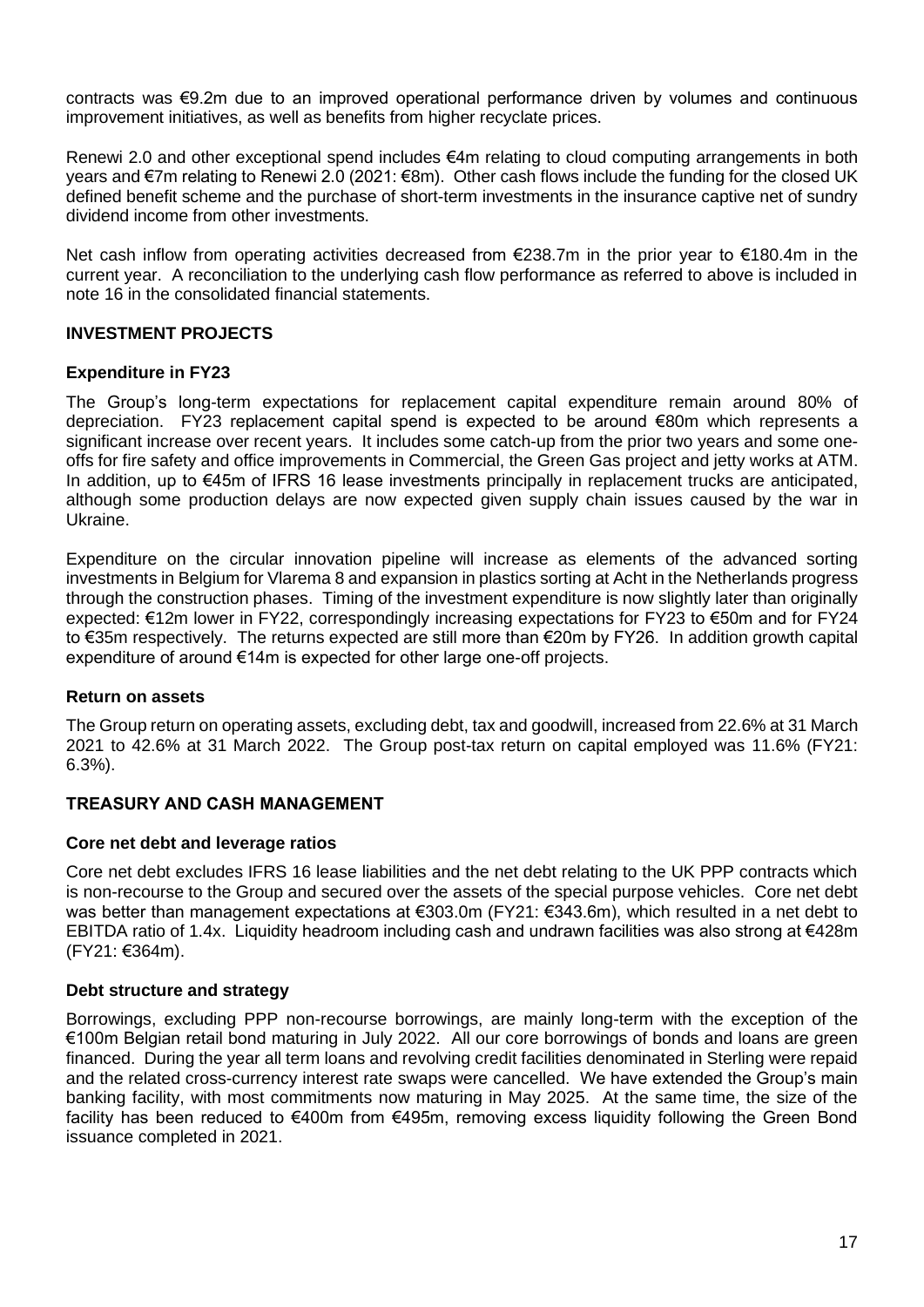| <b>Debt Structure</b>                                                                                                                    | <b>FY22</b><br>€m                                | <b>FY21</b><br>€m                      | <b>Variance</b><br>€m |
|------------------------------------------------------------------------------------------------------------------------------------------|--------------------------------------------------|----------------------------------------|-----------------------|
| €100m Belgian Green retail bonds<br>€75m Belgian Green retail bonds<br>€125m Belgian Green retail bonds<br>€400m Green RCF<br>Green EUPP | (100.0)<br>(75.0)<br>(125.0)<br>(15.0)<br>(25.0) | (100.0)<br>(75.0)<br>(185.0)<br>(25.0) | (125.0)<br>170.0      |
| Gross borrowings before lease liabilities                                                                                                | (340.0)                                          | (385.0)                                | 45.0                  |
| Historical IAS 17 lease liabilities and other<br>Loan fees<br>Core cash and money market funds                                           | (8.7)<br>3.2<br>42.5                             | (13.6)<br>3.5<br>51.5                  | 4.9<br>(0.3)<br>(9.0) |
| Core net debt (as per covenant definitions)                                                                                              | (303.0)                                          | (343.6)                                | 40.6                  |
| <b>IFRS 16 lease liabilities</b>                                                                                                         | (221.9)                                          | (236.7)                                | 14.8                  |
| Net debt excluding UK PPP net debt                                                                                                       | (524.9)                                          | (580.3)                                | 55.4                  |
| UK PPP restricted cash balances<br>UK PPP non-recourse debt                                                                              | 21.1<br>(100.2)                                  | 17.3<br>(105.1)                        | 3.8<br>4.9            |
| <b>Total net debt</b>                                                                                                                    | (604.0)                                          | (668.1)                                | 64.1                  |

The Group operates a committed invoice discounting programme. The cash received for invoices sold at 31 March 2022 was €80.5m (FY21: €80.3m).

The introduction of IFRS 16 in 2019 brought additional lease liabilities onto the balance sheet with an associated increase in assets. Covenants on our main bank facilities remain on a frozen GAAP basis and exclude IFRS 16 leases.

Debt borrowed in the special purpose vehicles (SPVs) for the financing of UK PPP programmes is separate from the Group core debt and is secured over the assets of the SPVs with no recourse to the Group as a whole. Interest rates on PPP borrowings were fixed by means of interest rate swaps at contract inception. At 31 March 2022 this net debt amounted to €79.1m (FY21: €87.8m). As set out in note 2 in the consolidated financial statements the presentation of cash held in the UK PPP entities has been restated to show gross in cash and cash equivalents rather than netted off the non-recourse debt balance.

## **PROVISIONS AND CONTINGENT LIABILITIES**

Around 90% of the Group's provisions are long-term in nature, with landfill provisions being utilised over more than 20 years.

Onerous contract provisions were increased between 2017 and 2020 to a peak of €109.5m in 2018 and have now reduced to €79.9m. Of the outstanding balance €9.2m is in current provisions and the remainder will mainly be used for BDR and Wakefield over the remaining 15+ years of these contracts.

The total current element of provisions amounts to  $€31m$ , including onerous contracts,  $€4m$  for restructuring, €6m for landfill related spend and €12m for environmental, legal and others. Additional detail of the non-current element of provisions is given in note 12 in the consolidated financial statements.

The position on the alleged Belgian State Aid claim remains unchanged since last year, with a gross potential liability of €63m as at 31 March, against which we have provided for €15m. We expect a ruling from the European Commission during FY23 but no monies would likely become payable until early in FY24. Details of contingent liabilities are set out in note 15 of the financial statements and the Group does not expect any of these to crystallise in the coming year.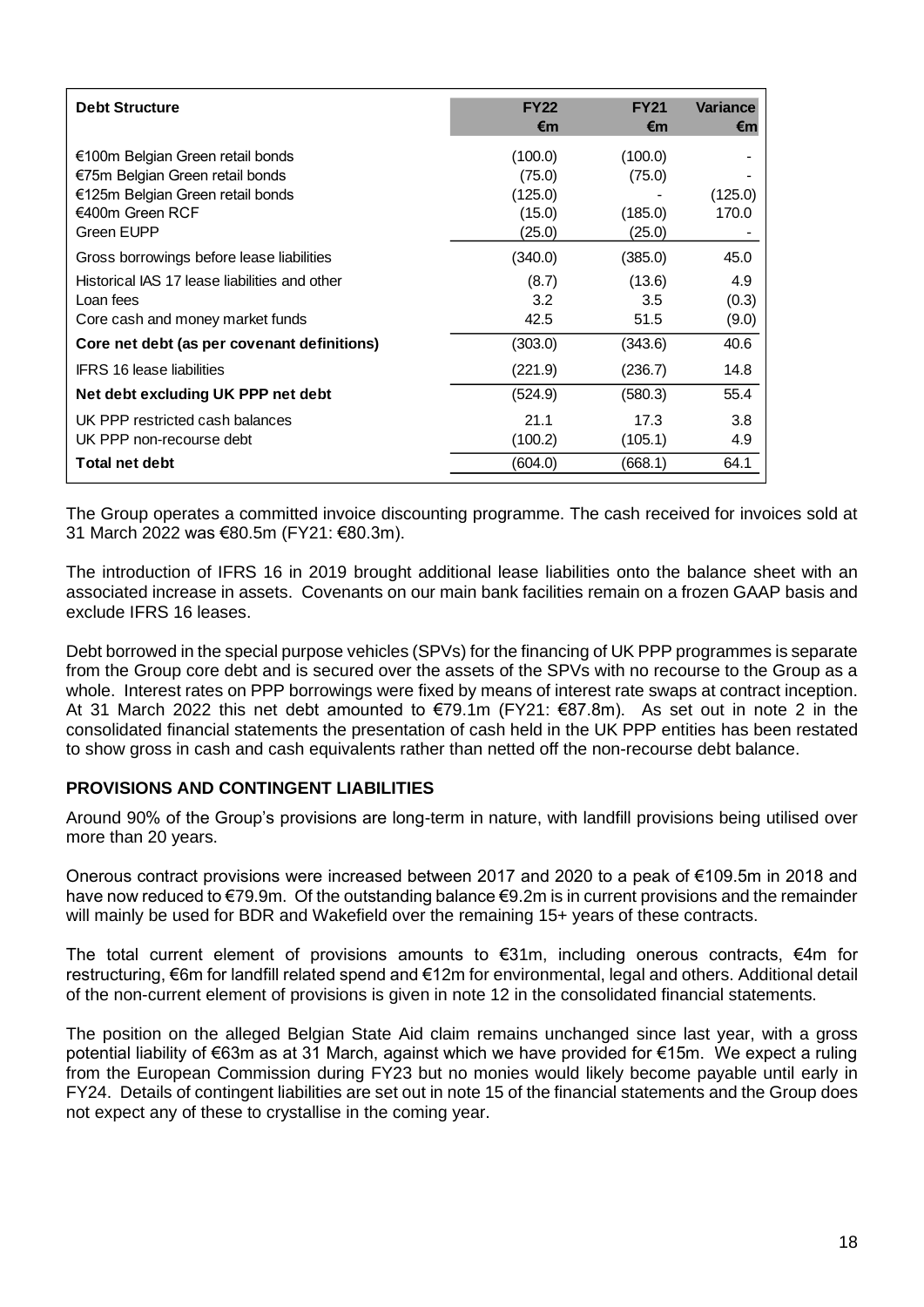## **Retirement benefits**

The Group has a closed UK defined benefit pension scheme and at 31 March 2022, the scheme had an accounting surplus of €8.6m (FY21: €4.0m deficit). The change in the year was due to an increase in the discount rate assumption reduced by a decrease in asset returns. The latest triennial actuarial valuation of the scheme was completed at 5 April 2021 and the future funding plan has been maintained at the current level of €3.6m per annum until December 2024.

There are also several defined benefit pension schemes for employees in the Netherlands and Belgium which had a retirement benefit deficit of €6.3m at 31 March 2022, a €1.1m decrease from 31 March 2021.

# **Changes to accounting standards**

From 1 April 2022, the company will apply the Amendments to IAS 37, "Onerous contracts - costs of fulfilling a contract." Consequently, all costs required for the fulfilment of a contract should be included when assessing the onerous contract provision, including an allocation of divisional central overheads. The Group is in the process of finalising the impact which is estimated to increase reported annual underlying EBIT from 1 April 2022 by c. €5m. An increase of approximately €53m will be recorded in the onerous contract provisions, which have up to 18 years still to run. This increase is taken as an adjustment to retained earnings on 1 April. There is no impact on cash and this adjustment reflects no change in the underlying performance of the contracts.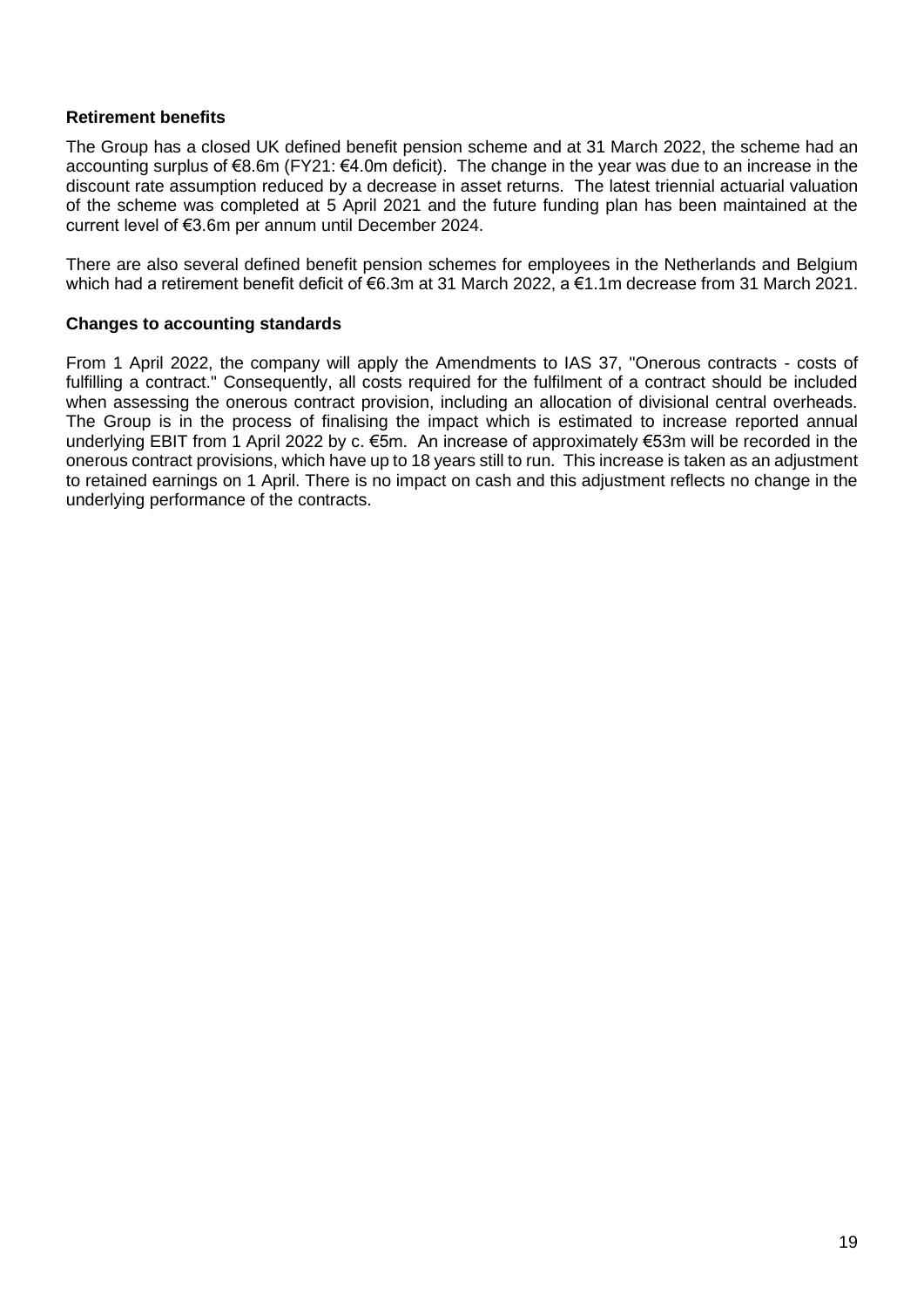# **Consolidated Income Statement**

For the year ended 31 March 2022

|                                                        |             |                  | 2022                                        |                    | 2021             |                                                          |             |  |
|--------------------------------------------------------|-------------|------------------|---------------------------------------------|--------------------|------------------|----------------------------------------------------------|-------------|--|
|                                                        | <b>Note</b> | Underlying<br>€m | Non-trading<br>& exceptional<br>items<br>€m | <b>Total</b><br>€m | Underlying<br>€m | Restated*<br>Non-trading<br>& exceptional<br>items<br>€m | Total<br>€m |  |
|                                                        |             |                  |                                             |                    |                  |                                                          |             |  |
| Revenue                                                | 3,4         | 1,869.2          |                                             | 1,869.2            | 1,693.6          | $\blacksquare$                                           | 1,693.6     |  |
| Cost of sales                                          | 5           | (1, 512.5)       | 0.1                                         | (1, 512.4)         | (1,408.5)        | (15.7)                                                   | (1,424.2)   |  |
| Gross profit (loss)                                    |             | 356.7            | 0.1                                         | 356.8              | 285.1            | (15.7)                                                   | 269.4       |  |
| Administrative expenses                                | 5           | (223.1)          | (9.7)                                       | (232.8)            | (212.1)          | (21.2)                                                   | (233.3)     |  |
| <b>Operating profit (loss)</b>                         | 3           | 133.6            | (9.6)                                       | 124.0              | 73.0             | (36.9)                                                   | 36.1        |  |
| Finance income                                         | 5,6         | 9.3              | 0.2                                         | 9.5                | 10.9             | 0.4                                                      | 11.3        |  |
| Finance charges                                        | 5,6         | (38.2)           | (0.1)                                       | (38.3)             | (38.1)           | -                                                        | (38.1)      |  |
| Share of results from associates and joint<br>ventures |             | 0.5              |                                             | 0.5                | 1.6              |                                                          | 1.6         |  |
| Profit (loss) before taxation                          | 3           | 105.2            | (9.5)                                       | 95.7               | 47.4             | (36.5)                                                   | 10.9        |  |
| Taxation                                               | 5,7         | (26.4)           | 6.1                                         | (20.3)             | (11.6)           | 6.2                                                      | (5.4)       |  |
| Profit (loss) for the year                             |             | 78.8             | (3.4)                                       | 75.4               | 35.8             | (30.3)                                                   | 5.5         |  |
| Attributable to:                                       |             |                  |                                             |                    |                  |                                                          |             |  |
| Owners of the parent                                   |             | 77.9             | (3.4)                                       | 74.5               | 35.9             | (30.3)                                                   | 5.6         |  |
| Non-controlling interests                              |             | 0.9              |                                             | 0.9                | (0.1)            |                                                          | (0.1)       |  |
|                                                        |             | 78.8             | (3.4)                                       | 75.4               | 35.8             | (30.3)                                                   | 5.5         |  |

\*The comparatives have been restated due to prior period adjustments as explained in note 2 Basis of preparation.

| <b>Earnings per share</b> | <b>Note</b> | 2022<br>cents | Restated*<br>2021<br>cents |
|---------------------------|-------------|---------------|----------------------------|
|                           |             |               |                            |
| Basic                     | 8           | 93            |                            |
| <b>Diluted</b>            | 8           | 93            |                            |
| Underlying basic          | 8           | 98            | 45                         |
| Underlying diluted        |             | 98            | 45                         |

\*The comparatives have been restated in accordance with the requirements of IAS 33 Earnings per share following the share consolidation and also due to prior period adjustments as explained in note 2 Basis of preparation.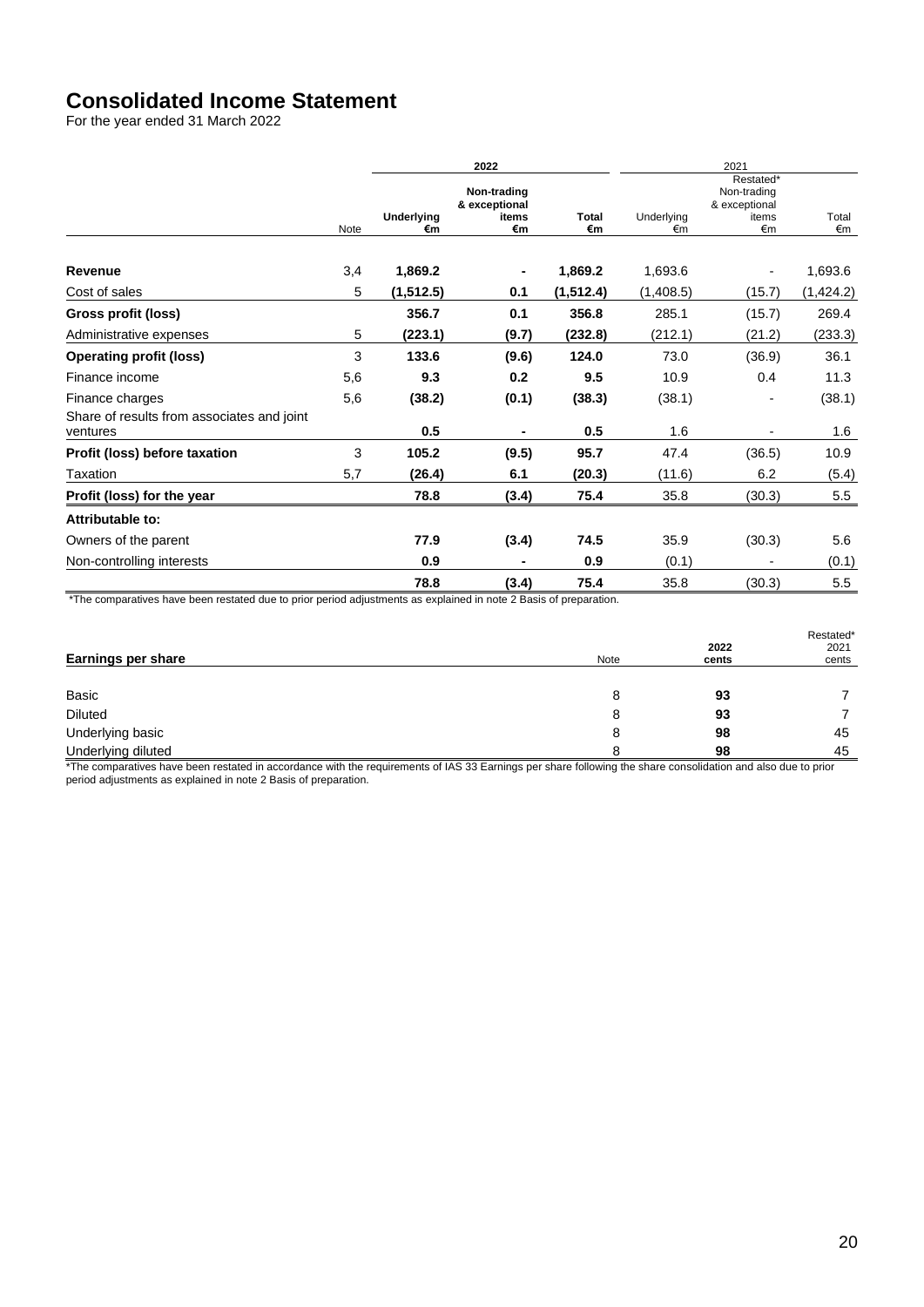# **Consolidated Statement of Comprehensive Income**

For the year ended 31 March 2022

|                                                                                                                   | 2022<br>€m | Restated*<br>2021<br>€m |
|-------------------------------------------------------------------------------------------------------------------|------------|-------------------------|
| Items that may be reclassified subsequently to profit or loss:                                                    |            |                         |
| Exchange differences on translation of foreign subsidiaries                                                       | (0.2)      | (3.1)                   |
| Fair value movement on cash flow hedges                                                                           | 16.5       | 14.3                    |
| Deferred tax on fair value movement on cash flow hedges                                                           | (1.9)      | (2.4)                   |
| Share of other comprehensive income of investments accounted for using the equity method                          | 0.5        | 0.3                     |
|                                                                                                                   | 14.9       | 9.1                     |
| Items that will not be reclassified to profit or loss:                                                            |            |                         |
| Actuarial gain (loss) on defined benefit pension schemes                                                          | 10.5       | (23.3)                  |
| Deferred tax on actuarial gain (loss) on defined benefit pension schemes                                          | (2.4)      | 4.4                     |
|                                                                                                                   | 8.1        | (18.9)                  |
| Other comprehensive income (loss) for the year, net of tax                                                        | 23.0       | (9.8)                   |
| Profit for the year                                                                                               | 75.4       | 5.5                     |
| Total comprehensive income (loss) for the year                                                                    | 98.4       | (4.3)                   |
| Attributable to:                                                                                                  |            |                         |
| Owners of the parent                                                                                              | 97.5       | (4.2)                   |
| Non-controlling interests                                                                                         | 0.9        | (0.1)                   |
| Total comprehensive income (loss) for the year                                                                    | 98.4       | (4.3)                   |
| *The comparatives have been restated due to prior period adjustments as explained in note 2 Basis of preparation. |            |                         |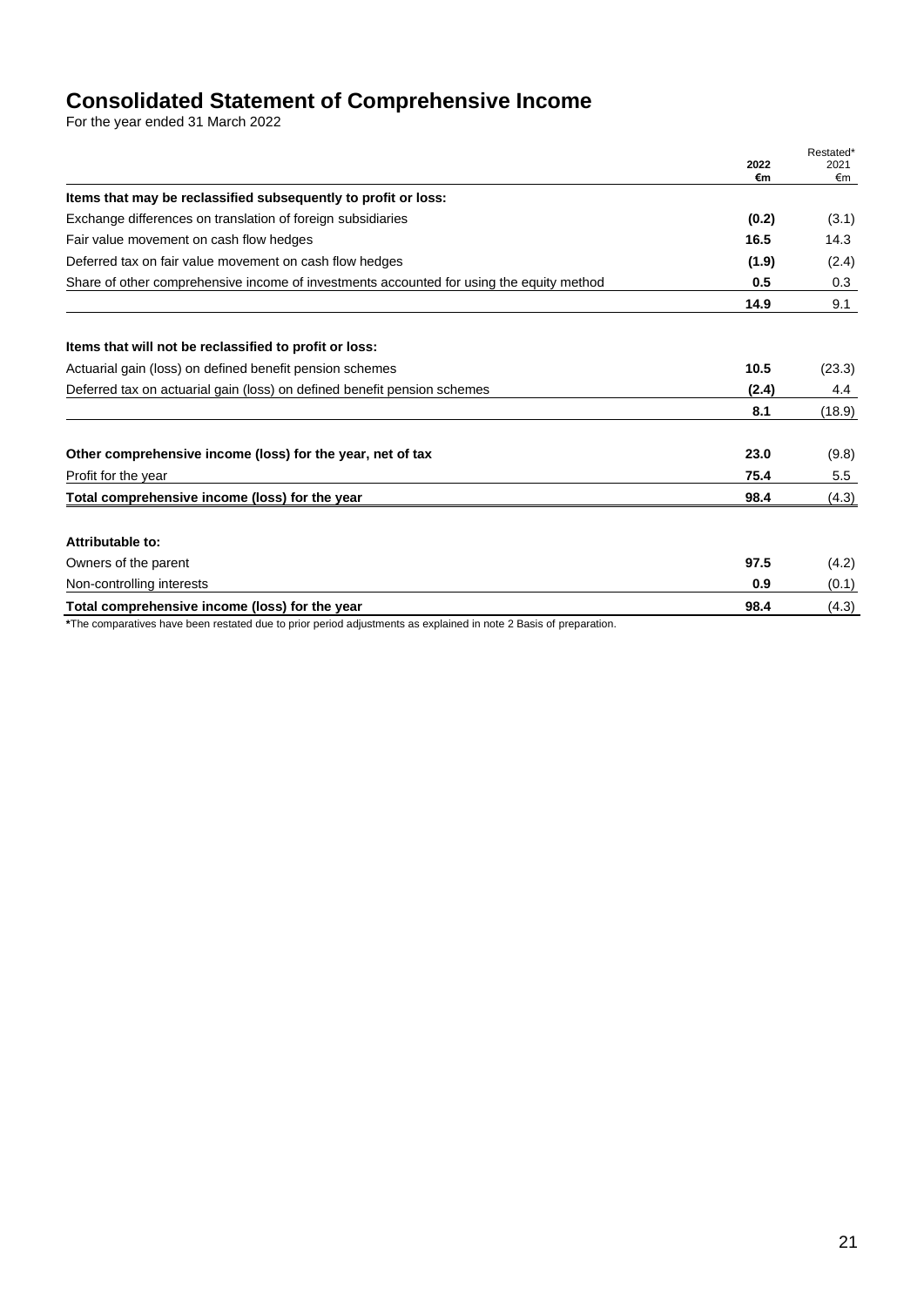# **Consolidated Balance Sheet**

As at 31 March 2022

|                                                                           |      | 31 March<br>2022 | Restated*<br>31 March<br>2021 |
|---------------------------------------------------------------------------|------|------------------|-------------------------------|
|                                                                           | Note | €m               | €m                            |
| <b>Assets</b>                                                             |      |                  |                               |
| <b>Non-current assets</b>                                                 |      |                  |                               |
| Goodwill and intangible assets                                            | 10   | 592.8            | 594.9                         |
| Property, plant and equipment                                             | 10   | 553.6            | 560.7                         |
| Right-of-use assets                                                       | 10   | 213.8            | 233.8                         |
| Investments                                                               |      | 14.3             | 17.2                          |
| Financial assets relating to PPP contracts                                |      | 135.7            | 142.4                         |
| Derivative financial instruments                                          | 14   | 0.4              | 7.9                           |
| Defined benefit pension scheme surplus                                    | 13   | 8.6              |                               |
| Other receivables                                                         |      | 5.1              | 4.1                           |
| Deferred tax assets                                                       |      | 41.6             | 51.3                          |
|                                                                           |      | 1,565.9          | 1,612.3                       |
| <b>Current assets</b><br>Inventories                                      |      | 22.5             | 20.6                          |
|                                                                           | 14   | 11.1             | 9.3                           |
| Investments                                                               |      | 0.9              | 0.9                           |
| Loans to associates and joint ventures                                    |      | 7.7              |                               |
| Financial assets relating to PPP contracts<br>Trade and other receivables |      | 269.3            | 6.7<br>247.7                  |
| Derivative financial instruments                                          | 14   | 6.6              | 1.2                           |
| Current tax receivable                                                    |      | 0.9              | 0.5                           |
| Cash and cash equivalents - including restricted cash                     | 11   | 63.6             | 68.8                          |
|                                                                           |      | 382.6            |                               |
| Assets classified as held for sale                                        | 10   | 3.3              | 355.7                         |
|                                                                           |      | 385.9            |                               |
|                                                                           |      | 1,951.8          | 355.7<br>1,968.0              |
| <b>Total assets</b><br><b>Liabilities</b>                                 |      |                  |                               |
| <b>Non-current liabilities</b>                                            |      |                  |                               |
| <b>Borrowings</b>                                                         | 11   | (518.7)          | (689.1)                       |
| Derivative financial instruments                                          | 14   | (14.6)           | (25.3)                        |
| Other non-current liabilities                                             |      | (36.2)           | (54.4)                        |
| Defined benefit pension schemes deficit                                   | 13   | (6.3)            | (11.4)                        |
| Provisions                                                                | 12   | (258.1)          | (252.6)                       |
| Deferred tax liabilities                                                  |      | (47.0)           | (50.9)                        |
|                                                                           |      | (880.9)          | (1,083.7)                     |
| <b>Current liabilities</b>                                                |      |                  |                               |
| Borrowings                                                                | 11   | (148.9)          | (47.8)                        |
| Derivative financial instruments                                          | 14   | (0.1)            | (0.2)                         |
| Trade and other payables                                                  |      | (528.4)          | (546.2)                       |
| Current tax payable                                                       |      | (24.2)           | (13.8)                        |
| Provisions                                                                | 12   | (31.1)           | (38.7)                        |
|                                                                           |      | (732.7)          | (646.7)                       |
| <b>Total liabilities</b>                                                  |      | (1,613.6)        | (1,730.4)                     |
| <b>Net assets</b>                                                         |      | 338.2            | 237.6                         |
|                                                                           |      |                  |                               |
| Issued capital and reserves attributable to the owners of the parent      |      |                  |                               |
| Share capital                                                             |      | 99.5             | 99.5                          |
| Share premium                                                             |      | 473.8            | 473.6                         |
| Exchange reserve                                                          |      | (15.0)           | (14.8)                        |
| Retained earnings                                                         |      | (227.1)          | (326.8)                       |
|                                                                           |      | 331.2            | 231.5                         |
| Non-controlling interests                                                 |      | 7.0              | 6.1                           |
| <b>Total equity</b>                                                       |      | 338.2            | 237.6                         |

\*The comparatives have been restated due to prior period adjustments as explained in note 2 Basis of preparation.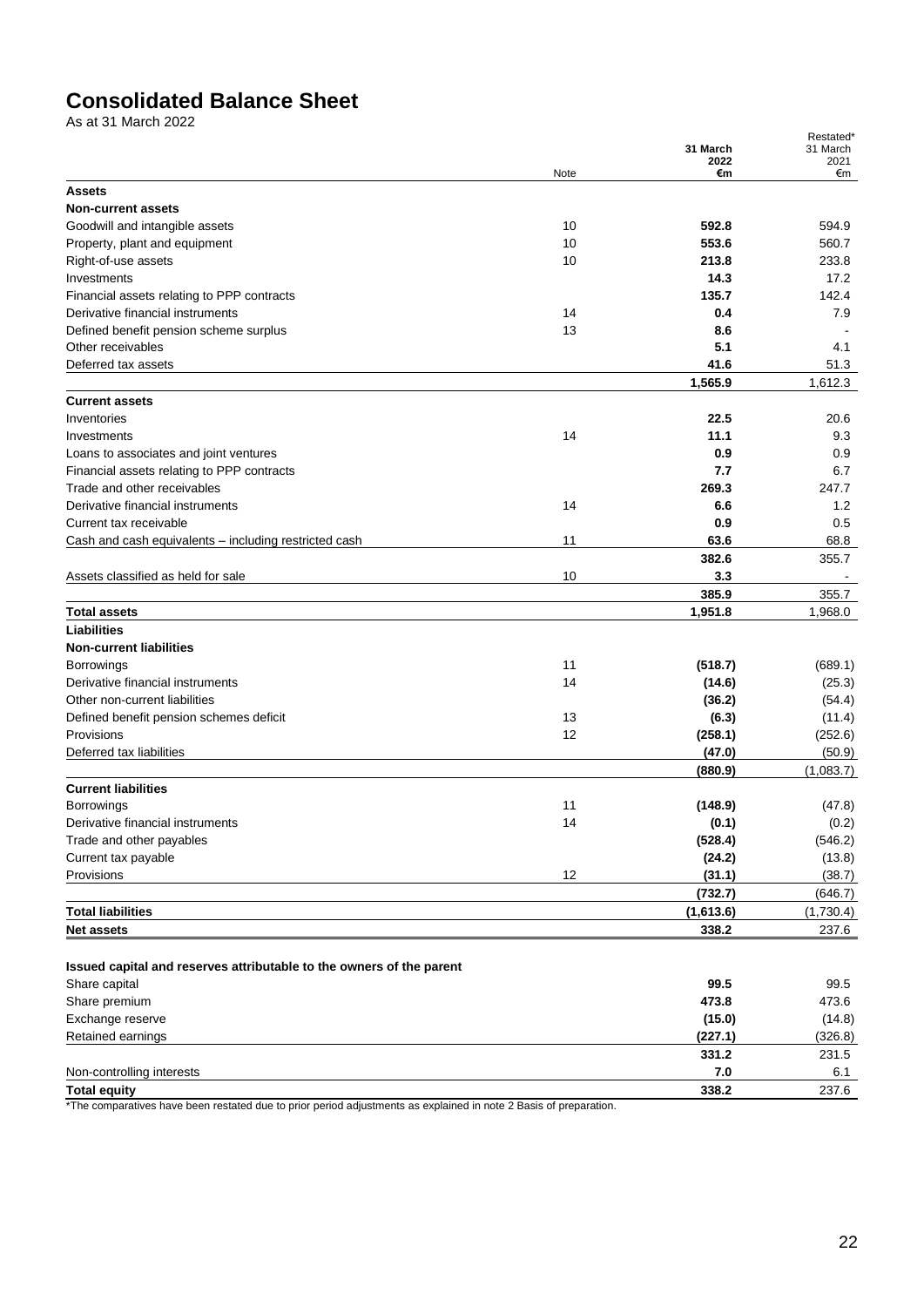# **Consolidated Statement of Changes in Equity**

For the year ended 31 March 2022

|                                                                                             | Share<br>capital<br>€m | Share<br>premium<br>€m   | Exchange<br>reserve<br>€m | Restated*<br>Retained<br>earnings<br>€m | Non-<br>controlling<br>interests<br>€m | Restated*<br>Total<br>equity<br>€m |
|---------------------------------------------------------------------------------------------|------------------------|--------------------------|---------------------------|-----------------------------------------|----------------------------------------|------------------------------------|
|                                                                                             |                        |                          |                           |                                         |                                        |                                    |
| Balance at 1 April 2021 - restated*                                                         | 99.5                   | 473.6                    | (14.8)                    | (326.8)                                 | 6.1                                    | 237.6                              |
| Profit for the year                                                                         |                        |                          |                           | 74.5                                    | 0.9                                    | 75.4                               |
| Other comprehensive (loss) income:                                                          |                        |                          |                           |                                         |                                        |                                    |
| Exchange loss on translation of foreign subsidiaries                                        |                        |                          | (0.2)                     |                                         |                                        | (0.2)                              |
| Fair value movement on cash flow hedges                                                     |                        |                          |                           | 16.5                                    |                                        | 16.5                               |
| Actuarial gain on defined benefit pension schemes                                           |                        |                          |                           | 10.5                                    |                                        | 10.5                               |
| Tax in respect of other comprehensive income items                                          |                        |                          |                           | (4.3)                                   |                                        | (4.3)                              |
| Share of other comprehensive income of investments<br>accounted for using the equity method |                        |                          |                           | 0.5                                     |                                        | 0.5                                |
| Total comprehensive (loss) income for the year                                              | $\blacksquare$         | $\blacksquare$           | (0.2)                     | 97.7                                    | 0.9                                    | 98.4                               |
|                                                                                             |                        |                          |                           |                                         |                                        |                                    |
| Share-based compensation                                                                    |                        |                          |                           | 2.5                                     |                                        | $2.5\,$                            |
| Movement on tax arising on share-based compensation                                         |                        |                          |                           | 1.3                                     |                                        | 1.3                                |
| Proceeds from exercise of employee options                                                  |                        | 0.2                      |                           |                                         |                                        | 0.2                                |
| Own shares purchased by the Employee Share Trust                                            |                        |                          |                           | (1.8)                                   |                                        | (1.8)                              |
| Balance as at 31 March 2022                                                                 | 99.5                   | 473.8                    | (15.0)                    | (227.1)                                 | 7.0                                    | 338.2                              |
|                                                                                             |                        |                          |                           |                                         |                                        |                                    |
| Balance at 1 April 2020                                                                     | 99.5                   | 473.6                    | (11.6)                    | (327.6)                                 | 1.4                                    | 235.3                              |
| Profit (loss) for the year - restated*                                                      |                        |                          |                           | 5.6                                     | (0.1)                                  | 5.5                                |
| Other comprehensive (loss) income:                                                          |                        |                          |                           |                                         |                                        |                                    |
| Exchange (loss) gain on translation of foreign subsidiaries                                 |                        |                          | (3.2)                     |                                         | 0.1                                    | (3.1)                              |
| Fair value movement on cash flow hedges                                                     |                        |                          |                           | 14.4                                    | (0.1)                                  | 14.3                               |
| Actuarial loss on defined benefit pension schemes                                           |                        |                          |                           | (23.3)                                  |                                        | (23.3)                             |
| Tax in respect of other comprehensive income items                                          |                        |                          |                           | 2.0                                     |                                        | 2.0                                |
| Share of other comprehensive income of investments<br>accounted for using the equity method |                        | $\overline{\phantom{a}}$ | $\blacksquare$            | 0.3                                     |                                        | 0.3                                |
| Total comprehensive loss for the year - restated*                                           | L,                     | $\overline{a}$           | (3.2)                     | (1.0)                                   | (0.1)                                  | (4.3)                              |
|                                                                                             |                        |                          |                           |                                         |                                        |                                    |
| Share-based compensation                                                                    |                        |                          |                           | 1.4                                     |                                        | 1.4                                |
| Movement on tax arising on share-based compensation                                         |                        |                          |                           | 0.3                                     |                                        | 0.3                                |
| Disposal of non-controlling interest                                                        |                        |                          |                           | 1.3                                     | 4.8                                    | 6.1                                |
| Own shares purchased by the Employee Share Trust                                            |                        |                          |                           | (1.2)                                   |                                        | (1.2)                              |
| Balance as at 31 March 2021 - restated*                                                     | 99.5                   | 473.6                    | (14.8)                    | (326.8)                                 | 6.1                                    | 237.6                              |

\*The comparatives have been restated due to prior period adjustments as explained in note 2 Basis of preparation.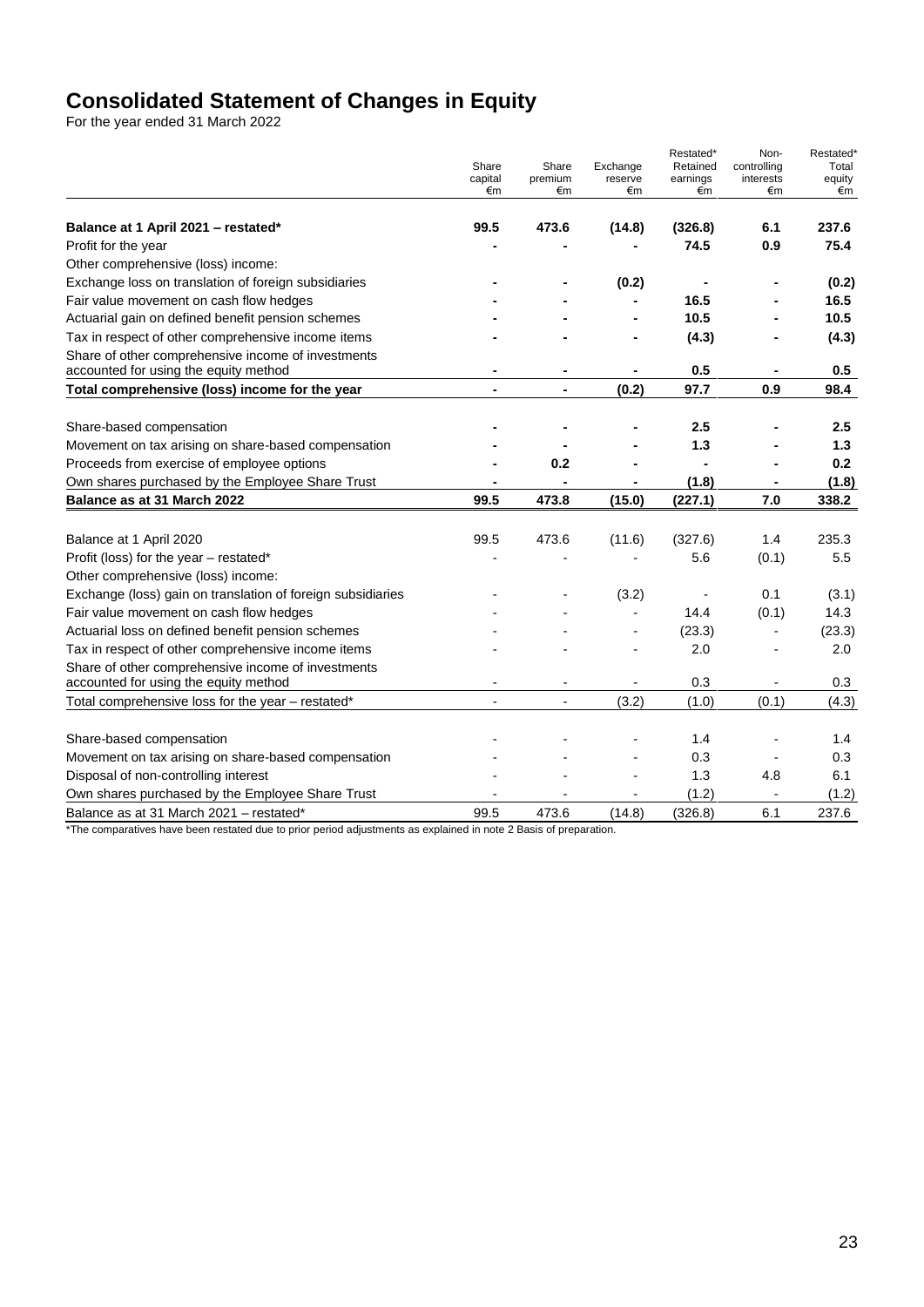# **Consolidated Statement of Cash Flows**

For the year ended 31 March 2022

|                                                                                                                                    | 2022       | 2021         |
|------------------------------------------------------------------------------------------------------------------------------------|------------|--------------|
| <b>Profit before tax</b>                                                                                                           | €m<br>95.7 | €m<br>10.9   |
| Finance income                                                                                                                     | (9.5)      | (11.3)       |
|                                                                                                                                    | 38.3       | 38.1         |
| Finance charges<br>Share of results from associates and joint ventures                                                             | (0.5)      | (1.6)        |
| <b>Operating profit</b>                                                                                                            | 124.0      | 36.1         |
|                                                                                                                                    | 11.1       | 19.1         |
| Amortisation and impairment of intangible assets                                                                                   | 74.7       |              |
| Depreciation and impairment of property, plant and equipment<br>Depreciation and impairment of right-of-use assets                 | 45.5       | 80.4<br>42.5 |
| Impairment of investment in associate                                                                                              | 1.9        |              |
|                                                                                                                                    |            |              |
| Net gain on disposal of property, plant and equipment and intangible assets<br>Exceptional (credit) charge on long term provisions | (0.8)      | (0.1)<br>3.7 |
|                                                                                                                                    | (1.6)      |              |
| Net decrease in provisions                                                                                                         | (5.8)      | (11.0)       |
| Payment related to committed funding of the defined benefit pension schemes<br>Other non-cash items                                | (3.6)      | (3.6)        |
|                                                                                                                                    |            | 2.6          |
| Share-based compensation                                                                                                           | 2.5        | 1.4          |
| Operating cash flows before movement in working capital                                                                            | 247.9      | 171.1        |
| (Increase) decrease in inventories                                                                                                 | (1.9)      | 0.2<br>25.1  |
| (Increase) decrease in receivables                                                                                                 | (23.2)     |              |
| (Decrease) increase in payables                                                                                                    | (34.8)     | 57.1         |
| Cash flows from operating activities                                                                                               | 188.0      | 253.5        |
| Income tax paid                                                                                                                    | (7.6)      | (14.8)       |
| Net cash inflow from operating activities                                                                                          | 180.4      | 238.7        |
| <b>Investing activities</b>                                                                                                        |            |              |
| Purchases of intangible assets                                                                                                     | (8.4)      | (4.1)        |
| Purchases of property, plant and equipment                                                                                         | (77.6)     | (58.0)       |
| Proceeds from disposals of property, plant and equipment                                                                           | 4.7        | 4.5          |
| Acquisition of business assets                                                                                                     | (0.5)      |              |
| Net cash outflow in relation to prior year sale of business                                                                        | (0.8)      |              |
| Capital contribution to associates and joint ventures                                                                              |            | (1.1)        |
| Dividends received from associates and joint ventures                                                                              | 1.3        | 1.6          |
| Receipt of deferred consideration                                                                                                  | 0.3        | 0.6          |
| Purchase of other short-term investments                                                                                           | (2.2)      | (0.8)        |
| Outflows in respect of PPP arrangements under the financial asset model                                                            | (0.4)      | (1.9)        |
| Capital received in respect of PPP financial assets                                                                                | 6.2        | 5.1          |
| Finance income                                                                                                                     | 9.9        | 10.2         |
| Net cash outflow from investing activities                                                                                         | (67.5)     | (43.9)       |
| <b>Financing activities</b>                                                                                                        |            |              |
| Finance charges and loan fees paid                                                                                                 | (28.4)     | (30.8)       |
| Investment in own shares by the Employee Share Trust                                                                               | (1.8)      | (1.2)        |
| Proceeds from share issues                                                                                                         | 0.2        |              |
| Loan from non-controlling interest                                                                                                 |            | 0.5          |
| Proceeds from retail bonds                                                                                                         | 125.0      |              |
| Proceeds from bank borrowings                                                                                                      | 141.6      | 9.0          |
| Repayment of bank borrowings                                                                                                       | (312.2)    | (269.0)      |
| Settlement of cross-currency interest rate swaps                                                                                   | 6.4        |              |
| Repayment of PPP debt                                                                                                              | (5.7)      | (4.1)        |
| Repayments of obligations under lease liabilities                                                                                  | (44.2)     | (40.4)       |
| Net cash outflow from financing activities                                                                                         | (119.1)    | (336.0)      |
| Net decrease in cash and cash equivalents                                                                                          | (6.2)      | (141.2)      |
| Effect of foreign exchange rate changes                                                                                            | 1.0        | 0.2          |
| Cash and cash equivalents at the beginning of the year                                                                             | 68.8       | 209.8        |
| Cash and cash equivalents at the end of the year                                                                                   | 63.6       | 68.8         |

\*The comparatives have been restated due to prior period adjustments as explained in note 2 Basis of preparation.

Restated\*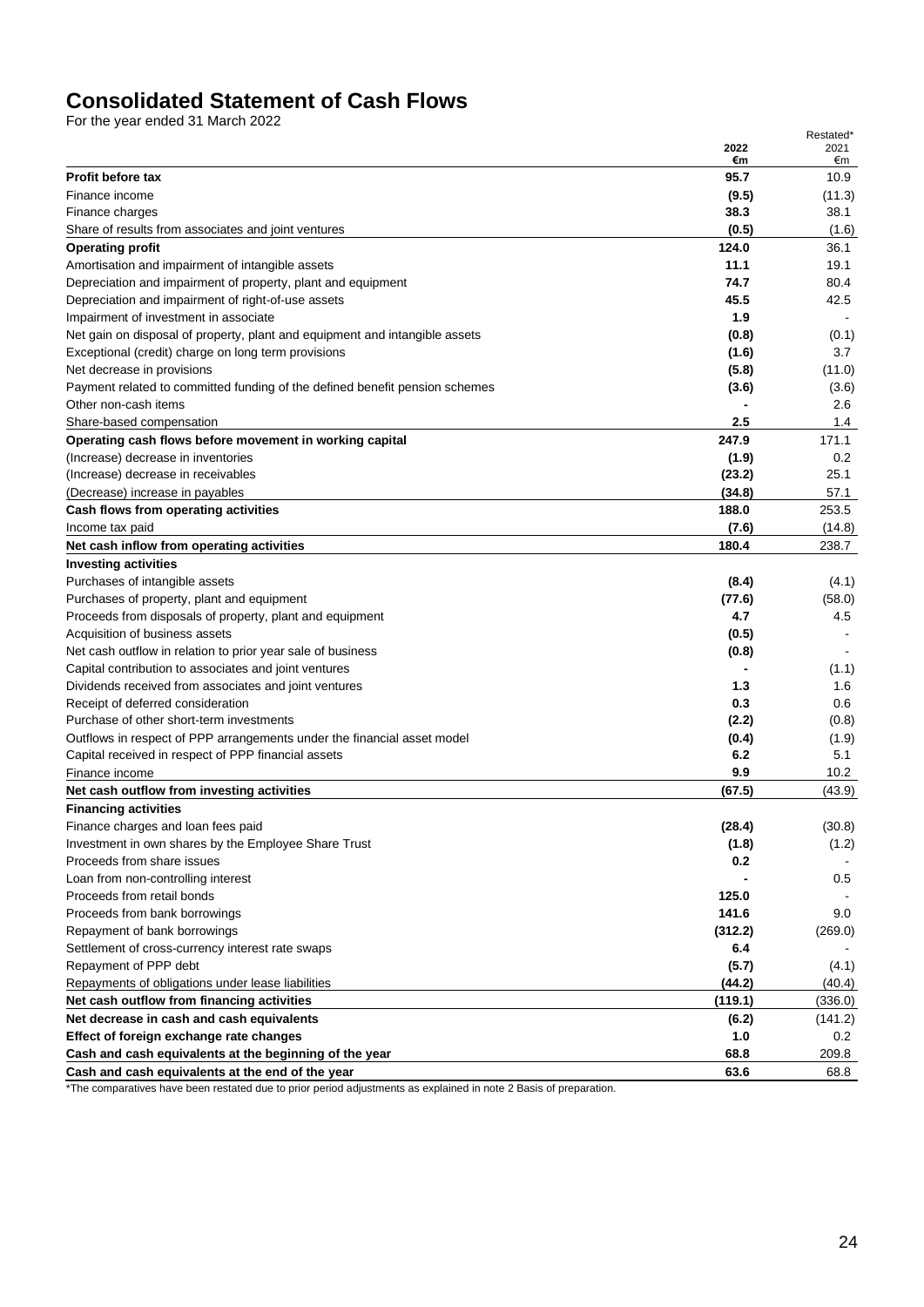# **Notes to the Consolidated Financial Statements**

## **1. General information**

Renewi plc is a public limited company listed on the London Stock Exchange with a secondary listing on Euronext Amsterdam. Renewi plc is incorporated and domiciled in Scotland under the Companies Act 2006, registered number SC077438. The address of the registered office is 16 Charlotte Square, Edinburgh, EH2 4DF. The nature of the Group's operations and its principal activities are set out in note 3.

## **2. Basis of preparation**

The figures and financial information for the year ended 31 March 2022 are extracted from but do not constitute the statutory financial statements for that year. The figures and financial information are audited. The Consolidated Income Statement, Consolidated Statement of Comprehensive Income, Consolidated Statement of Changes in Equity and Consolidated Statement of Cash Flows for the year ended 31 March 2021 and the Consolidated Balance Sheet as at 31 March 2021 have been derived from the full Group accounts published in the Annual Report and Accounts 2021 with restatements as explained below. These have been delivered to the Registrar of Companies and on which the report of the independent auditors was unqualified and did not contain a statement under section 498 of the Companies Act 2006. The statutory accounts for the year ended 31 March 2022 will be filed with the Registrar of Companies in due course.

The consolidated financial statements are prepared in accordance with UK adopted international accounting standards in conformity with the requirements of the Companies Act 2006. The Group has applied all accounting standards and interpretations issued relevant to its operations and effective for accounting periods beginning on 1 April 2021. The IFRS accounting policies have been applied consistently to all periods presented and throughout the Group for the purpose of the consolidated financial statements.

## **Going concern**

The Directors have adopted the going concern basis in preparing these consolidated financial statements after assessing the Group's principal risks including an assessment of the impact of continued recovery from the Covid-19 pandemic, the current high inflationary environment and the uncertainty arising from the invasion of Ukraine.

The Directors have carried out a comprehensive assessment of the Group's ability to continue as a going concern. This assessment has involved the review of medium-term cash flow modelling over an 18-month period to 30 September 2023. This includes expectations on the future economic environment, available liquidity, which includes repayment of the €100m Belgian retail bond in June 2022, as well as other principal risks associated with the Group's ongoing operations.

The assessment includes a base case scenario setting out the Directors' current expectations of future trading and a plausible but severe downside scenario and without applying any mitigating actions to assess the potential impact on the Group's future financial performance. The key judgement in both scenarios is the level and speed of economic recovery following the disruption caused by the Covid-19 pandemic and the impact of recent geopolitical events.

The downside scenario includes significantly weaker macro-economic conditions leading to a volume decline, well below the forecast economic growth in all our territories in FY23 and FY24. Other downsides include a significant decline in recyclate prices from the current levels, higher energy and diesel prices, operational downtime in some of our plants and a settlement of the provision arising from the European Commission investigation into alleged state aid in Belgium. These factors reduce FY23 EBIT by 31% compared to the base case. No mitigating cost and cash actions, such as deferral of uncommitted capital expenditure, working capital actions and reduced discretionary spend, have been applied to our downside modelling as these are not necessary to preserve sufficient liquidity or to avoid a breach of covenants.

In the base case and plausible downside scenarios the Group has sufficient liquidity and headroom in its existing facilities and no covenants are breached at any of the forecast testing dates.

In addition, a reverse stress test calculation has been undertaken to consider the points at which the covenants may be breached. Underlying EBIT in FY23 would need to reduce by 59% compared to the base case without considering any mitigating actions. In the opinion of the Directors there is no plausible scenario or combination of scenarios that we consider to be remotely likely that would generate this result.

Having considered all the elements of the financial projections, sensitivities and mitigating actions, the Directors confirm they have a reasonable expectation that the Group has adequate resources to continue in operational existence for the foreseeable future and to meet all banking covenants.

In accordance with Provision 31 of the UK Corporate Governance Code, the Directors have also assessed the prospects and financial viability of the Company for a period longer than the 12 months required in the going concern assessment.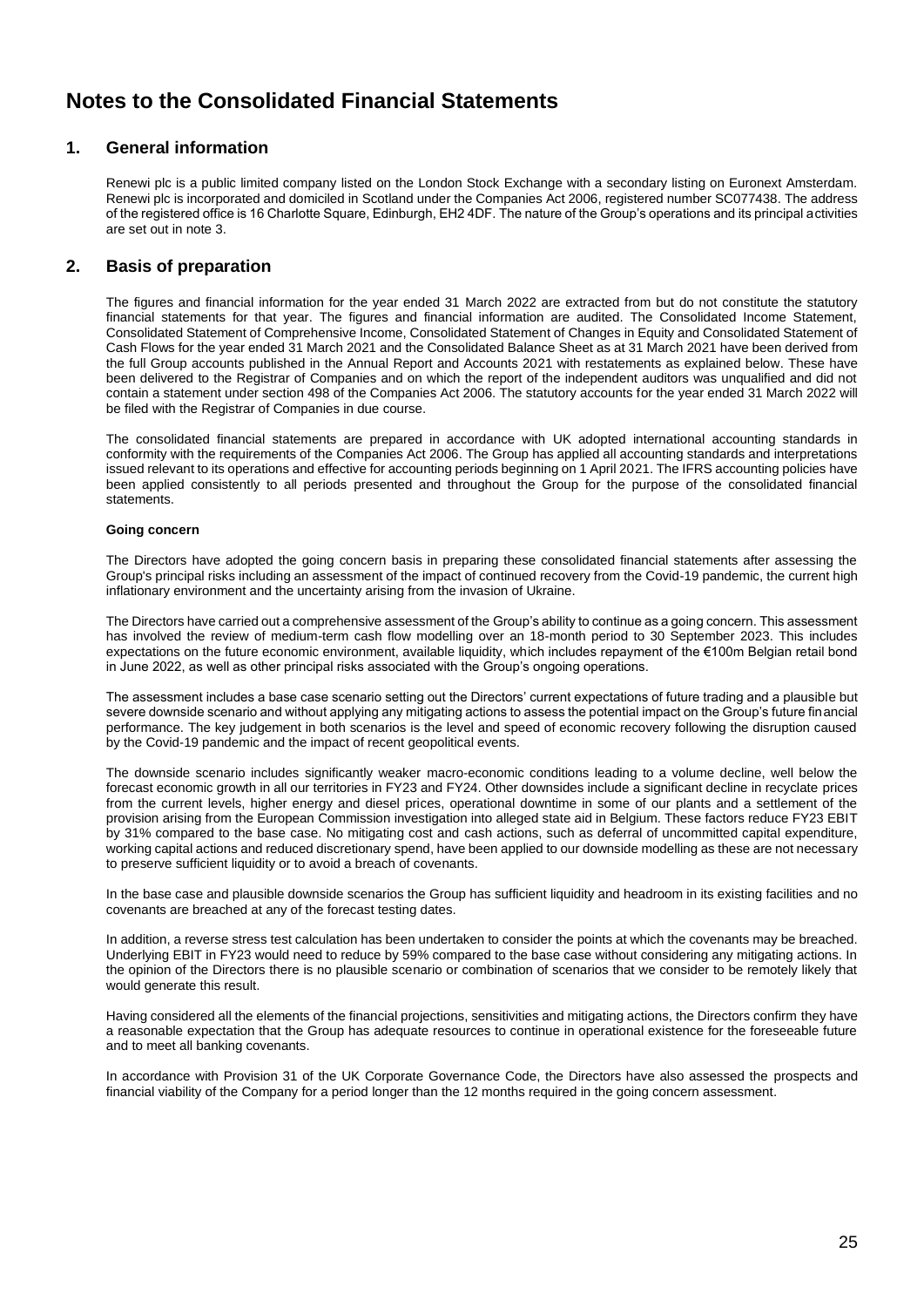## **Prior year restatements**

## **PPP non-recourse net debt presentation**

Given that cash held in UK PPP entities is not freely available to the Group, historically management determined that it was appropriate to present these cash balances together with the gross non-recourse debt as PPP non-recourse net debt. In preparing these financial statements, management identified this presentation of cash and cash equivalents and PPP non-recourse debt in the balance sheet as an error and accordingly a prior year adjustment has been made. Non-recourse debt in these UK PPP entities has always been excluded from the calculation of the Group's covenants which remains unchanged. It has been determined that the appropriate presentation should be on a gross basis in line with the requirements of IAS 32 Financial Instruments. The impact of this change has led to gross PPP non-recourse debt and PPP cash held at bank being presented separately within borrowings and current assets respectively which has resulted in the following changes to the 31 March 2021 Balance Sheet: an increase in non-current borrowings of €15.2m, an increase in current borrowings of €2.1m with a corresponding increase in cash and cash equivalents of €17.3m. There is no impact on the Income Statement, earnings per share, Statement of Comprehensive Income, Group equity or the alternative performance measure of core net debt. The Balance Sheet and Statements of Cash flows together with related disclosures have been restated to reflect this adjustment. A 31 March 2020 balance sheet has not been presented as considered not material, the impact is an increase in non-current borrowings of €14.0m, an increase in current borrowings of €1.3m with a corresponding increase in cash and cash equivalents of €15.3m.

## **Earnings per share due to share capital consolidation**

At the Annual General Meeting of Renewi plc held on 15 July 2021, shareholders approved the consolidation of the Company's share capital on the basis of one new ordinary share with a nominal value of £1.00 each for every ten existing ordinary shares of 10 pence each held. As a result earnings per share disclosures have been restated in these consolidated financial statements in accordance with the requirements of IAS 33 Earnings per share and as set out in note 8.

#### **Change in accounting policy – Configuration or customisation costs in cloud computing, Software as a Service (SaaS) arrangements**

In April 2021 the IFRS Interpretations Committee (IFRIC) published an agenda decision in relation to the interpretation on accounting for configuration or customisation costs in cloud computing or Software as a Service (SaaS). As a result the Group has reviewed its accounting policy regarding the configuration and customisation costs incurred when implementing SaaS arrangements.

The Group's revised policy, applied retrospectively, aligns with the IFRIC agenda decision whereby:

- In SaaS arrangements where the Group controls the underlying software, configuration and customisation costs are capitalised as part of bringing the identified intangible asset into use
- Where the Group does not control the underlying software, but the related configuration and customisation costs are not distinct from access to the software, these costs are expensed over the term of the SaaS contract
- In all other circumstances, configuration and customisation costs are recognised as an expense as incurred, except in the limited instances where these costs result in a separately identifiable intangible asset.

We have determined that €3.9m of costs incurred and capitalised during the current financial year and the net book value of €7.3m of software intangible assets held at 31 March 2021 no longer meet the criteria for recognition under IAS 38 Intangible assets. The impact on opening reserves for the year ended March 2020 of €3.7m was deemed immaterial and has therefore been included in the year ended March 2021 adjustment. Accordingly, €3.9m (2021: €7.3m) has been expensed and disclosed as a non-trading and exceptional administrative expenses item because it arises from the one-off introduction of interpretations to accounting policy guidance and is material in size. The prior year balance sheet has been adjusted with a reduction of €7.3m of intangibles, an increase in deferred tax assets of €1.8m and a reduction in retained earnings of €5.5m. The impact on the Statement of Cash flows is a €4.7m increase in cashflows from operating activities and a reduction in cash outflows due to investing activities of €4.7m.

The impact of the above restatements on the Consolidated Income Statement for the year ended 31 March 2021 is as follows:

| Income statement extract          | 31 March 2021<br>(previously<br>€m | Restatement<br>due to PPP<br>reported) cash and debt arrangements<br>€m | Restatement<br>€m        | due to SaaS 31 March 2021<br>(restated)<br>€m |
|-----------------------------------|------------------------------------|-------------------------------------------------------------------------|--------------------------|-----------------------------------------------|
| Underlying operating profit       | 73.0                               |                                                                         | $\overline{\phantom{0}}$ | 73.0                                          |
| Non-trading and exceptional items | (29.6)                             |                                                                         | (7.3)                    | (36.9)                                        |
| <b>Operating profit</b>           | 43.4                               |                                                                         | (7.3)                    | 36.1                                          |
| <b>Profit before taxation</b>     | 18.2                               |                                                                         | (7.3)                    | 10.9                                          |
| Taxation                          | (7.2)                              |                                                                         | 1.8                      | (5.4)                                         |
| Profit for the year               | 11.0                               |                                                                         | (5.5)                    | 5.5                                           |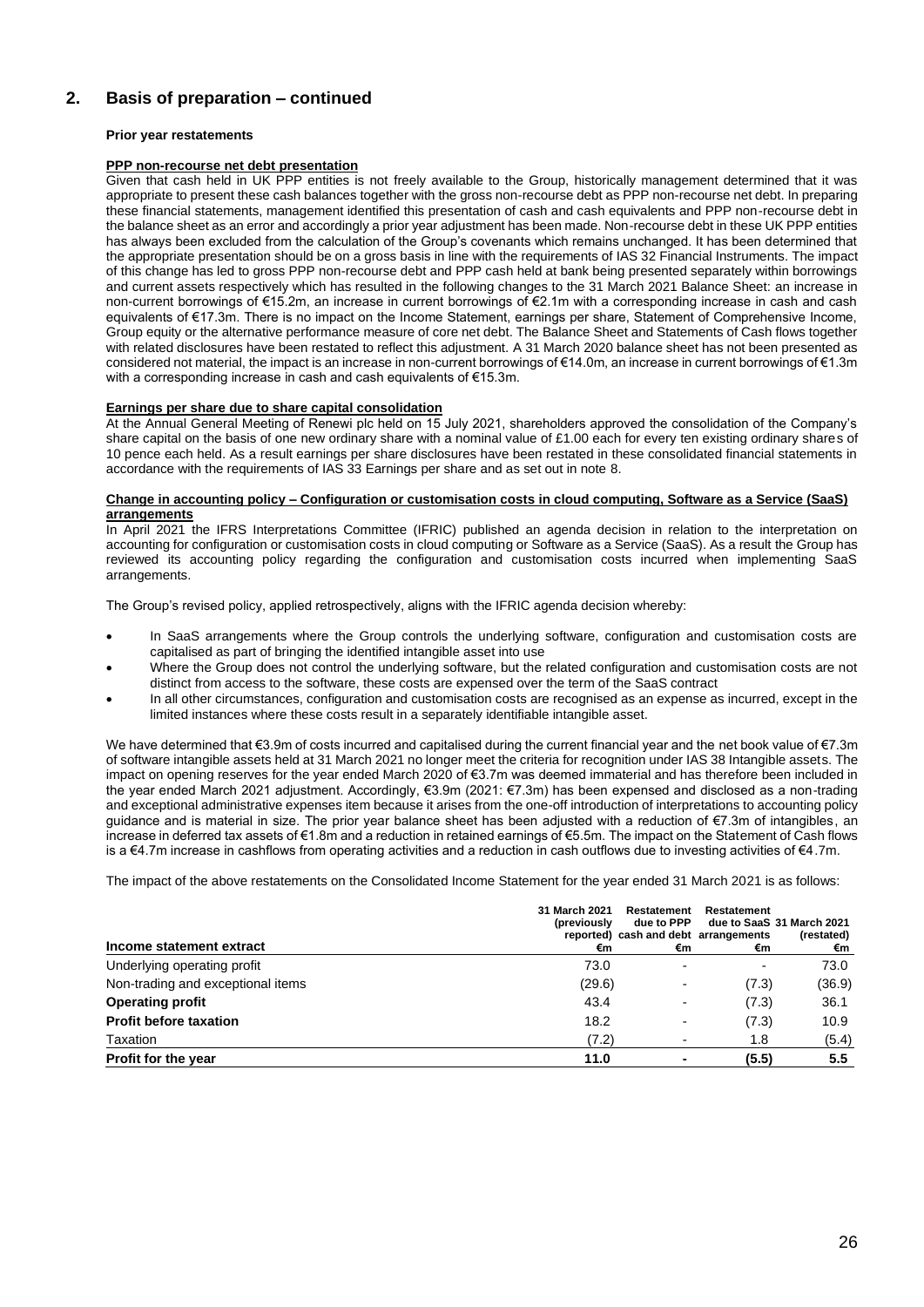The impact of the above restatements on the Consolidated Balance Sheet as at 31 March 2021 is as follows:

|                                                                      | 31 March 2021<br>(previously | Restatement<br>due to PPP                  | Restatement | due to SaaS 31 March 2021 |
|----------------------------------------------------------------------|------------------------------|--------------------------------------------|-------------|---------------------------|
| <b>Balance Sheet extract</b>                                         | €m                           | reported) cash and debt arrangements<br>€m | €m          | (restated)<br>€m          |
| Goodwill and intangible assets                                       | 602.2                        |                                            | (7.3)       | 594.9                     |
| Deferred tax assets                                                  | 49.5                         |                                            | 1.8         | 51.3                      |
| <b>Non-current assets</b>                                            | 1,617.8                      |                                            | (5.5)       | 1,612.3                   |
| Cash and cash equivalents – including restricted cash                | 51.5                         | 17.3                                       |             | 68.8                      |
| <b>Current assets</b>                                                | 338.4                        | 17.3                                       |             | 355.7                     |
| <b>Total assets</b>                                                  | 1,956.2                      | 17.3                                       | (5.5)       | 1,968.0                   |
| Borrowings - non-current                                             | (673.9)                      | (15.2)                                     |             | (689.1)                   |
| <b>Non-current liabilities</b>                                       | (1,068.5)                    | (15.2)                                     |             | (1,083.7)                 |
| Borrowings – current                                                 | (45.7)                       | (2.1)                                      |             | (47.8)                    |
| <b>Current liabilities</b>                                           | (644.6)                      | (2.1)                                      |             | (646.7)                   |
| <b>Total liabilities</b>                                             | (1,713.1)                    | (17.3)                                     |             | (1,730.4)                 |
| <b>Net assets</b>                                                    | 243.1                        |                                            | (5.5)       | 237.6                     |
| Issued capital and reserves attributable to the owners of the parent |                              |                                            |             |                           |
| Retained earnings                                                    | (321.3)                      |                                            | (5.5)       | (326.8)                   |
| Other equity                                                         | 558.3                        |                                            |             | 558.3                     |
|                                                                      | 237.0                        |                                            | (5.5)       | 231.5                     |
| Non-controlling interests                                            | 6.1                          |                                            |             | 6.1                       |
| Total equity                                                         | 243.1                        |                                            | (5.5)       | 237.6                     |

The impact of the above restatements on the Consolidated Statement of Cash Flows for the year ended 31 March 2021 is as follows:

| <b>Statement of Cash Flows extract</b>     | 31 March 2021<br><i>(previously)</i><br>€m | Restatement<br>due to PPP<br>reported) cash and debt arrangements<br>€m | Restatement<br>€m | due to SaaS 31 March 2021<br>(restated)<br>€m |
|--------------------------------------------|--------------------------------------------|-------------------------------------------------------------------------|-------------------|-----------------------------------------------|
| Net cash flows from operating activities   | 243.4                                      |                                                                         | (4.7)             | 238.7                                         |
| Net cash flows from investing activities   | (48.6)                                     |                                                                         | 4.7               | (43.9)                                        |
| Net cash flows from financing activities   | (337.3)                                    | 1.3                                                                     |                   | (336.0)                                       |
| Net decrease in cash and cash equivalents  | (142.5)                                    | 1.3                                                                     |                   | (141.2)                                       |
| Effect of foreign exchange rate changes    | (0.5)                                      | 0.7                                                                     |                   | $0.2^{\circ}$                                 |
| Cash and cash equivalents at 31 March 2020 | 194.5                                      | 15.3                                                                    |                   | 209.8                                         |
| Cash and cash equivalents at 31 March 2021 | 51.5                                       | 17.3                                                                    |                   | 68.8                                          |

The impact of the above restatements on basic and diluted earnings per share for the year ended 31 March 2021 is as follows:

|                    | 31 March 2021<br><i>(previously)</i><br>cents | Share capital<br>cents | Restatement<br>due to PPP<br>reported) consolidation cash and debt<br>cents | Restatement<br>arrangement<br>cents | due to SaaS 31 March 2021<br>(restated)<br>cents |
|--------------------|-----------------------------------------------|------------------------|-----------------------------------------------------------------------------|-------------------------------------|--------------------------------------------------|
| Basic              | 1.4                                           | 12.6                   | ٠                                                                           | (7.0)                               | 7.0                                              |
| <b>Diluted</b>     | 1.4                                           | 12.6                   | ٠                                                                           | (7.0)                               | 7.0                                              |
| Underlying basic   | 4.5                                           | 40.5                   |                                                                             | ۰                                   | 45.0                                             |
| Underlying diluted | 4.5                                           | 40.5                   | $\overline{\phantom{0}}$                                                    | $\overline{\phantom{a}}$            | 45.0                                             |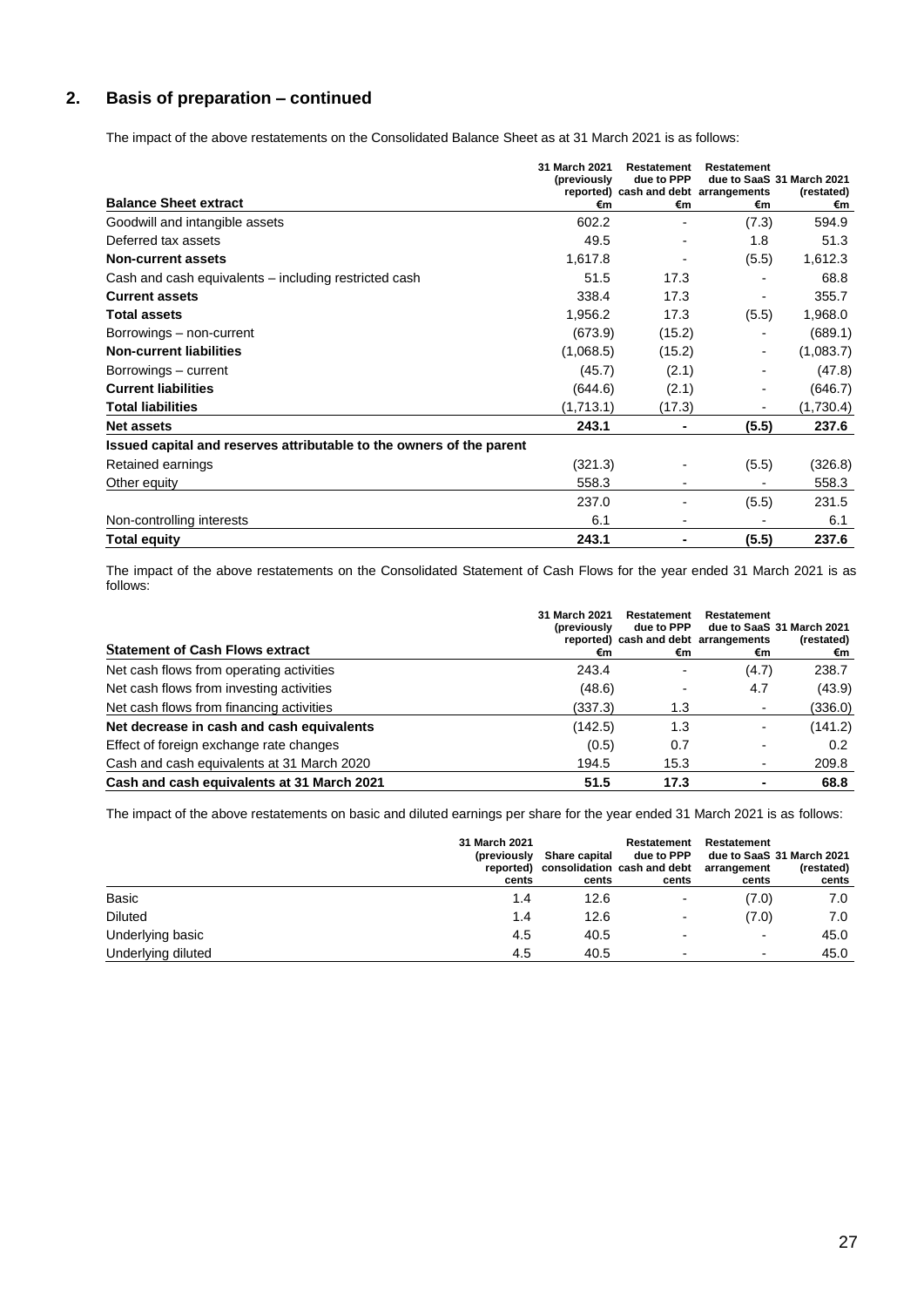## **New standards and interpretations not yet adopted**

Standards and interpretations issued by the International Accounting Standards Board (IASB) are only applicable if endorsed by the UK Endorsement Board (UKEB). At the date of approval of these financial statements there were no new IFRSs or IFRS Interpretation Committee interpretations which were early adopted by the Group.

The following amendments are effective for the period beginning 1 April 2022:

- Onerous Contracts Costs of Fulfilling a Contract (Amendments to IAS 37)
- Property, plant and equipment: Proceeds before Intended Use (Amendments to IAS 16)
- Annual improvements to IFRS Standards 2018-2020 (Amendments to IFRS 1, IFRS 9, IFRS 16 and IAS 41)
- References to Conceptual Framework (Amendments to IFRS 3)

The amendment to IAS 37 Onerous Contracts – Costs of Fulfilling Contract clarifies that the costs of fulfilling a contract should include an allocation of other costs that relate directly to fulfilling the contract. Costs that relate directly to a contract consist of both the incremental costs of fulfilling that contract – for example, direct labour and materials; and an allocation of other costs that relate directly to fulfilling contracts – for example, an allocation of the depreciation charge for an item of property, plant and equipment used in fulfilling that contract among others. Prior to this amendment there has been a diversity in practice as to whether the costs of meeting contractual obligations should comprise only incremental costs or also include an allocation of direct costs which would have been incurred regardless of whether the contract was being performed or not. The Group's current accounting policy only includes incremental direct costs when measuring the costs to fulfil a contract. The amendment is effective from 1 April 2022 and requires any additional provisions to be recognised as an adjustment to retained earnings at that date. The Group is in the process of finalising the impact of this amendment and it is currently estimated that this will result in an increase in the existing onerous contract provisions of approximately €53m.

The following amendments are effective for the period beginning 1 April 2023:

- Disclosure of Accounting Policies (Amendments to IAS 1 and IFRS Practice Statement 2)
- Definition of Accounting Estimates (Amendments to IAS 8)
- Deferred Tax Related to Assets and Liabilities arising from a Single Transaction (Amendments to IAS 12)

The Group does not expect a significant impact from any of the other new accounting standards and amendments.

## **Consideration of climate change**

In preparing the financial statements, the Directors have considered the impact of climate change, particularly in the context of the risks identified in the TCFD disclosures. Physical climate change poses risk to our operations and supply chain however mitigation measures are either already in place or are in the process of being further developed therefore no medium-term impact is expected from climate change. The Directors are aware of the changing risks attached to climate change and are in the process of developing a TCFD Roadmap which will lead to quantifying the business impact of material climate related risks and opportunities. There have been no material impacts identified on the financial reporting judgements and estimates. In particular, the impact of climate change has been considered in respect of the following areas:

- Going concern and viability of the Group over the next three years
- Cash flow forecasts in the impairment assessments of goodwill
- Carrying value and useful economic lives of property, plant and equipment

#### **Exchange Rates**

In addition to the Group's presentational currency of Euros, the most significant currency for the Group is Sterling with the closing rate on 31 March 2022 of €1:£0.845 (2021: €1:£0.852) and an average rate for the year ended 31 March 2022 of €1:£0.849 (2021: €1:£0.885).

## **Critical accounting judgements and estimates**

The preparation of financial statements in accordance with IFRS requires management to make judgements, estimates and assumptions that affect the application of policies and reported amounts of assets and liabilities, income and expenditure. The areas involving a higher degree of judgement or complexity are set out below. Critical estimates are defined as those that have a significant risk of resulting in a material adjustment to the carrying amounts of assets and liabilities within the next financial year. The estimates and associated assumptions are based on factors including historical experience and expectations of future events that are considered to be relevant and reasonable. These estimates, assumptions and judgements are reviewed on an ongoing basis.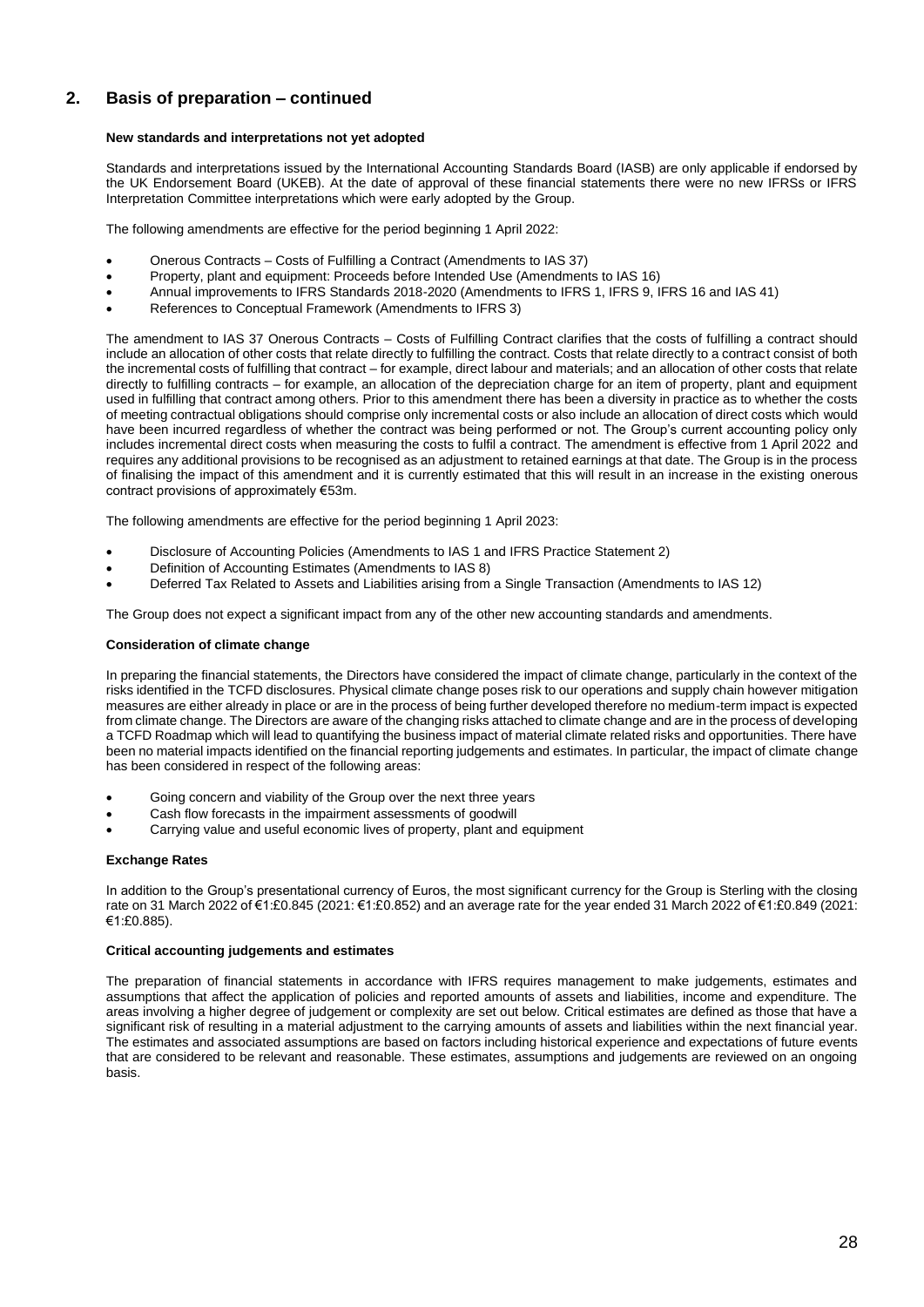## **Judgements in applying the Group's accounting policies**

#### Use of alternative performance measures

The Group uses alternative performance measures as we believe these measures provide additional useful information on the underlying trends, performance and position of the Group. These underlying measures are used by the Group for internal performance analysis and incentive compensation arrangements for employees. The term 'underlying' refers to the relevant measure being reported for continuing operations excluding non-trading and exceptional items. These include underlying earnings before interest and tax (underlying EBIT), underlying profit before tax, underlying profit after tax, underlying earnings per share and underlying EBITDA (earnings before interest, tax, depreciation and amortisation). The terms 'EBIT', 'EBITDA', 'exceptional items', 'adjusted' and 'underlying' are not defined terms under IFRS and may therefore not be comparable with similarly titled profit measures reported by other companies. These measures are not intended to be a substitute for, or superior to, GAAP measurements of profit. A full list of alternative performance measures and non-IFRS measures together with reconciliations are set out in note 16.

#### Non-trading and exceptional items

In establishing which items are disclosed separately as non-trading and exceptional to enable a better understanding of the underlying financial performance of the Group, management exercise judgement in assessing the size, nature or incidence of specific items. A policy for non-trading and exceptional items is followed consistently and is submitted to the Audit Committee for annual review. See note 5 for further details of the costs included within this category.

#### Service concession arrangements

Management considered all relevant factors including the expectation by the relevant client authority of who was the primary obligor, the ability of the Group to set the selling price, who performed the service, who assumed the credit risk and who had discretion in selecting suppliers. Following this assessment the Group determined that it acted as agent during the construction phase of the UK Municipal contracts. Consequently the consideration from local authorities for the operations of waste management service concessions is treated as financial assets relating to PPP contracts in accordance with IFRIC 12. Management determined that the cash flows relating to the outflows and capital repayments in respect of PPP arrangements under the financial asset model are investing activities in the statement of cash flows and not operating cash flows. At the balance sheet date, the Group has financial assets relating to PPP contracts of €143.4m (2021: €149.1m). Consideration relating to financial assets is split between a service element as revenue and a repayment element, split between capital and interest receivable that is deducted from the financial asset.

#### Defined benefit pension scheme surplus

Management have concluded that the UK defined benefit pension scheme rules determine that upon winding up the scheme the Group has an unconditional right to a refund once all of the liabilities have been discharged and that the trustees of the scheme do not have the unilateral right to wind up the scheme, therefore the asset is not restricted and no additional liability was recognised.

#### **Taxation**

The recognition of deferred tax assets, particularly in respect of tax losses, is based upon management's judgement that it is probable that there will be taxable profits in the relevant legal entity or tax group which will utilise the assets in the future. In respect of tax losses, the time expiry period, if any, is also taken into account in the analysis. The Group assesses the availability of future taxable profits using the five year projections as used for impairment reviews, together with other available forecasts. The predictability of income streams is also taken into consideration and where profits are highly predictable beyond the five year projections, profits from subsequent periods are taken into account in the recognition of deferred tax assets. The longest period of forecasts used to calculate deferred tax recovery is nine years. Where there is some uncertainty around profits in five year projections and a period of five years or less to the time expiry of the losses exists, the profits used to calculate a deferred tax asset are amended to reflect management's judgement of the higher probability profit streams within those forecasts. The intention is to avoid the recognition of a deferred tax asset that is not ultimately recovered. Provisions have been recognised where necessary in respect of any uncertain tax positions in the Group, being an uncertainty over whether the relevant tax authority will accept the tax treatment.

#### Expected credit loss allowance

Management have used judgement to determine how the expected credit loss allowance could be impacted as a result of the Covid-19 pandemic and other macro-economic factors. For trade receivables and accrued income, in addition to using a provision matrix based on the payment profile of revenues, a detailed review has been undertaken at a customer level in order to assess the likely potential of default considering the nature of the customers business and any government support measures.

#### Alleged Belgium State Aid Claim

Management have used judgement in determining if a liability or contingent liability exists by considering whether an outflow of economic benefit is probable or possible as a result of past events. Legal advice has been obtained to determine that the most likely outcome, the median case, results in a €15m provision. It is noted that the potential maximum claim could be higher resulting in a potential further liability. Further details are set out in notes 12 and 15.

## Contingent liabilities

Management have used judgement in determining if a contingent liability exists and if a provision needs to be recognised by considering whether an outflow of economic benefit is possible as a result of past events including seeking legal advice where appropriate in order to determine the most likely outcome. Where it is considered that there is a possible obligation but it is not probable that there will be an outflow of economic benefit or the amount cannot be reliably estimated then a contingent liability is disclosed as set out in note 15.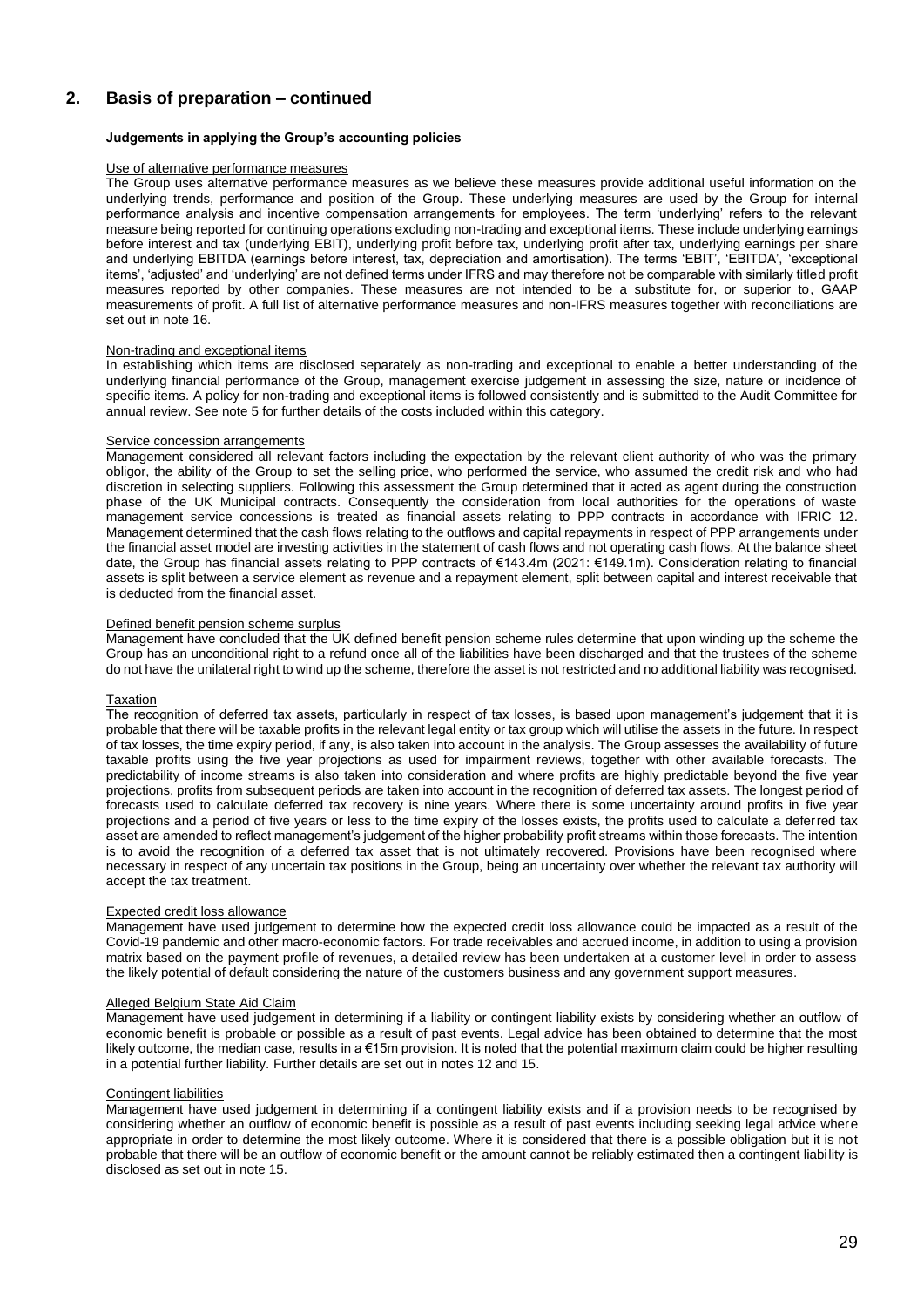## **Estimates and assumptions**

#### Impairment of goodwill

Impairment testing is carried out annually at a cash generating unit (CGU) level. The Group estimates the recoverable amount of a CGU using a value in use model which involves an estimation of future cash flows and applying appropriate discount and longterm growth rates. The future cash flows are derived from approved forecasts which have taken into account the ongoing impact of Covid-19 together with increasing energy prices and high inflation as a result of the events in Ukraine, specifically with regard to recovery of input volumes across different waste streams.

## Impairment of tangible assets, intangible assets and investments

The Group assesses the impairment of tangible assets, intangible assets and investments whenever there is reason to believe that the carrying value may exceed the fair value and where a permanent impairment in value is anticipated. The determination of whether the impairment of these assets is necessary involves the use of estimates that includes, but is not limited to, the analysis of the cause of potential impairment in value, the timing of such potential impairment and an estimate of the amount of the impairment.

## Landfill related provisions

The Group has landfill related provisions of €156.9m (2021: €157.6m). These provisions are long term in nature and are recognised at the net present value of the best estimate of the likely future cash flows to settle the Group's obligations. The period of aftercare post-closure and the level of costs expected are uncertain and could be impacted by changes in legislation and technology and can vary significantly from site to site. The timings of cash outflows are uncertain and have been based on management's latest expectation. A discount rate is applied to recognise the time value of money and is unwound over the life of the provision.

#### Onerous contract provisions

Onerous contract provisions arise when the unavoidable costs of meeting contractual obligations exceed the cash flows expected. The Group has onerous contract provisions of €79.9m (2021: €80.9m) which have been provided for at the lower of the net present value of either exiting the contract or fulfilling our obligations under the contract. The most significant component of these provisions relates to UK Municipal PPP contracts which amount to €77.3m (2021: €78.9m). The provisions have been based on the best estimate of likely future cash flows including assumptions on tonnage inputs, plant performance and recyclates pricing. A discount rate is applied to recognise the time value of money and is unwound over the life of the provision.

#### Right-of-use assets and lease liabilities

Estimates and assumptions are made in calculating the incremental borrowing rate used to measure lease liabilities. For certain leases the determination of the lease liability is based on assumptions of the term of the lease, whether purchase options are likely to be exercised and the amount expected to be payable under any residual value guarantees.

#### Defined benefit pension schemes

The calculation of the present value of the defined benefit pension schemes is determined by using actuarial valuations based on assumptions including discount rate, life expectancy and inflation rates.

#### Taxation

The recognition of deferred tax assets, particularly in respect of tax losses, is based upon management's calculation of expected taxable profits in the relevant legal entity or tax group against which to utilise the assets in the future. In respect of tax losses, the time expiry period, if any is also taken into account in the calculation. The Group assesses the availability of future taxable profits using the five year projections as used for the value in use calculations for impairment reviews together with other available longterm forecasts. The predictability of income streams is also taken into consideration and where profits are highly predictable beyond the five year projections, profit from subsequent periods are taken into account in the recognition of deferred tax assets. The longest period of forecasts used to calculate deferred tax recovery is nine years. Where there is some uncertainty around profits in five year projections and a period of five years or less to the time expiry of the losses exists, the profits used to calculate a deferred tax asset will be amended to reflect management's estimate of the higher probability profit streams within those forecasts. The intention is to avoid the recognition of a deferred tax asset that is not ultimately recovered. Provisions have been recognised where necessary in respect of any uncertain tax positions in the Group and are based upon management's evaluation of the potential outcomes of the relevant discussions with the tax authorities.

#### Waste disposal cost accruals

Management have used judgement in determining the value of disposal cost accruals with a carrying amount included in accruals and other payables of €48.9m (2021: €54.3m). Included in this is €14.9m (2021: €24.7m) relating to processed soil accruals at ATM. The value is determined by management's best estimate after carrying out an assessment of the cost per tonne to dispose of the waste based on historical transactions, discussions with potential customers and knowledge of the market as in some cases, due to the nature of some of these accruals there is no observable market data. It is anticipated that the majority of the waste with the most judgemental values should be disposed of during the next 12 months and as such is recorded as a current liability.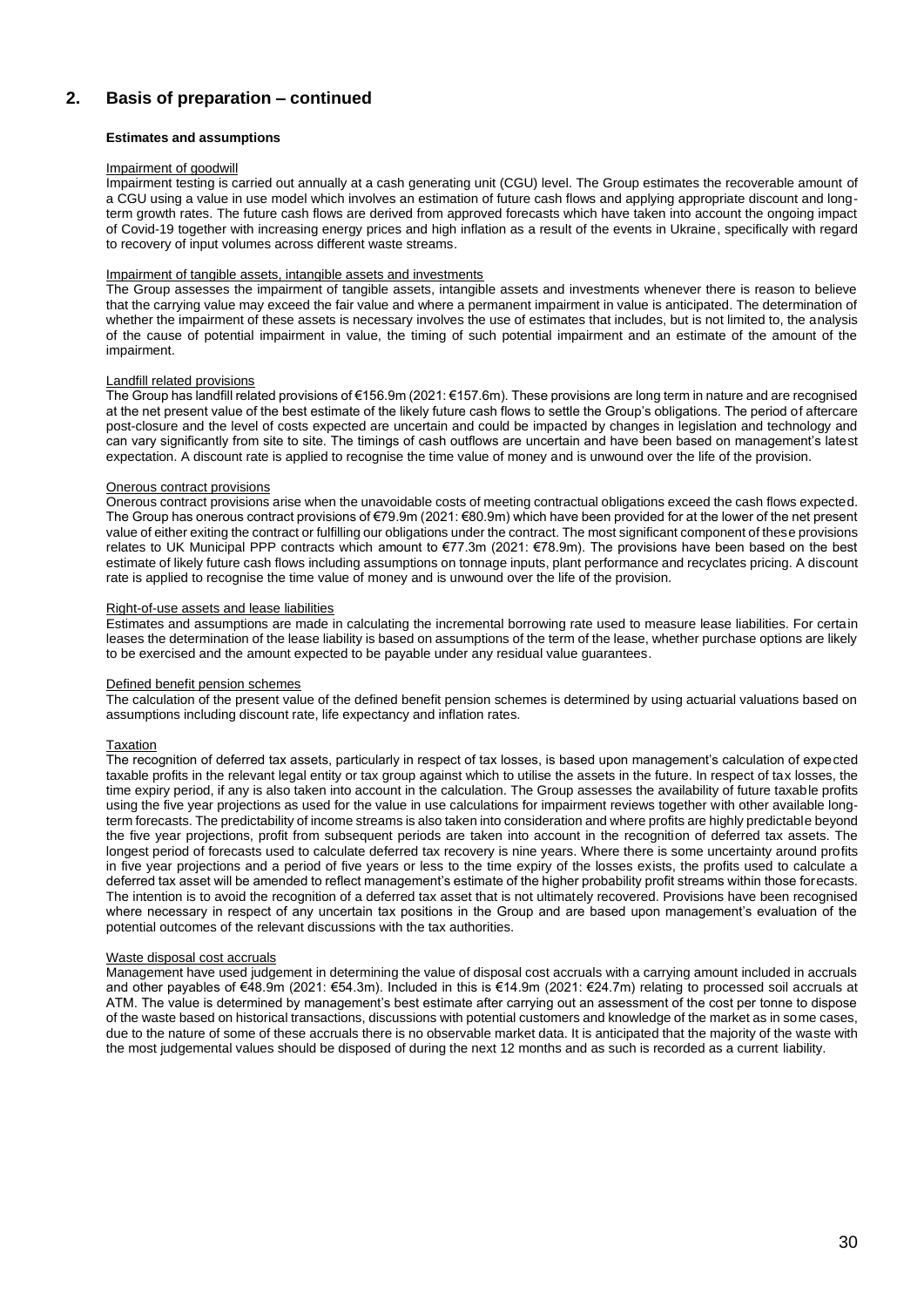## **3. Segmental reporting**

The Group's chief operating decision maker is considered to be the Board of Directors. The Group's reportable segments are determined with reference to the information provided to the Board of Directors, in order for it to allocate the Group's resources and to monitor the performance of the Group are unchanged from March 2021 and are set out below:

| <b>Commercial Waste</b> | Collection and treatment of commercial waste in the Netherlands and Belgium.                                                                                                        |
|-------------------------|-------------------------------------------------------------------------------------------------------------------------------------------------------------------------------------|
| Mineralz & Waste        | Decontamination, stabilisation and re-use of highly contaminated materials to produce certified<br>secondary products for the construction industry in the Netherlands and Belgium. |
| Specialities            | Processing plants focusing on recycling and diverting specific waste streams. The operations<br>are in the UK, the Netherlands, Belgium, France, Portugal and Hungary.              |
| Group central services  | Head office corporate function.                                                                                                                                                     |

The profit measure the Board of Directors uses to evaluate performance is underlying EBIT. The Group accounts for inter-segment trading on an arm's length basis.

The Commercial Waste reportable segment includes the Netherlands Commercial Waste and Belgium Commercial Waste operating segments which have been aggregated and reported as one reportable segment as they operate in similar markets in relation to the nature of the products, services, processes and type of customer.

| Revenue                         | 2022<br>€m | 2021<br>€m |
|---------------------------------|------------|------------|
| Netherlands Commercial Waste    | 896.2      | 828.4      |
| <b>Belgium Commercial Waste</b> | 466.9      | 412.9      |
| Intra-segment                   | (2.6)      | (0.7)      |
| <b>Commercial Waste</b>         | 1,360.5    | 1,240.6    |
| <b>Mineralz &amp; Water</b>     | 193.9      | 182.8      |
| <b>Specialities</b>             | 350.1      | 300.8      |
| Inter-segment revenue           | (35.3)     | (30.6)     |
| Revenue                         | 1,869.2    | 1,693.6    |

During the course of the year, the Group identified certain revenue transactions in the Specialities division which were presented net within the results for the year ended 31 March 2021 which, under IFRS 15, should be presented gross between revenue and cost of sales. These items have been corrected prospectively however no adjustment has been recorded in the year ended 31 March 2021 comparatives as the impact on revenue and cost of sales, which if corrected would increase both by €12m, is not considered material. There is no impact on gross profit or operating profit.

|                                                     |        | Restated* |
|-----------------------------------------------------|--------|-----------|
|                                                     | 2022   | 2021      |
| <b>Results</b>                                      | €m     | €m        |
| Netherlands Commercial Waste                        | 93.1   | 53.7      |
| <b>Belgium Commercial Waste</b>                     | 42.6   | 23.1      |
| <b>Commercial Waste</b>                             | 135.7  | 76.8      |
| <b>Mineralz &amp; Water</b>                         | 5.8    | 0.3       |
| <b>Specialities</b>                                 | 4.1    | $2.4\,$   |
| <b>Group central services</b>                       | (12.0) | (6.5)     |
| <b>Underlying EBIT</b>                              | 133.6  | 73.0      |
| Non-trading and exceptional items (note 5)          | (9.6)  | (36.9)    |
| <b>Operating profit</b>                             | 124.0  | 36.1      |
| Finance income                                      | 9.3    | 10.9      |
| Finance charges                                     | (38.2) | (38.1)    |
| Finance income – non trading and exceptional items  | 0.2    | 0.4       |
| Finance charges – non trading and exceptional items | (0.1)  |           |
| Share of results from associates and joint ventures | 0.5    | 1.6       |
| <b>Profit before taxation</b>                       | 95.7   | 10.9      |

\*The comparative for non-trading and exceptional items have been restated following the change in accounting policy in relation to Software as a Service arrangements as explained in note 2 Basis of preparation.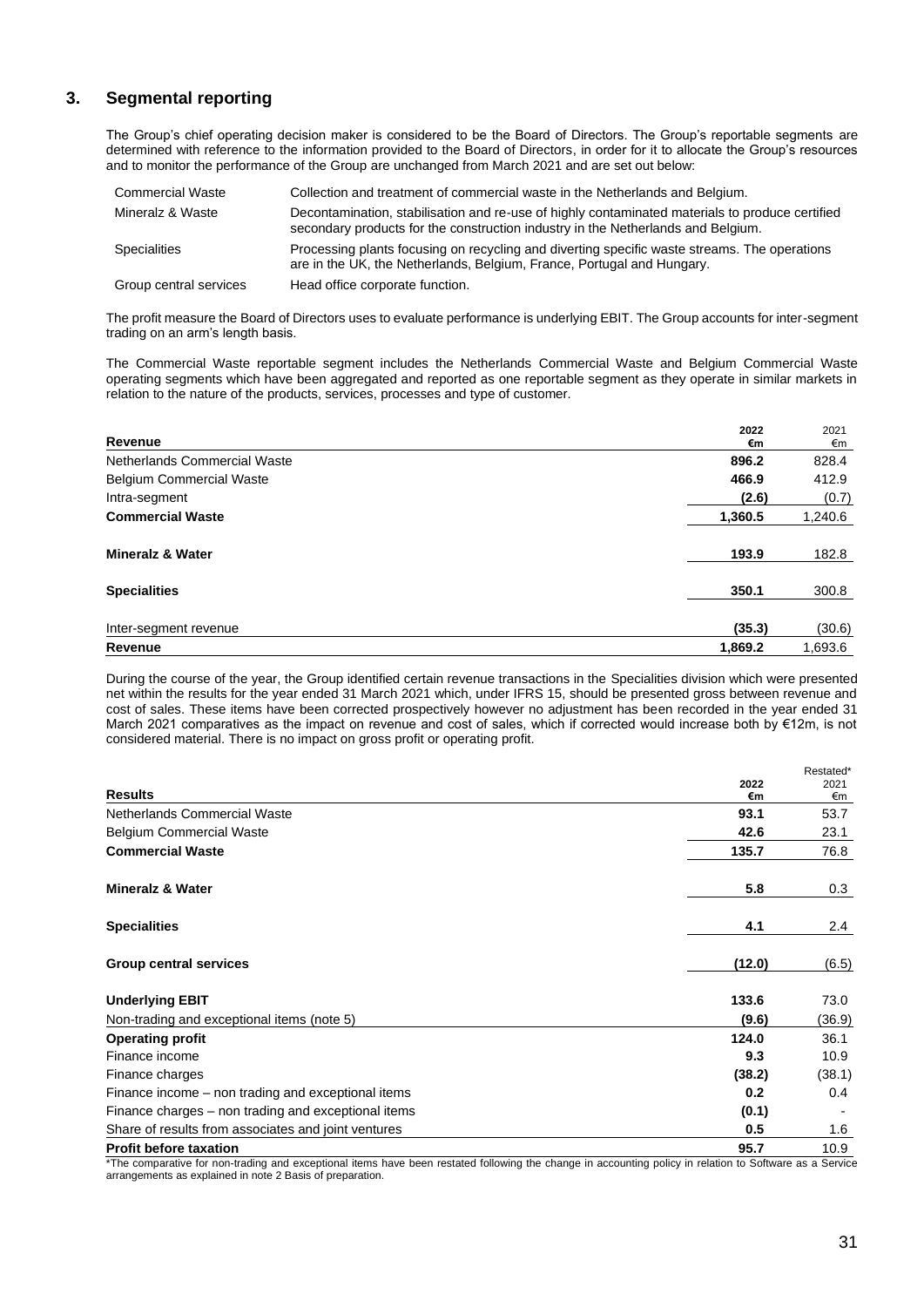# **3. Segmental reporting - continued**

| Net assets               | Commercial<br>Waste<br>€m | Mineralz<br>& Water<br>€m | <b>Specialities</b><br>€m | Restated*<br>Group central<br>services<br>€m | Restated*<br>Tax, net debt<br>and derivatives<br>€m | Restated*<br>Total<br>€m |
|--------------------------|---------------------------|---------------------------|---------------------------|----------------------------------------------|-----------------------------------------------------|--------------------------|
| 31 March 2022            |                           |                           |                           |                                              |                                                     |                          |
| Gross non-current assets | 1,010.8                   | 257.5                     | 219.3                     | 36.3                                         | 42.0                                                | 1,565.9                  |
| Gross current assets     | 192.0                     | 37.9                      | 67.7                      | 17.2                                         | 71.1                                                | 385.9                    |
| Gross liabilities        | (399.3)                   | (206.4)                   | (174.7)                   | (79.7)                                       | (753.5)                                             | (1,613.6)                |
| Net assets (liabilities) | 803.5                     | 89.0                      | 112.3                     | (26.2)                                       | (640.4)                                             | 338.2                    |
| 31 March 2021            |                           |                           |                           |                                              |                                                     |                          |
| Gross non-current assets | 1.042.6                   | 258.2                     | 225.7                     | 26.6                                         | 59.2                                                | 1,612.3                  |
| Gross current assets     | 174.1                     | 31.6                      | 64.3                      | 15.2                                         | 70.5                                                | 355.7                    |
| Gross liabilities        | (414.6)                   | (224.3)                   | (173.0)                   | (91.4)                                       | (827.1)                                             | (1,730.4)                |
| Net assets (liabilities) | 802.1                     | 65.5                      | 117.0                     | (49.6)                                       | (697.4)                                             | 237.6                    |

\*The comparatives have been restated due to prior period adjustments as explained in note 2 Basis of preparation.

## **4. Revenue**

The following tables show the Group's revenue by type of service delivered and by primary geographical markets.

|                        | Commercial<br>Waste       | Mineralz &<br>Water       | Specialities                        | Inter-segment       | <b>Total</b>       |
|------------------------|---------------------------|---------------------------|-------------------------------------|---------------------|--------------------|
| By type of service     | €m                        | €m                        | €m                                  | €m                  | €m                 |
| 2022                   |                           |                           |                                     |                     |                    |
| Inbound                | 1,073.0                   | 146.5                     | 231.4                               | (31.6)              | 1,419.3            |
| Outbound               | 212.2                     | 47.4                      | 116.5                               | (3.5)               | 372.6              |
| On-Site                | 53.1                      |                           |                                     | (0.2)               | 52.9               |
| Other                  | 22.2                      |                           | 2.2                                 |                     | 24.4               |
| <b>Total revenue</b>   | 1,360.5                   | 193.9                     | 350.1                               | (35.3)              | 1,869.2            |
| 2021                   |                           |                           |                                     |                     |                    |
| Inbound                | 1,032.2                   | 136.3                     | 210.1                               | (26.3)              | 1,352.3            |
| Outbound               | 130.4                     | 46.5                      | 89.7                                | (2.6)               | 264.0              |
| On-Site                | 41.3                      |                           |                                     | (0.1)               | 41.2               |
| Other                  | 36.7                      |                           | 1.0                                 | (1.6)               | 36.1               |
| Total revenue          | 1,240.6                   | 182.8                     | 300.8                               | (30.6)              | 1,693.6            |
| By geographical market | Commercial<br>Waste<br>€m | Mineralz &<br>Water<br>€m | <b>Specialities</b><br>$\epsilon$ m | Inter-segment<br>€m | <b>Total</b><br>€m |
| 2022                   |                           |                           |                                     |                     |                    |
| Netherlands            | 895.5                     | 152.9                     | 55.4                                | (32.9)              | 1,070.9            |
| Belgium                | 465.0                     | 41.0                      | 39.8                                | (2.4)               | 543.4              |
| <b>UK</b>              |                           |                           | 216.3                               |                     | 216.3              |
| France                 |                           |                           | 26.3                                |                     | 26.3               |
| Other                  |                           |                           | 12.3                                | ۰                   | 12.3               |
| <b>Total revenue</b>   | 1,360.5                   | 193.9                     | 350.1                               | (35.3)              | 1,869.2            |
| 2021                   |                           |                           |                                     |                     |                    |
| Netherlands            | 827.9                     | 140.8                     | 40.7                                | (29.0)              | 980.4              |
| Belgium                | 412.7                     | 42.0                      | 28.1                                | (1.6)               | 481.2              |
| <b>UK</b>              |                           |                           | 205.5                               |                     | 205.5              |
| France                 |                           |                           | 18.9                                |                     | 18.9               |
| Other                  |                           |                           | 7.6                                 |                     | 7.6                |
| Total revenue          | 1,240.6                   | 182.8                     | 300.8                               | (30.6)              | 1,693.6            |

Revenue recognised at a point in time amounted to €1,652.5m (2021: €1,580.3m) with the remainder recognised over time. The majority of the Commercial Waste and Specialities revenue is recognised at a point in time, whereas for Mineralz & Water 57% of revenue (2021: 55%) is recognised over time.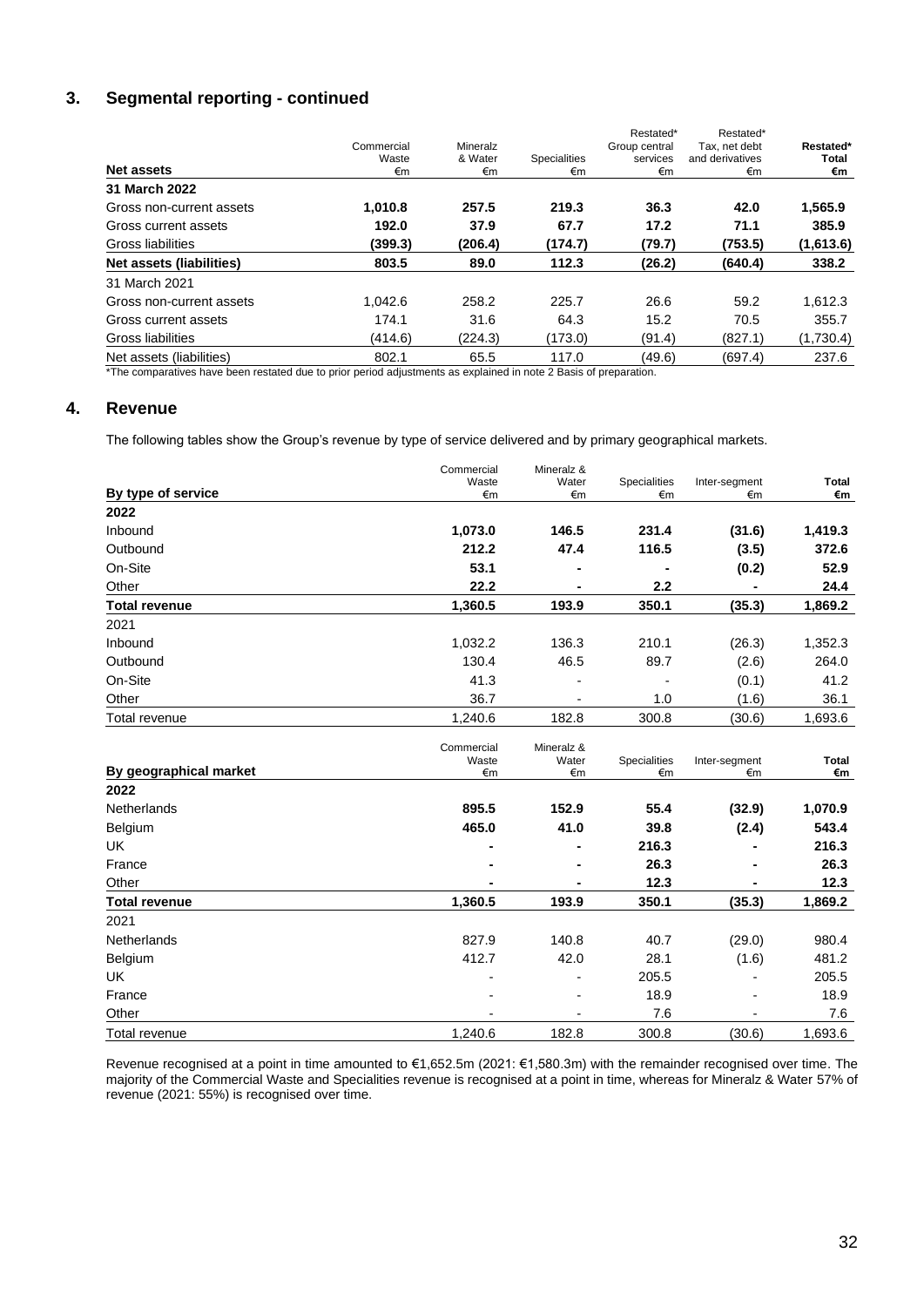## **5. Non-trading and exceptional items**

To improve the understanding of the Group's financial performance, items which are not considered to reflect the underlying performance are presented in non-trading and exceptional items. Restated\*

|                                                                                             |           | nesialeu  |
|---------------------------------------------------------------------------------------------|-----------|-----------|
|                                                                                             | 2022      | 2021      |
|                                                                                             | €m<br>6.6 | €m<br>7.3 |
| Renewi 2.0 improvement programme                                                            |           |           |
| Portfolio management activity:                                                              |           |           |
| Prior year disposals                                                                        | (0.7)     | (2.6)     |
| Other changes in long-term provisions                                                       | (3.1)     | 3.7       |
| Other items:                                                                                |           |           |
| Configuration or customisation costs in cloud computing, Software as a Service arrangements | 3.9       | 7.3       |
| Restructuring (credit) charge – cash                                                        | (0.5)     | 3.1       |
| Restructuring charge – non-cash impairments                                                 |           | 5.3       |
| Goodwill impairment                                                                         |           | 9.5       |
|                                                                                             | 3.4       | 25.2      |
| Ineffectiveness and impact of termination of cash flow hedges                               | (0.1)     | (0.4)     |
| Amortisation of acquisition intangibles                                                     | 3.4       | 3.3       |
| Non-trading and exceptional items in profit before tax                                      | 9.5       | 36.5      |
| Tax on non-trading and exceptional items                                                    | (2.4)     | (7.2)     |
| Exceptional tax (credit) charge                                                             | (3.7)     | 1.0       |
| Total non-trading and exceptional items in profit after tax                                 | 3.4       | 30.3      |

\*The comparatives have been restated following the change in accounting policy in relation to Software as a Service arrangements as explained in note 2 Basis of preparation.

## Renewi 2.0 improvement programme

Renewi 2.0 improvement programme is a significant one-off business improvement project with expected capital and one-off costs of €40m over a three-year period and as a result is considered to be exceptional. Following the transformational merger five years ago, the goal of the Renewi 2.0 programme is to make the Group more streamlined and more efficient and improve customer experience and increase employee engagement. The programme also includes around €4m of IT integration costs carried over from the original integration programme and now merged with the Renewi 2.0 digitisation plans. This is the second year of the programme with total costs of €6.6m (2021: €7.3m) of which €0.1m (2021: €0.3m) are recorded in cost of sales and €6.5m (2021: €7.0m) are recorded in administrative expenses.

#### Portfolio management activity

The credit of €0.7m (2021: €2.6m) relates principally to releases of warranty provisions in relation to prior year disposals and is all recorded in administrative expenses.

#### Other changes in long-term provisions

Other changes in long-term provisions of €3.1m credit (2021: €3.7m charge) relates to future cash flow funding requirements in relation to Dutch landfills as a result of changes in the discount rate as determined by the relevant Dutch Province in relation to the long-term aftercare funds. These funds are managed and under the control of the Province. This resulted in a reduction of €1.6m in landfill provisions and a €1.5m cash refund from the Province. The credit (2021: charge) was all recorded in cost of sales.

## Other items

Configuration or customisation costs in cloud computing, Software as a Service (SaaS) arrangements, relate to the Group updating its accounting policy on when software can be capitalised following the IFRIC interpretation. This guidance clarified the criteria under IAS 38 Intangible assets in relation to SaaS arrangements as explained in note 2 Basis of preparation. As a result €3.9m of costs incurred in the current year have been expensed. In addition €7.3m of capitalised intangible assets in existence at 31 March 2021 have been expensed as a prior year restatement as they no longer meet the criteria for recognition as an asset. The costs have been expensed as a non-trading and exceptional item due to the size, nature and incidence as they are not reflective of underlying performance.

The prior year goodwill impairment of €9.5m related to the Maltha business as a result of a reduction in the expected future cash flows due to difficult market conditions.

The restructuring charges in the prior year related to a Covid-19 cost action programme to address the challenges of the pandemic. These costs were considered to be exceptional due to the total cost of the programme and the one-off nature. The costs of €8.4m were reflected following the decision to close two processing lines in Belgium and some sites and business activities in the Netherlands. Of the total costs €5.3m were non-cash asset impairments. Following a reassessment in the current year €0.5m of these charges have been released as no longer required.

The total charge of €3.4m (2021: €25.2m restated) was split €0.5m credit (2021: €8.4m charge) in cost of sales and €3.9m charge (2021: €16.8m restated) in administrative expenses.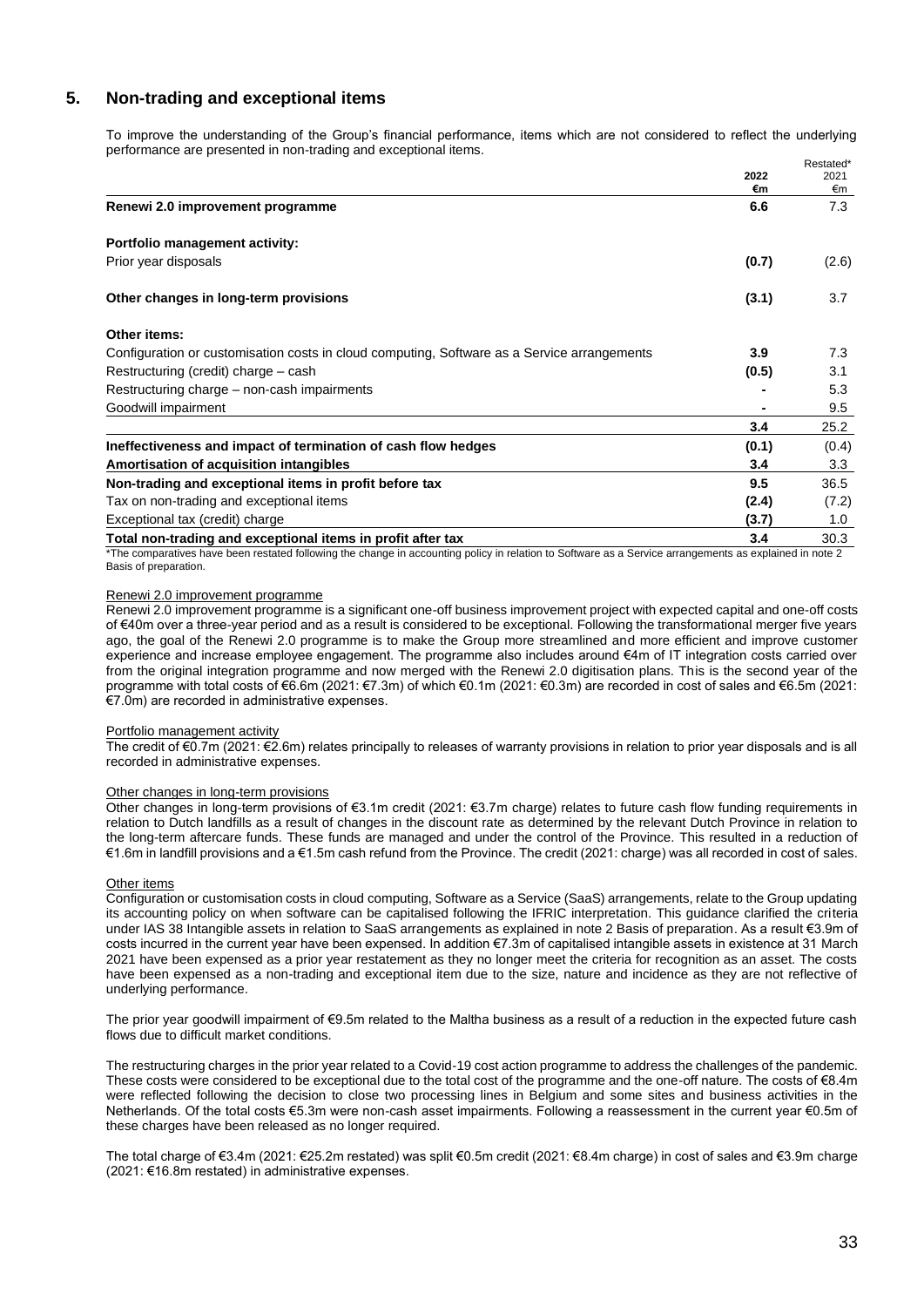## **5. Non-trading and exceptional items – continued**

## Items recorded in finance charges and finance income

The €0.1m credit (2021: €0.4m) relates to the termination and ineffectiveness on the cancelled cross-currency interest cash flow hedges and ineffectiveness of the Cumbria PPP project interest rate swaps as a result of a revised repayment programme for the PPP non-recourse debt.

## Amortisation of acquisition intangibles

Amortisation of intangible assets acquired in business combinations of €3.4m (2021: €3.3m) is all recorded in cost of sales.

## Exceptional tax (credit) charge

The €3.7m exceptional tax credit related to changes in UK tax rates as explained in note 7. The prior year exceptional tax charge of €1.0m related to changes in tax rates in the Netherlands. Where one-off tax credits or charges are deemed significant they are classified as exceptional and outside of normal tax charges.

## **6. Net finance charges**

|                                                                   | 2022<br>€m | 2021<br>€m |
|-------------------------------------------------------------------|------------|------------|
| <b>Finance charges</b>                                            |            |            |
| Interest payable on borrowings                                    | 13.5       | 14.0       |
| Interest payable on PPP non-recourse debt                         | 7.4        | 7.4        |
| Lease liabilities interest                                        | 7.2        | 7.2        |
| Unwinding of discount on provisions (note 12)                     | 6.4        | 6.3        |
| Interest charge on the retirement benefit schemes                 | 0.1        |            |
| Amortisation of loan fees                                         | 1.9        | 1.5        |
| Other finance costs                                               | 1.7        | 1.7        |
| Total finance charges before non-trading and exceptional items    | 38.2       | 38.1       |
| Non-trading and exceptional finance charges:                      |            |            |
| Charge as a result of the termination of cash flow hedges         | 0.1        |            |
| Total non-trading and exceptional finance charges                 | 0.1        |            |
| <b>Total finance charges</b>                                      | 38.3       | 38.1       |
| <b>Finance income</b>                                             |            |            |
| Interest receivable on financial assets relating to PPP contracts | (9.0)      | (9.0)      |
| Unwinding of discount on deferred consideration receivable        | (0.1)      | (0.1)      |
| Interest income on the retirement benefit schemes                 |            | (0.3)      |
| Other finance income                                              | (0.2)      | (1.5)      |
| Total finance income before non-trading and exceptional items     | (9.3)      | (10.9)     |
| Non-trading and exceptional finance income:                       |            |            |
| Ineffectiveness income on cash flow hedges                        | (0.2)      | (0.4)      |
| Total non-trading and exceptional finance income                  | (0.2)      | (0.4)      |
| <b>Total finance income</b>                                       | (9.5)      | (11.3)     |
| Net finance charges                                               | 28.8       | 26.8       |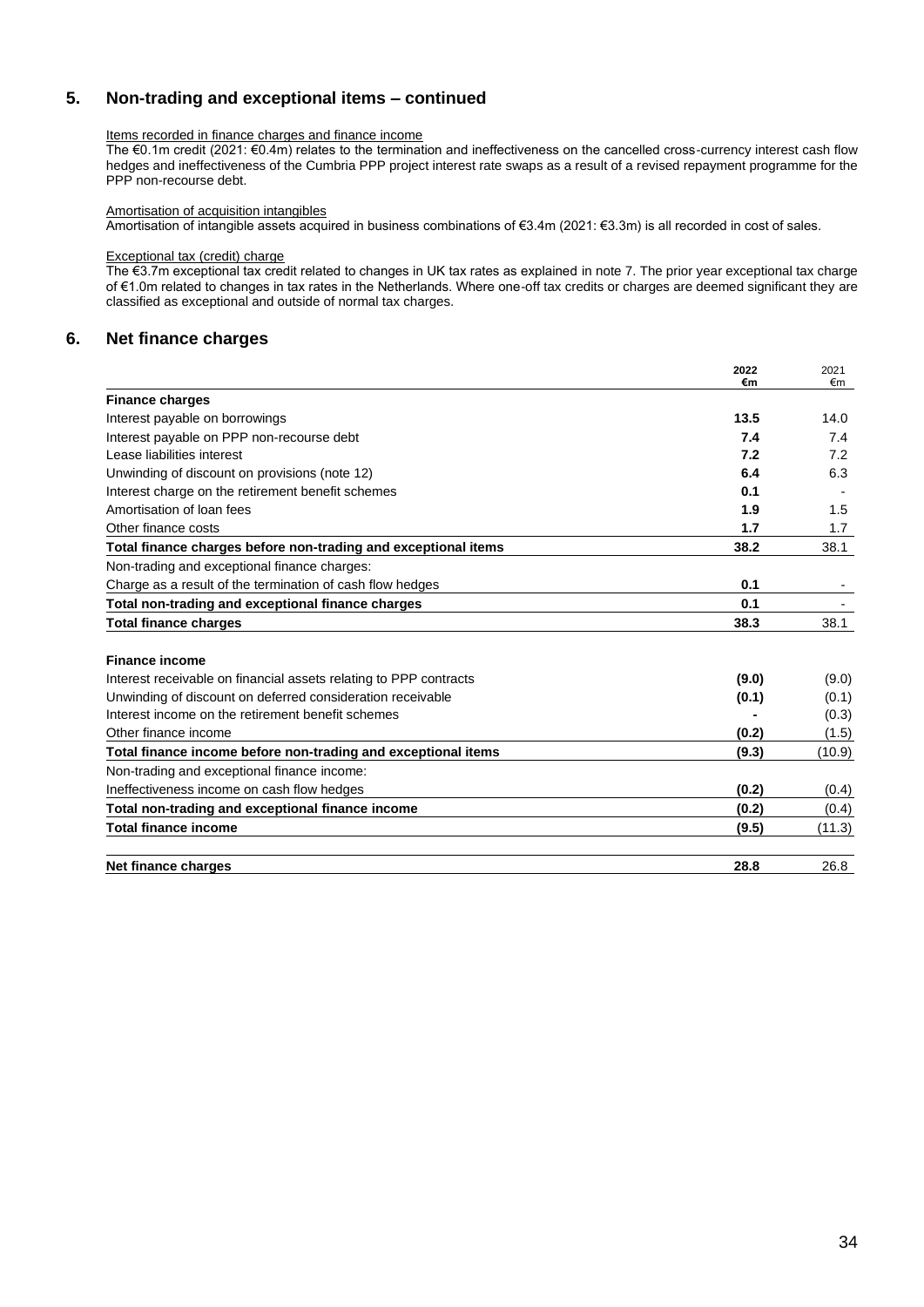# **7. Taxation**

The tax charge based on the profit for the year is made up as follows:

|                                                                         | 2022  | Restated*<br>2021 |
|-------------------------------------------------------------------------|-------|-------------------|
|                                                                         | €m    | €m                |
| <b>Current tax</b>                                                      |       |                   |
| UK corporation tax                                                      |       |                   |
| - Current year                                                          | 1.4   | $1.4^{\circ}$     |
| - Adjustment in respect of prior year                                   | (0.9) |                   |
| Overseas tax                                                            |       |                   |
| - Current year                                                          | 17.1  | 10.3              |
| - Adjustment in respect of the prior year                               | (0.2) | 0.7               |
| <b>Total current tax charge</b>                                         | 17.4  | 12.4              |
| Deferred tax                                                            |       |                   |
| - Origination and reversal of temporary differences in the current year | (0.8) | (6.5)             |
| - Exceptional tax credit                                                | 3.7   |                   |
| - Adjustment in respect of the prior year                               |       | (0.5)             |
| Total deferred tax charge (credit)                                      | 2.9   | (7.0)             |
| Total tax charge for the year                                           | 20.3  | 5.4               |

\*The comparatives have been restated following the change in accounting policy in relation to Software as a Service arrangements as explained in note 2 Basis of preparation.

#### Exceptional credit relating to change in UK tax rate

In the UK Chancellor's Budget of 3 March 2021 it was announced that the UK corporation tax rate will increase to 25% with effect from 1 April 2023. This measure was substantively enacted on 24 May 2021. As a result, the UK deferred tax position has been calculated based on the substantively enacted rates of 19% and 25% (2021: 19%). This resulted in an exceptional tax credit of €3.7m in the current year.

## Exceptional charge relating to changes in Netherlands tax rate

In September 2020 the Dutch government announced the cancellation of the reduction to 21.7% for the period ended 31 March 2022 and subsequent periods with the rate to remain at 25% going forward and this was enacted on 15 December 2020. This resulted in a prior year exceptional tax charge of €1.0m.

Furthermore, in October 2021 the Dutch government announced an increase in the rate to 25.8% for the period ending 31 March 2023 and subsequent periods which was enacted in December 2021. In addition, a tightening of the general interest deduction rule (also referred to as the EBITDA rule) by lowering the 30% EBITDA threshold to 20% was also enacted. As a result, Dutch deferred tax has been calculated at the substantively enacted rates depending on when the timing differences are expected to reverse.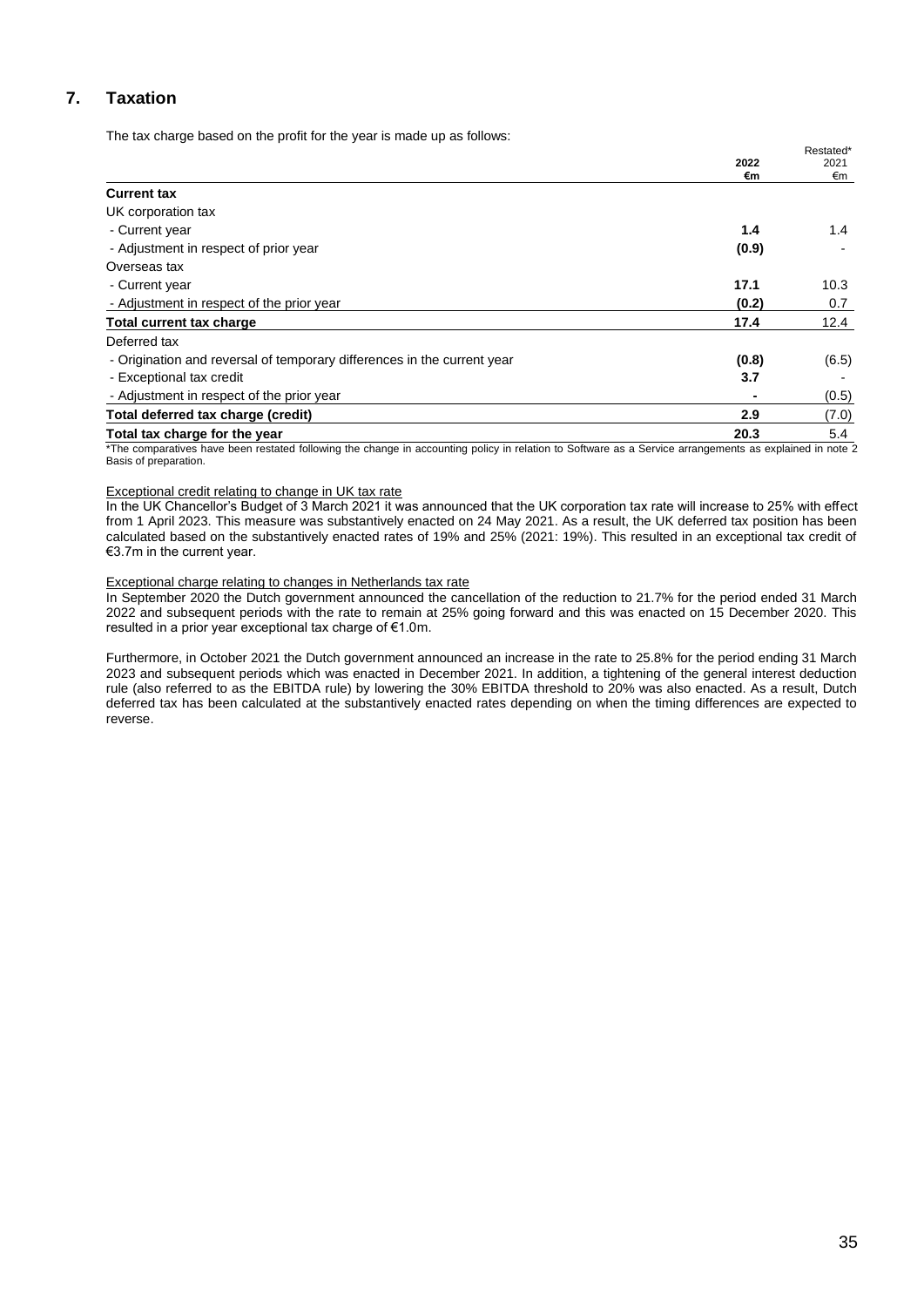## **8. Earnings per share**

Underlying basic and diluted earnings per share excludes non-trading and exceptional items, amortisation of acquisition intangibles and the change in fair value of derivatives, net of related tax. Non-trading and exceptional items are those items that need to be disclosed separately on the face of the Income Statement, because of their size or incidence, to enable a better understanding of performance. The Directors believe that adjusting earnings per share in this way enables comparison with historical data calculated on the same basis to reflect the business performance in a consistent manner and reflect how the business is managed and measured on a day to day basis.

At the Annual General Meeting of Renewi plc held on 15 July 2021, shareholders approved the consolidation of the Company's share capital on the basis of one new ordinary share with a nominal value of £1.00 each for every ten existing ordinary shares of 10 pence each held. This was subsequently completed on 19 July 2021 when the issued share capital of 800,236,740 10 pence shares were replaced with 80,023,674 £1 shares. As a result earnings per share have been restated in accordance with the requirements of IAS 33 Earnings per share.

|                                                                       | 2022         |                  |                | 2021 restated* |                  |                |
|-----------------------------------------------------------------------|--------------|------------------|----------------|----------------|------------------|----------------|
|                                                                       | <b>Basic</b> | <b>Dilutions</b> | <b>Diluted</b> | Basic          | <b>Dilutions</b> | <b>Diluted</b> |
| Weighted average number of shares (million)                           | 79.7         | 0.4              | 80.1           | 79.5           | 0.1              | 79.6           |
|                                                                       |              |                  |                |                |                  |                |
| Profit after tax $(\epsilon m)$                                       | 75.4         | ٠                | 75.4           | 5.5            |                  | 5.5            |
| Non-controlling interests $(\epsilon m)$                              | (0.9)        |                  | (0.9)          | 0.1            |                  | 0.1            |
| Profit after tax attributable to ordinary shareholders $(\epsilon m)$ | 74.5         |                  | 74.5           | 5.6            |                  | 5.6            |
| Basic earnings per share (cents)                                      | 93           |                  | 93             |                |                  |                |

\*The comparatives have been restated due to prior period adjustments as explained in note 2 Basis of preparation.

The reconciliation between underlying earnings per share and basic earnings per share is as follows:

|                                                                                                                                                                                   | 2022  |       | 2021 restated* |        |
|-----------------------------------------------------------------------------------------------------------------------------------------------------------------------------------|-------|-------|----------------|--------|
|                                                                                                                                                                                   | Cents | €m    | Cents          | €m     |
| Underlying earnings per share/Underlying profit after tax attributable to<br>ordinary shareholders<br>Adjustments:                                                                | 98    | 77.9  | 45             | 35.9   |
| Non-trading and exceptional items                                                                                                                                                 | (12)  | (9.5) | (46)           | (36.5) |
| Tax on non-trading and exceptional items                                                                                                                                          | 3     | 2.4   | 9              | 7.2    |
| <b>Exceptional tax</b>                                                                                                                                                            | 4     | 3.7   | (1)            | (1.0)  |
| Basic earnings per share/Earnings after tax attributable to ordinary<br>shareholders                                                                                              | 93    | 74.5  |                | 5.6    |
| Diluted underlying earnings per share/Underlying profit after tax attributable<br>to ordinary shareholders<br>Diluted basic earnings per share/Earnings after tax attributable to | 98    | 77.9  | 45             | 35.9   |
| ordinary shareholders                                                                                                                                                             | 93    | 74.5  |                | 5.6    |

\*The comparatives have been restated due to prior period adjustments as explained in note 2 Basis of preparation.

## **9. Dividends**

The Directors have not recommended a final dividend for the year ended March 2022 (2021: nil).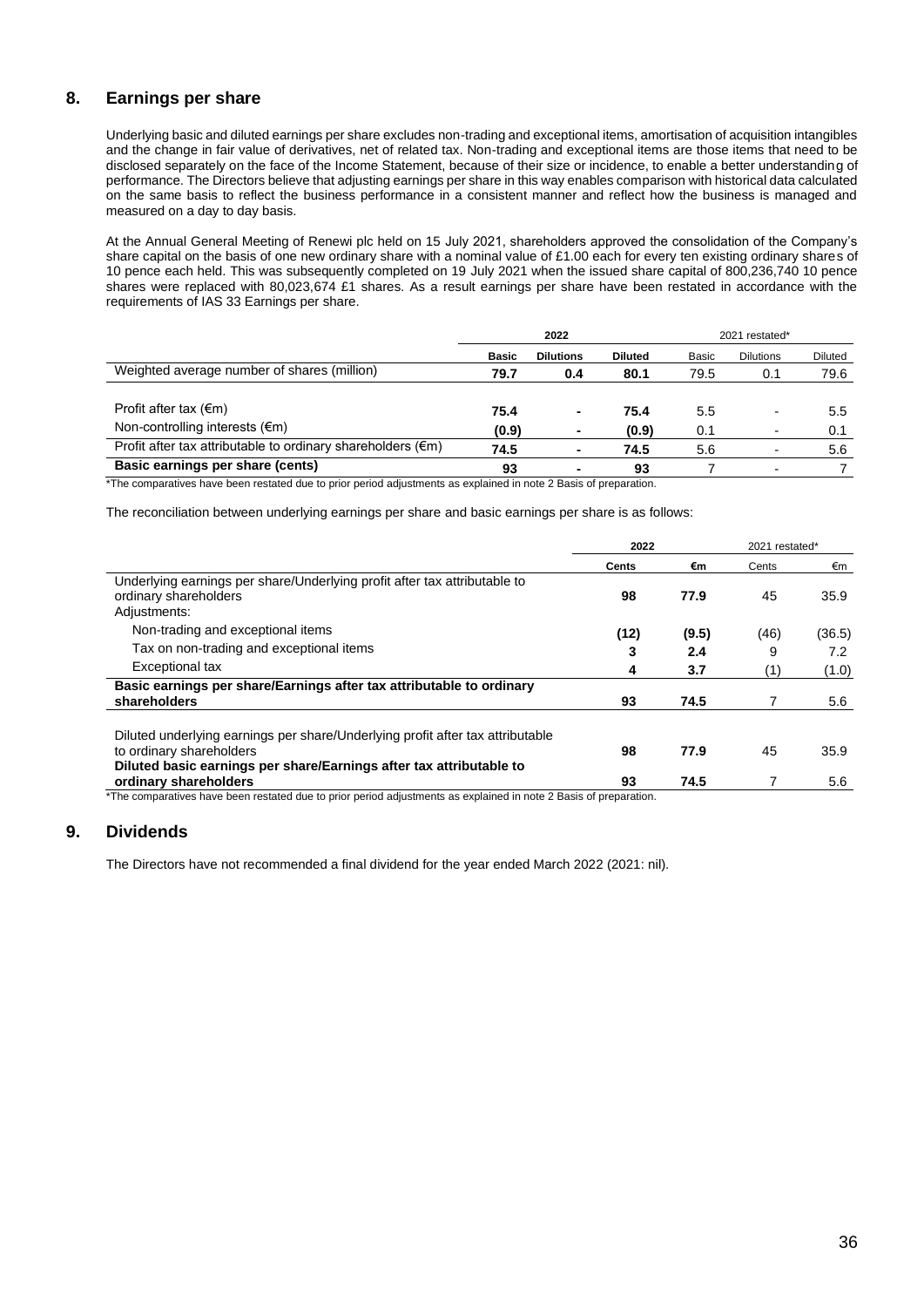## **10. Goodwill, intangible assets, property, plant and equipment, right-of-use assets and assets held for sale**

|                                                                           | Goodwill<br>€m | Restated*<br>Intangible<br>assets<br>€m | Property, plant<br>and equipment<br>€m | Right-of-use<br>Assets<br>€m | Restated*<br>Total<br>€m |
|---------------------------------------------------------------------------|----------------|-----------------------------------------|----------------------------------------|------------------------------|--------------------------|
| Net book value at 1 April 2020                                            | 561.1          | 49.0                                    | 584.0                                  | 215.9                        | 1,410.0                  |
| Additions/modifications                                                   |                | 11.3                                    | 61.1                                   | 60.9                         | 133.3                    |
| Reversal of previously capitalised SaaS costs and<br>related amortisation |                | (7.3)                                   |                                        |                              | (7.3)                    |
| <b>Disposals</b>                                                          |                | (0.2)                                   | (4.0)                                  | (0.1)                        | (4.3)                    |
| Derecognition of a right-of-use assets into a finance<br>sub-lease        |                |                                         |                                        | (0.4)                        | (0.4)                    |
| Amortisation and depreciation charge                                      |                | (9.6)                                   | (74.2)                                 | (40.7)                       | (124.5)                  |
| Impairment charge                                                         | (9.5)          |                                         | (6.2)                                  | (1.8)                        | (17.5)                   |
| Exchange rate changes                                                     |                | 0.1                                     |                                        |                              | 0.1                      |
| Net book value at 31 March 2021 - restated                                | 551.6          | 43.3                                    | 560.7                                  | 233.8                        | 1,389.4                  |
| Additions/modifications                                                   |                | 9.3                                     | 73.3                                   | 27.1                         | 109.7                    |
| Acquisitions through business combination                                 |                | 0.3                                     | 0.2                                    |                              | 0.5                      |
| <b>Disposals</b>                                                          |                | (0.2)                                   | (3.7)                                  | (1.6)                        | (5.5)                    |
| Transferred to Assets held for sale                                       |                |                                         | (2.6)                                  |                              | (2.6)                    |
| <b>Reclassifications</b>                                                  |                | (0.4)                                   | 0.4                                    |                              |                          |
| Amortisation and depreciation charge                                      |                | (8.8)                                   | (69.3)                                 | (44.8)                       | (122.9)                  |
| Impairment charge                                                         |                | (2.3)                                   | (5.4)                                  | (0.7)                        | (8.4)                    |
| Net book value at 31 March 2022                                           | 551.6          | 41.2                                    | 553.6                                  | 213.8                        | 1,360.2                  |

\*The comparatives have been restated following the change in accounting policy in relation to Software as a Service arrangements as explained in note 2 Basis of preparation.

At 31 March 2022, the Group had property, plant and equipment commitments of €38.6m (2021: €15.0m), right-of-use asset commitments of €38.8m (2021: €8.2m) and intangible asset commitments of €2.7m (2021: €3.4m restated).

## **Assets held for sale**

The Group had €3.3m (2021: €nil) assets classified as held for sale at 31 March 2022. The assets include €2.0m land and buildings at a Netherlands Commercial Division site which has now been closed and €1.3m in the Belgium Commercial Division in relation to an associate of €0.7m and land and buildings of €0.6m. All these assets are expected to be sold within the next 12 months.

## **11. Cash and borrowings**

Cash and cash equivalents are analysed as follows:

| Cash and cash equivalents are analysed as follows.                                                                                                       |      | Restated* |
|----------------------------------------------------------------------------------------------------------------------------------------------------------|------|-----------|
|                                                                                                                                                          | 2022 | 2021      |
|                                                                                                                                                          | €m   | €m        |
| Cash at bank and in hand - core                                                                                                                          | 42.5 | 51.5      |
| Cash at bank - restricted relating to PPP contracts                                                                                                      | 21.1 | 17.3      |
| Total cash and cash equivalents                                                                                                                          | 63.6 | 68.8      |
| The composition hous hone restated to include angle of houle, restricted relation to DDD contrasts due to a prior user adjustment on cuplained in note ? |      |           |

The comparatives have been restated to include cash at bank - restricted relating to PPP contracts due to a prior year adjustment as explained in note 2 Basis of preparation.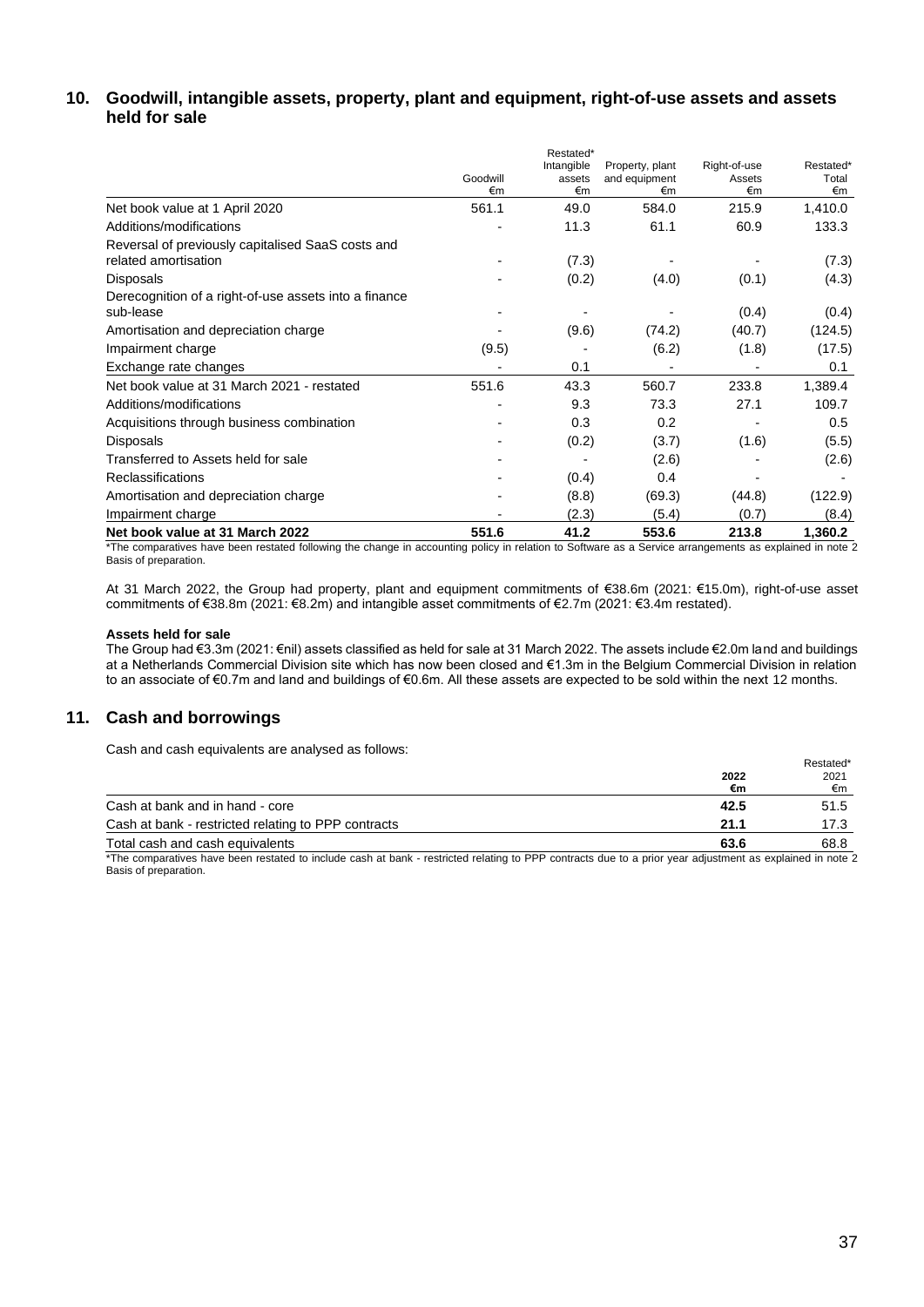## **11. Cash and borrowings continued**

Borrowings are analysed as follows:

|                             |       | Restated* |
|-----------------------------|-------|-----------|
|                             | 2022  | 2021      |
|                             | €m    | €m        |
| Non-current borrowings      |       |           |
| Retail bonds                | 199.2 | 174.5     |
| European private placements | 24.8  | 24.7      |
| Term loans                  |       | 85.2      |
| Revolving credit facility   | 12.8  | 97.1      |
| Lease liabilities           | 187.3 | 205.7     |
| Bank loans                  |       | 1.3       |
| PPP non-recourse debt       | 94.6  | 100.6     |
|                             | 518.7 | 689.1     |
| <b>Current borrowings</b>   |       |           |
| Retail bonds                | 100.0 |           |
| Lease liabilities           | 42.0  | 42.1      |
| Bank loans and overdrafts   | 1.3   | 1.2       |
| PPP non-recourse debt       | 5.6   | 4.5       |
|                             | 148.9 | 47.8      |

\*The comparatives of current and non-current PPP non-recourse debt have been restated due to a prior year adjustment as explained in note 2 Basis of preparation.

## Revolving credit facility, term loans and European private placements

At 31 March 2022, the Group had a Euro denominated multicurrency green finance facility of €425.0m (2021: €520.0m) including a €400.0m (2021: €412.5m) revolving credit facility (RCF) and €25.0m (2021: €25.0m) European private placement (EUPP). In the prior year the facility also included a €82.5m term loan which has been repaid during the year. Of the RCF €30m matures on 18 May 2023, €65m matures on 18 May 2024 and €305m matures on 18 May 2025. The EUPP has a maturity of December 2023 for €15m and December 2025 for €10m.

At 31 March 2022 €15.0m (2021: €99.8m) of the RCF was drawn for borrowings in Euros. The remaining €385.0m (2021: €312.7m) was available for drawing of which €48.5m (2021: €48.3m) was allocated for ancillary overdraft and guarantee facilities. The EUPP and RCF are unsecured and have cross guarantees from members of the Group.

#### Retail bonds

At 31 March 2022, the Group had three issues of green retail bonds. The bonds of €100m (2021: €100m) maturing in June 2022 have an annual gross coupon of 3.65%, the bonds of €75m (2021: €75m) maturing in July 2024 have an annual gross coupon of 3.00% and the bonds of €125m issued on 23 July 2021 maturing in July 2027 have an annual gross coupon of 3.00%. The retail bonds are unsecured and have cross guarantees from members of the Group.

## **Movement in total net debt**

|                                                                     | Restated*<br>At 1 April<br>2021<br>€m | Cash flows<br>€m | Other<br>non-cash<br>changes<br>€m | Exchange<br>movements<br>€m | At 31 March<br>2022<br>€m |
|---------------------------------------------------------------------|---------------------------------------|------------------|------------------------------------|-----------------------------|---------------------------|
| Bank loans and overdrafts                                           | (184.8)                               | 170.6            | (0.5)                              | 0.6                         | (14.1)                    |
| European private placements                                         | (24.7)                                |                  | (0.1)                              |                             | (24.8)                    |
| Retail bonds                                                        | (174.5)                               | (125.0)          | 0.3                                |                             | (299.2)                   |
| Lease liabilities                                                   | (247.8)                               | 44.2             | (25.6)                             | (0.1)                       | (229.3)                   |
| Debt excluding PPP non-recourse debt                                | (631.8)                               | 89.8             | (25.9)                             | 0.5                         | (567.4)                   |
| PPP non-recourse debt                                               | (105.1)                               | 5.7              |                                    | (0.8)                       | (100.2)                   |
| Total debt                                                          | (736.9)                               | 95.5             | (25.9)                             | (0.3)                       | (667.6)                   |
| Cash and cash equivalents – core                                    | 51.5                                  | (9.8)            |                                    | 0.8                         | 42.5                      |
| Cash and cash equivalents – restricted relating to PPP<br>contracts | 17.3                                  | 3.6              |                                    | 0.2                         | 21.1                      |
| Total net debt                                                      | (668.1)                               | 89.3             | (25.9)                             | 0.7                         | (604.0)                   |
| Analysis of total net debt:                                         |                                       |                  |                                    |                             |                           |
| Net debt excluding PPP non-recourse net debt                        | (580.3)                               | 80.0             | (25.9)                             | 1.3                         | (524.9)                   |
| PPP non-recourse net debt                                           | (87.8)                                | 9.3              |                                    | (0.6)                       | (79.1)                    |
| Total net debt                                                      | (668.1)                               | 89.3             | (25.9)                             | 0.7                         | (604.0)                   |

\*The comparatives for cash and cash equivalents relating to a PPP contracts and PPP non-recourse debt have been restated due to prior year adjustment as explained in note 2 Basis of preparation.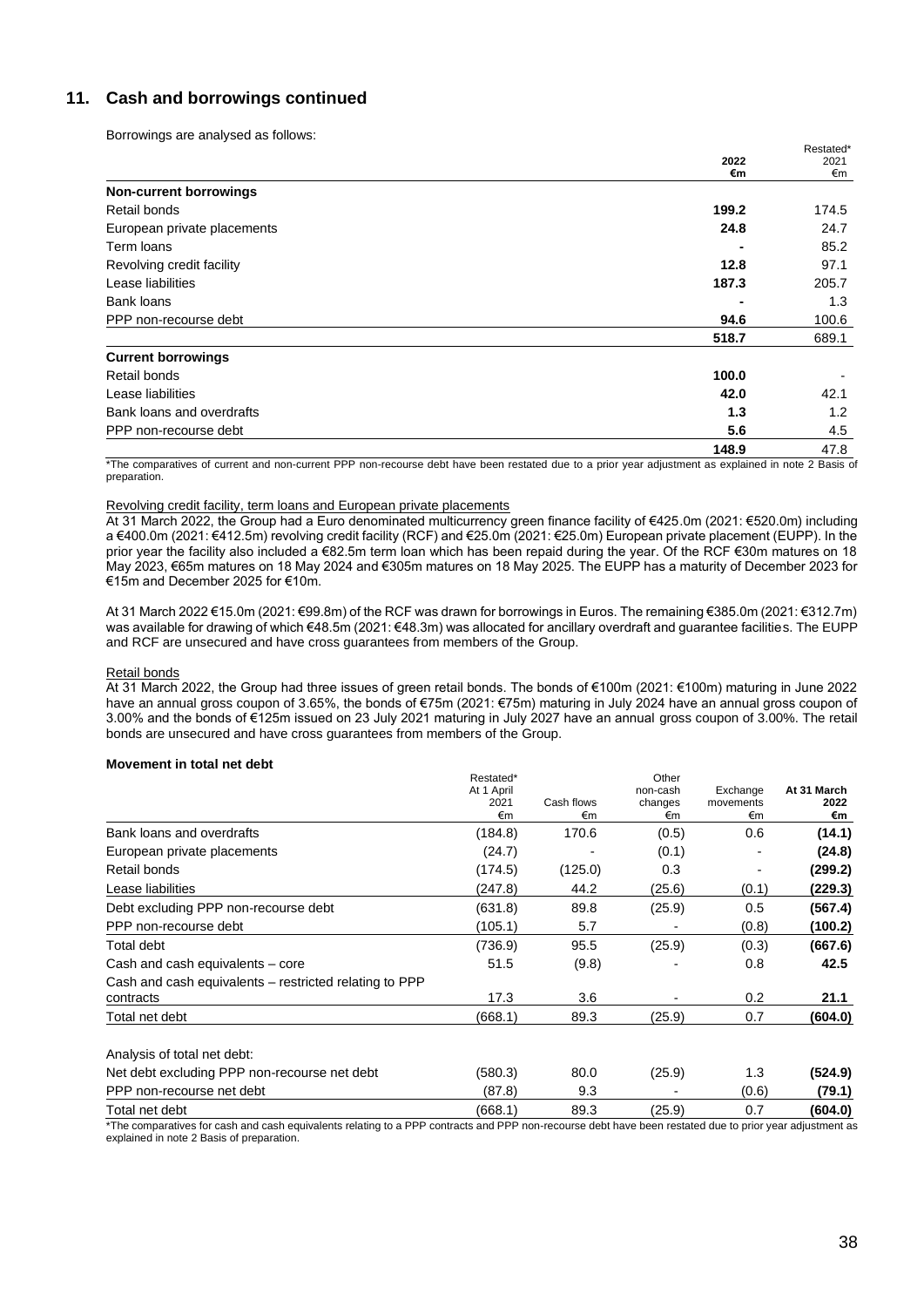## **11. Cash and borrowings continued**

## **Analysis of movement in total net debt**

|                                                  | 2022<br>€m | Restated*<br>2021<br>€m |
|--------------------------------------------------|------------|-------------------------|
| Net decrease in cash and cash equivalents        | (6.2)      | (141.2)                 |
| Net decrease in borrowings and lease liabilities | 95.5       | 304.5                   |
| Total cash flows in net debt                     | 89.3       | 163.3                   |
| Lease liabilities entered into during the year   | (27.1)     | (60.9)                  |
| Lease liabilities cancelled during the year      | 1.5        |                         |
| Capitalisation of loan fees                      | 1.6        | 0.2                     |
| Amortisation of loan fees                        | (1.9)      | (1.5)                   |
| Exchange gain (loss)                             | 0.7        | (10.3)                  |
| Movement in net debt                             | 64.1       | 90.8                    |
| Total net debt at beginning of year              | (668.1)    | (758.9)                 |
| Total net debt at end of year                    | (604.0)    | (668.1)                 |

\*The comparatives relating to net decrease in cash and cash equivalents, borrowings and lease liabilities have been restated due to a prior year adjustment as explained in note 2 Basis of preparation. The total cash flows in net debt remain unchanged.

# **12. Provisions**

|                                         | Site restoration<br>and aftercare<br>€m | Onerous<br>contracts<br>€m | Legal and<br>warranty<br>€m | Restructuring<br>€m | Other<br>€m | Total<br>€m |
|-----------------------------------------|-----------------------------------------|----------------------------|-----------------------------|---------------------|-------------|-------------|
| At 1 April 2020                         | 152.8                                   | 89.7                       | 25.2                        | 4.3                 | 18.1        | 290.1       |
| Provided in the year                    | 5.7                                     | 17.4                       | 3.2                         | 5.9                 | 7.2         | 39.4        |
| Released in the year                    | (1.1)                                   | (15.8)                     | (2.4)                       | (1.0)               | (0.8)       | (21.1)      |
| Finance charges - unwinding of discount | 3.7                                     | 2.4                        |                             |                     | 0.2         | 6.3         |
| Utilised in the year                    | (3.7)                                   | (15.6)                     | (0.3)                       | (5.4)               | (1.6)       | (26.6)      |
| Exchange rate changes                   | 0.2                                     | 2.8                        |                             |                     | 0.2         | 3.2         |
| At 31 March 2021                        | 157.6                                   | 80.9                       | 25.7                        | 3.8                 | 23.3        | 291.3       |
| Provided in the year                    | 1.4                                     | 6.2                        | 0.4                         | 4.8                 | 4.7         | 17.5        |
| Released in the year                    | (2.6)                                   | (4.8)                      | (1.3)                       | (0.7)               | (1.8)       | (11.2)      |
| Finance charges - unwinding of discount | 3.9                                     | 2.3                        | 0.1                         |                     | 0.1         | 6.4         |
| Utilised in the year                    | (3.4)                                   | (5.3)                      | (1.8)                       | (3.9)               | (1.0)       | (15.4)      |
| Exchange rate changes                   |                                         | 0.6                        |                             |                     |             | 0.6         |
| At 31 March 2022                        | 156.9                                   | 79.9                       | 23.1                        | 4.0                 | 25.3        | 289.2       |
| Within one year                         | 5.7                                     | 9.2                        | 4.7                         | 4.0                 | 7.5         | 31.1        |
| Between one and five years              | 49.3                                    | 23.4                       | 15.6                        |                     | 5.4         | 93.7        |
| Between five and ten years              | 50.8                                    | 23.1                       | 0.5                         |                     | 3.4         | 77.8        |
| Over ten years                          | 51.1                                    | 24.2                       | 2.3                         |                     | 9.0         | 86.6        |
| At 31 March 2022                        | 156.9                                   | 79.9                       | 23.1                        | 4.0                 | 25.3        | 289.2       |
| Within one year                         | 8.4                                     | 11.0                       | 7.3                         | 3.8                 | 8.2         | 38.7        |
| Between one and five years              | 45.7                                    | 28.2                       | 15.1                        |                     | 4.6         | 93.6        |
| Between five and ten years              | 55.1                                    | 20.2                       | 0.7                         |                     | 3.3         | 79.3        |
| Over ten years                          | 48.4                                    | 21.5                       | 2.6                         |                     | 7.2         | 79.7        |
| At 31 March 2021                        | 157.6                                   | 80.9                       | 25.7                        | 3.8                 | 23.3        | 291.3       |

## *Site restoration and aftercare*

The Group's unavoidable costs have been reassessed at the year end and the NPV fully provided for. The site restoration provisions at 31 March 2022 relate to the cost of final capping and covering of the landfill and mineral extraction sites. These site restoration costs are expected to be paid over a period of up to 30 years (2021: 31 years) from the balance sheet date. Aftercare provisions cover post-closure costs of landfill sites which include such items as monitoring, gas and leachate management and licensing. The dates of payments of these aftercare costs are uncertain but are anticipated to be over a period of at least 30 years from closure of the relevant landfill site. All site restoration and aftercare costs have been estimated by management based on current best practice and technology available and may be impacted by a number of factors including changes in legislation and technology.

## *Onerous contracts*

Onerous contract provisions arise when the unavoidable costs of meeting contractual obligations exceed the cash flows expected. Onerous contracts are provided for at the lower of the NPV of either exiting the contracts or fulfilling our obligations under the contracts. The provisions have been calculated on the best estimate of likely future cash flows over the contract term based on the latest budget and five year plan projections, including assumptions on tonnage inputs, plant performance with efficiency improvements, off-take availability and recyclates pricing. The provisions are to be utilised over the period of the contracts to which they relate with the latest date being 2040.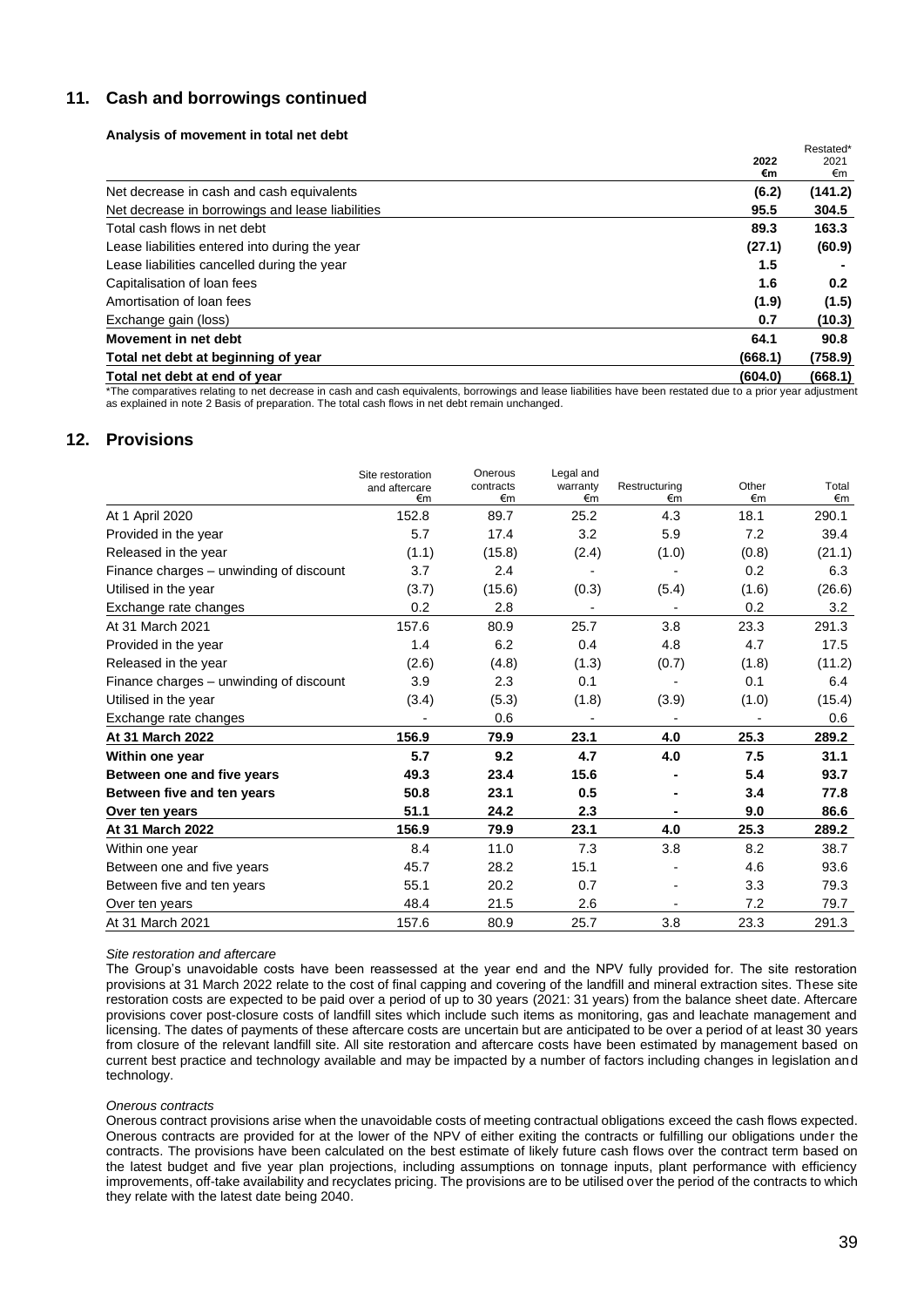## **12. Provisions - continued**

#### *Legal and warranty*

Legal and warranty provisions relate to legal claims, warranties and indemnities. Under the terms of the agreements for the disposal of certain businesses, the Group has given a number of warranties and indemnities to the purchasers which may give rise to payments. The Group has a liability until the end of the contractual terms in the agreements. The Group considers each warranty provision based on the nature of the business disposed of and the type of warranties provided with judgement used to determine the most likely obligation.

On 6 February 2020 the European Commission announced its decision to initiate a formal investigation in which it alleges that the Walloon Region of Belgium provided state aid to the Group in relation to the Cetem landfill. An adverse judgement would require the Walloon Region to seek repayment from the Group and a provision of €15.1m has been recognised in both the current year and the prior year as non-current as timing of any cash flow is expected to be after 12 months from the balance sheet date. The matter remains ongoing and based on legal advice management consider this value to be their best estimate of the potential exposure based on the most likely outcome.

## *Restructuring*

The restructuring provision primarily relates to redundancy and related costs incurred as a result of restructuring initiatives. As at 31 March 2022 the provision is expected to be spent in the following twelve months as affected employees leave the business.

## *Other*

Other provisions includes dilapidations €9.1m (2021: €8.7m), long-service employee awards €7.0m (2021: €6.0m) and other environmental liabilities €9.2m (2021: €8.6m). The dilapidations provisions are determined on a site by site basis using internal expertise and experience and are calculated as the most likely cash outflow at the end of the contracted obligation. The provisions will be utilised over the period up to 2071.

## **13. Retirement benefit schemes**

The Group has the legacy Shanks UK defined benefit scheme which provides pension benefits for pensioners, deferred members and eligible UK employees which is closed to new entrants and to future benefit accrual. In addition there are a number of defined benefit schemes eligible for certain employees in both the Netherlands and Belgium.

The amounts recognised in the Income Statement were as follows:

|                                                                               | €m      | €m      |
|-------------------------------------------------------------------------------|---------|---------|
| Current service cost                                                          | 2.3     | 1.1     |
| Interest expense (income) on scheme net liabilities                           | 0.1     | (0.3)   |
| Net retirement benefit charge before tax                                      | 2.4     | 0.8     |
| The amounts recognised in the balance sheet were as follows:                  |         |         |
|                                                                               | 2022    | 2021    |
|                                                                               | €m      | €m      |
| Present value of funded obligations                                           | (275.7) | (296.6) |
| Fair value of plan assets                                                     | 278.0   | 285.2   |
| Pension schemes net asset (deficit)                                           | 2.3     | (11.4)  |
| Related deferred tax asset                                                    | (0.5)   | 2.7     |
| Net pension asset (liability)                                                 | 1.8     | (8.7)   |
| Classified as:                                                                |         |         |
| Defined benefit scheme surplus - included in non-current assets               | 8.6     |         |
| Defined benefit pension schemes deficit - included in non-current liabilities | (6.3)   | (11.4)  |
| Pension schemes net asset (deficit)                                           | 2.3     | (11.4)  |

The legacy Shanks UK defined benefit scheme moved by €12.6m from a deficit of €4.0m at 31 March 2021 to an asset of €8.6m at 31 March 2022. This was due to an increase in the discount rate assumption on scheme liabilities from 2.1% at 31 March 2021 to 2.8% at 31 March 2022 which was partially offset by an increase in RPI inflation and asset returns underperformed the discount rate. The overseas defined benefit schemes deficit reduced by €1.1m to €6.3m.

**2022**

2021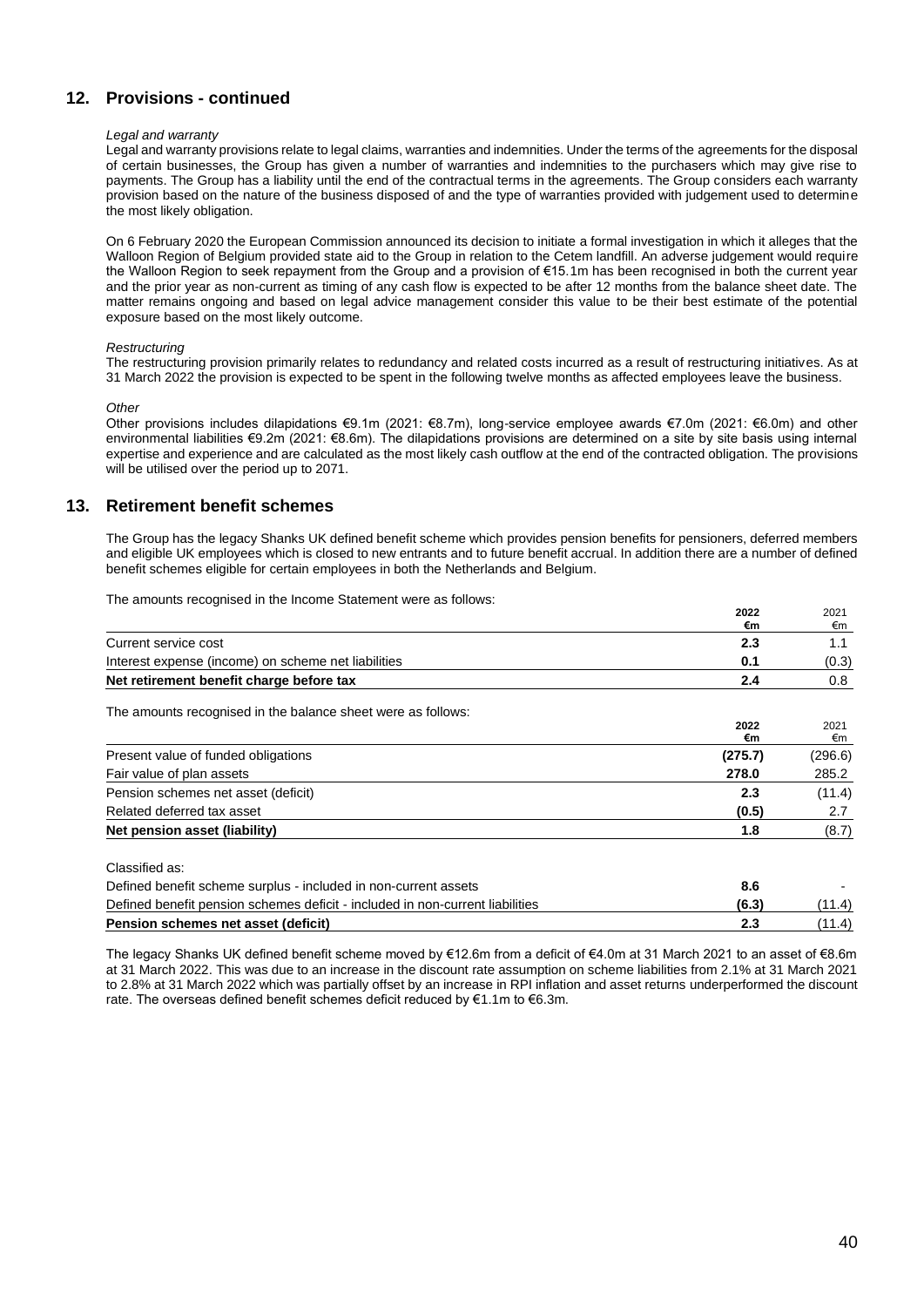## **14. Financial instruments at fair value**

The Group uses the following hierarchy of valuation techniques to determine the fair value of financial instruments:

- Level 1: quoted (unadjusted) prices in active markets for identical assets or liabilities
- Level 2: other techniques for which all inputs which have a significant effect on the recorded fair value are observable, either directly or indirectly
- Level 3: techniques which use inputs which have a significant effect on the recorded fair value that are not based on observable market data

During the year ended 31 March 2022, there were no transfers between level 1 and level 2 fair value measurements and no transfers into or out of level 3.

Valuation techniques used to derive level 2 fair values:

- Unlisted non-current investments comprise unconsolidated companies where the fair value approximates the book value
- Short-term investment valuations are provided by the fund manager
- Derivative financial instruments are determined by discounting the future cash flows using the applicable period-end yield curve
- The fair value of the European private placements are determined by discounting the future cash flows using the applicable period-end yield curve
- The fair value of retail bonds is based on indicative market pricing

The table below presents the Group's assets and liabilities measured at fair values. The Group considers that the fair value of all other financial assets and financial liabilities are not materially different to their carrying value.

|                                  | 2022    | 2021    |
|----------------------------------|---------|---------|
|                                  | Level 2 | Level 2 |
|                                  | €m      | €m      |
| <b>Assets</b>                    |         |         |
| Unlisted non-current investments | 4.6     | 4.6     |
| Short-term investments           | 11.1    | 9.3     |
| Derivative financial instruments | 7.0     | 9.1     |
|                                  | 22.7    | 23.0    |
| <b>Liabilities</b>               |         |         |
| Derivative financial instruments | 14.7    | 25.5    |
| European private placements      | 25.7    | 26.6    |
| Retail bonds                     | 300.2   | 179.1   |
|                                  | 340.6   | 231.2   |

## **15. Contingent liabilities**

There is an ongoing investigation by the European Commission in which it alleges the Walloon region of Belgium provided state aid to the Group in relation to the Cetem landfill. An adverse judgement would require the Walloon region to seek repayment from the Group. Both the Walloon Region and Renewi believe that no state aid was offered and will defend their conduct vigorously. Renewi has provided €15m based on legal advice which represents management's best estimate of the most likely outcome. It is noted that the potential maximum claim is €58m (excluding compound interest currently amounting to €5m), and therefore there is a potential further liability should the Group be wholly unsuccessful in its defence. A ruling from the European Commission has not been received and is expected during FY23 but no monies would likely become payable until FY24 should the European Commission conclude Renewi did receive state aid.

The criminal investigation into the production of thermally cleaned soil at ATM has been closed without any prosecution. It is noted that there are discussions ongoing on the application of thermally cleaned soil in certain areas in the Netherlands and it cannot be ruled out that this could result in liability for damages resulting from third party claims in the future.

Due to the nature of the industry in which the business operates, from time to time the Group is made aware of claims or litigation arising in the ordinary course of the Group's business. Provision is made for the Directors' best estimate of all known claims and all such legal actions in progress. The Group takes legal advice as to the likelihood of success of claims and actions and no provision is made where the Directors consider, based on that advice, that the action is unlikely to succeed or a sufficiently reliable estimate of the potential obligation cannot be made. None of these other matters are expected to have a material impact.

Under the terms of sale agreements, the Group has given a number of indemnities and warranties relating to businesses sold in prior periods. Different warranty periods are in existence and it is assumed that these will expire within 15 years. Based on management's assessment of the most likely outcome appropriate warranty provisions are held.

In respect of contractual liabilities the Group and its subsidiaries have given guarantees and entered into counter indemnities of bonds and guarantees given on their behalf by sureties and banks totalling €226.0m (2021: €219.8m).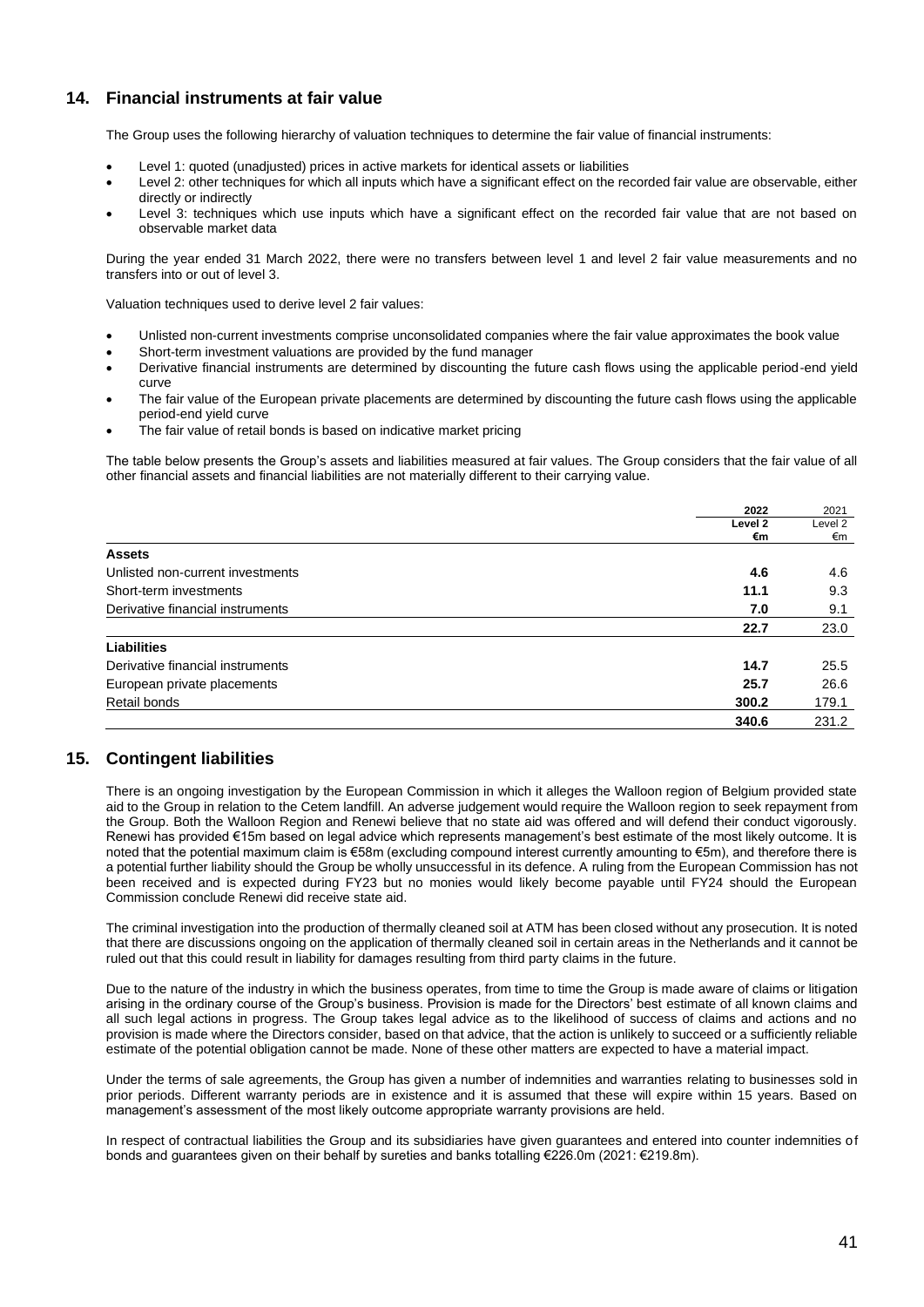## **16. Explanation of non-IFRS measures and reconciliations**

The Directors use alternative performance measures as they believe these measures provide additional useful information on the underlying trends, performance and position of the Group. These measures are used for internal performance analysis. These terms are not defined terms under IFRS and may therefore not be comparable with similarly titled measures used by other companies. These measures are not intended to be a substitute for, or superior to, IFRS measurements. The alternative performance measures used are set out below, there have been no changes in approach.

| <b>Financial Measure</b>        | How we define it                                                                                         | Why we use it                                                                     |
|---------------------------------|----------------------------------------------------------------------------------------------------------|-----------------------------------------------------------------------------------|
| <b>Underlying EBIT</b>          | Operating profit excluding non-trading and                                                               | Provides insight into ongoing profit                                              |
|                                 | exceptional items, amortisation of intangible assets                                                     | generation and trends                                                             |
|                                 | arising on acquisition and the change in fair value                                                      |                                                                                   |
|                                 | remeasurements of derivatives. Amortisation on                                                           |                                                                                   |
|                                 | acquisition intangibles is excluded to avoid double                                                      |                                                                                   |
|                                 | counting of costs in underlying EBIT as the Group                                                        |                                                                                   |
|                                 | incurs costs each year in maintaining intangible                                                         |                                                                                   |
|                                 | assets which include acquired customer                                                                   |                                                                                   |
|                                 | relationships, permits and licences                                                                      |                                                                                   |
| <b>Underlying EBIT margin</b>   | Underlying EBIT as a percentage of revenue                                                               | Provides insight into margin                                                      |
|                                 |                                                                                                          | development and trends                                                            |
| <b>Underlying EBITDA</b>        | Underlying EBIT before depreciation, amortisation                                                        | Measure of earnings and cash                                                      |
|                                 | and impairment of plant, property and equipment,<br>intangible assets and investments, profit or loss on | generation to assess operational<br>performance                                   |
|                                 | disposal of plant, property and equipment and                                                            |                                                                                   |
|                                 | intangible assets                                                                                        |                                                                                   |
| <b>Underlying EBITDA</b>        | Underlying EBITDA as a percentage of revenue                                                             | Provides insight into margin                                                      |
| margin                          |                                                                                                          | development and trends                                                            |
| <b>Underlying profit before</b> | Profit before tax excluding non-trading and                                                              | Facilitates underlying performance                                                |
| tax                             | exceptional items, amortisation of intangible assets                                                     | evaluation                                                                        |
|                                 | arising on acquisition and the change in fair value                                                      |                                                                                   |
|                                 | remeasurements of derivatives                                                                            |                                                                                   |
| <b>Underlying EPS</b>           | Earnings per share excluding non-trading and                                                             | Facilitates underlying performance                                                |
|                                 | exceptional items, amortisation of intangible assets                                                     | evaluation                                                                        |
|                                 | arising on acquisition and the change in fair value                                                      |                                                                                   |
|                                 | remeasurements of derivatives                                                                            |                                                                                   |
| Underlying effective tax        | The effective tax rate on underlying profit before tax                                                   | Provides a more comparable basis to                                               |
| rate                            |                                                                                                          | analyse our tax rate                                                              |
| <b>Return on operating</b>      | Last 12 months underlying EBIT divided by a 13-                                                          | Provides a measure of the return on                                               |
| assets                          | month average of net assets excluding core net                                                           | assets across the Divisions and the                                               |
|                                 | debt, IFRS 16 lease liabilities, derivatives, tax<br>balances, goodwill and acquisition intangibles      | Group excluding goodwill and<br>acquisition intangible balances                   |
| Post-tax return on              | Last 12 months underlying EBIT as adjusted by the                                                        | Provides a measure of the Group return                                            |
| capital employed                | Group effective tax rate divided by a 13-month                                                           | on assets taking into account the                                                 |
|                                 | average of net assets excluding core net debt, IFRS                                                      | goodwill and acquisition intangible                                               |
|                                 | 16 lease liabilities and derivatives                                                                     | balances                                                                          |
| Adjusted free cash flow         | Net cash generated from operating activities                                                             | Measure of cash generation in the                                                 |
|                                 | including interest, tax and replacement capital                                                          | underlying business, including regular                                            |
|                                 | spend and excluding cash flows from non-trading                                                          | replacement capital expenditure and                                               |
|                                 | and exceptional items, Covid-19 tax deferral                                                             | excluding items of a historic nature, to                                          |
|                                 | payments or receipts, settlement of ATM soil                                                             | fund growth capital projects and invest                                           |
|                                 | liabilities and cash flows relating to the UK PPP                                                        | in acquisitions. We classify our capital                                          |
|                                 | contracts. Payment to fund defined benefit pension                                                       | spend into general replacement                                                    |
|                                 | schemes are also excluded as these schemes are                                                           | expenditure and growth capital projects                                           |
|                                 | now closed to both new members and ongoing                                                               | which include the innovation portfolio                                            |
|                                 | accrual and as such relate to historic liabilities. The                                                  | and other large strategic investments                                             |
|                                 | Municipal contract cash flows are excluded because                                                       |                                                                                   |
|                                 | they principally relate to onerous contracts as                                                          |                                                                                   |
|                                 | reported in exceptional charges in the past and                                                          |                                                                                   |
|                                 | caused by adverse market conditions not identified                                                       |                                                                                   |
| Free cash flow                  | at the inception of the contract<br>Net cash generated from operating activities                         | Measure of cash available after regular                                           |
|                                 | principally excluding non-trading and exceptional                                                        |                                                                                   |
|                                 | items and including interest, tax and replacement                                                        | replacement capital expenditure to pay<br>dividends, fund growth capital projects |
|                                 | capital spend                                                                                            | and invest in acquisitions                                                        |
| Free cash flow                  | The ratio of free cash flow to underlying EBIT                                                           | Provides an understanding of how our                                              |
| conversion                      |                                                                                                          | profits convert into cash                                                         |
| Non-trading and                 | Renewi 2.0 and other exceptional cash flows are                                                          | Provides useful information on non-                                               |
| exceptional                     | presented in cash flows from operating activities                                                        | trading and exceptional cash flow                                                 |
| cash flow items                 | and are included in the categories in note 5, net of                                                     | spend                                                                             |
|                                 | opening and closing Balance Sheet positions                                                              |                                                                                   |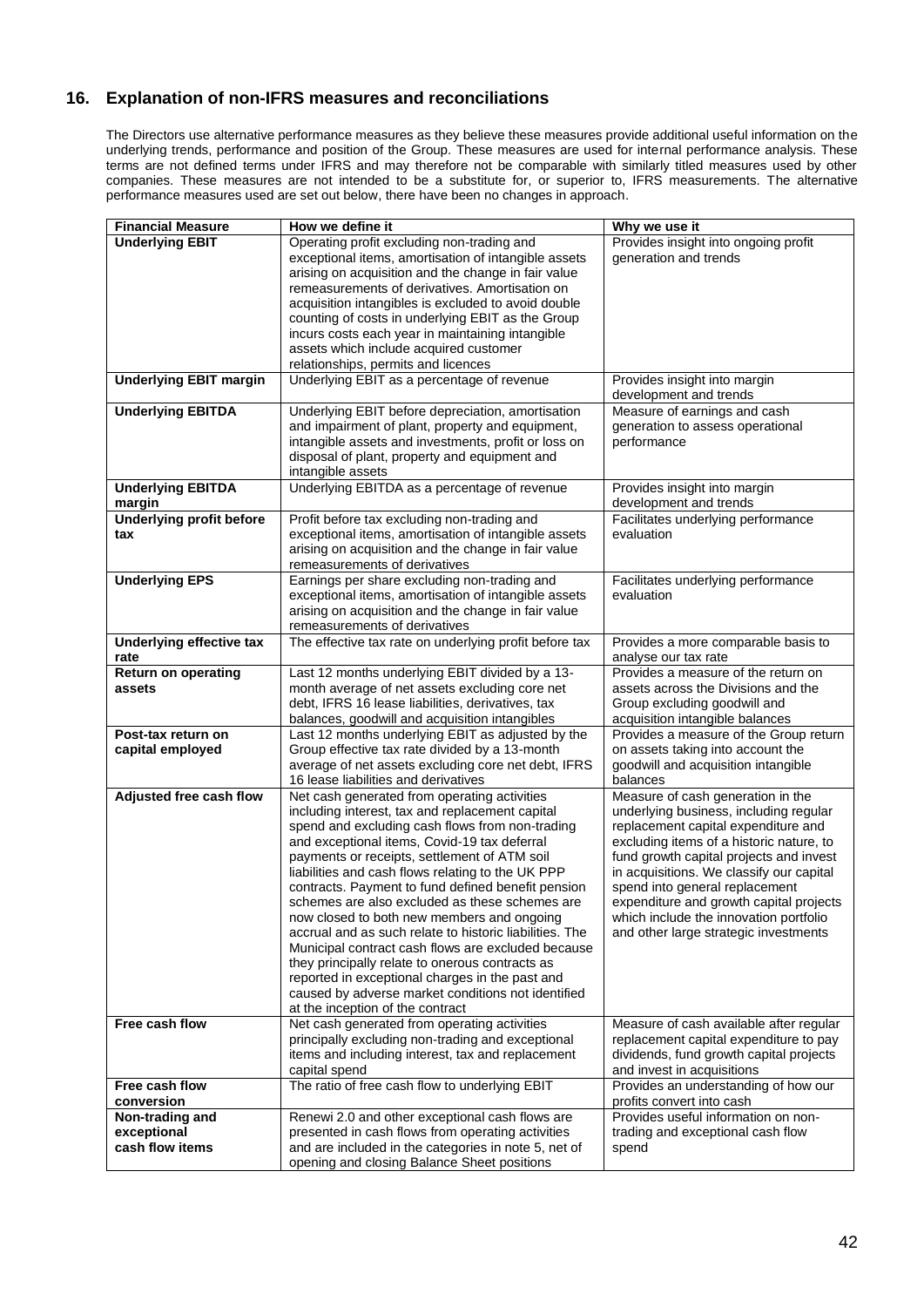# **16. Explanation of non-IFRS measures and reconciliations - continued**

| <b>Financial Measure</b>                    | How we define it                                                                                                                                                                                                                                                | Why we use it                                                                                                                                                                                                                                                                                                                  |
|---------------------------------------------|-----------------------------------------------------------------------------------------------------------------------------------------------------------------------------------------------------------------------------------------------------------------|--------------------------------------------------------------------------------------------------------------------------------------------------------------------------------------------------------------------------------------------------------------------------------------------------------------------------------|
| <b>Total cash flow</b>                      | Total cash flow is net debt excluding loan fee<br>capitalisation and amortisation, exchange<br>movements, settlement of cross-currency interest<br>rate swaps, movement in PPP cash and PPP non-<br>recourse debt and additions to IFRS 16 lease<br>liabilities | Provides an understanding of total cash<br>flow of the Group                                                                                                                                                                                                                                                                   |
| Core cash                                   | Core cash excludes cash and cash equivalents<br>relating to UK PPP contracts                                                                                                                                                                                    | The cash relating to UK PPP contracts<br>is not freely available to the Group and<br>is excluded from financial covenant<br>calculations of the main multicurrency<br>green finance facility therefore<br>excluding this gives a suitable measure<br>of cash for the Group                                                     |
| Core net debt                               | Core net debt includes core cash excludes debt<br>relating to the UK PPP contracts and lease liabilities<br>as a result of IFRS 16                                                                                                                              | The borrowings relating to the UK PPP<br>contracts are non-recourse to the<br>Group and excluding these gives a<br>suitable measure of indebtedness for<br>the Group and IFRS 16 lease liabilities<br>are excluded as financial covenants on<br>the main multicurrency green finance<br>facility remain on a frozen GAAP basis |
| Liquidity                                   | Liquidity headroom includes core cash, money<br>market funds and undrawn committed amounts on<br>the multicurrency green finance facility                                                                                                                       | Provides an understanding of available<br>headroom to the Group                                                                                                                                                                                                                                                                |
| Net debt to<br><b>EBITDA/leverage ratio</b> | Adjusted net debt to a comparable adjusted<br>annualised underlying EBITDA in accordance with<br>frozen GAAP, excluding lease liabilities which are a<br>result of IFRS 16, and translated at an average rate<br>of exchange for the period                     | Commonly used measure of financial<br>leverage and consistent with covenant<br>definition                                                                                                                                                                                                                                      |

## **Reconciliation of operating profit (loss) to underlying EBITDA**

| 2022                                                                                              | <b>Netherlands</b><br>Commercial<br>Waste<br>€m | <b>Belgium</b><br>Commercial<br>Waste<br>€m | Mineralz &<br>Water<br>€m | <b>Specialities</b><br>€m | Group<br>central<br>services<br>€m | Total<br>€m |
|---------------------------------------------------------------------------------------------------|-------------------------------------------------|---------------------------------------------|---------------------------|---------------------------|------------------------------------|-------------|
| Operating profit (loss)                                                                           | 89.1                                            | 40.4                                        | 8.7                       | 3.2                       | (17.4)                             | 124.0       |
| Non-trading and exceptional items (excluding finance<br>items)                                    | 4.0                                             | $2.2\phantom{0}$                            | (2.9)                     | 0.9                       | 5.4                                | 9.6         |
| <b>Underlying EBIT</b>                                                                            | 93.1                                            | 42.6                                        | 5.8                       | 4.1                       | (12.0)                             | 133.6       |
| Depreciation and impairment of property, plant and<br>equipment and right-of-use assets           | 56.2                                            | 34.2                                        | 16.0                      | 8.1                       | 5.7                                | 120.2       |
| Amortisation and impairment of intangible assets<br>(excluding acquisition intangibles)           | 0.9                                             |                                             | 0.6                       | 0.6                       | 5.6                                | 7.7         |
| Impairment of investment in associate                                                             |                                                 |                                             |                           | 1.9                       |                                    | 1.9         |
| Non-exceptional (gain) loss on disposal of property,<br>plant and equipment and intangible assets | (1.3)                                           | 0.7                                         |                           | (0.2)                     |                                    | (0.8)       |
| <b>Underlying EBITDA</b>                                                                          | 148.9                                           | 77.5                                        | 22.4                      | 14.5                      | (0.7)                              | 262.6       |

| 2021                                                                                    | Netherlands<br>Commercial<br>Waste<br>€m | Belgium<br>Commercial<br>Waste<br>€m | Mineralz &<br>Water<br>€m | <b>Specialities</b><br>€m                                       | Restated*<br>Group<br>central<br>services<br>€m | Restated*<br>Total<br>€m |
|-----------------------------------------------------------------------------------------|------------------------------------------|--------------------------------------|---------------------------|-----------------------------------------------------------------|-------------------------------------------------|--------------------------|
| Operating profit (loss)                                                                 | 46.3                                     | 14.4                                 | (4.5)                     | (7.9)                                                           | (12.2)                                          | 36.1                     |
| Non-trading and exceptional items (excluding finance<br>items)                          | 7.4                                      | 8.7                                  | 4.8                       | 10.3                                                            | 5.7                                             | 36.9                     |
| <b>Underlying EBIT</b>                                                                  | 53.7                                     | 23.1                                 | 0.3                       | 2.4                                                             | (6.5)                                           | 73.0                     |
| Depreciation and impairment of property, plant and<br>equipment and right-of-use assets | 59.8                                     | 29.1                                 | 14.0                      | 8.7                                                             | 4.9                                             | 116.5                    |
| Amortisation of intangible assets (excluding<br>acquisition intangibles)                | 1.2                                      | 0.1                                  | 0.6                       | 0.6                                                             | 3.8                                             | 6.3                      |
| Non-exceptional (gain) loss on disposal of property,<br>plant and equipment             | (0.8)                                    | 0.2                                  | 0.1                       | 0.3                                                             | 0.1                                             | (0.1)                    |
| <b>Underlying EBITDA</b>                                                                | 113.9                                    | 52.5<br>$\sim$ $\sim$                | 15.0                      | 12.0<br>$\sim$ $\sim$ $\sim$ $\sim$ $\sim$ $\sim$ $\sim$ $\sim$ | 2.3                                             | 195.7                    |

\*The comparatives for operating loss and non-trading and exceptional items in Group central services have been restated following the change in accounting policy in relation to Software as a Service arrangements as explained in note 2 Basis of preparation.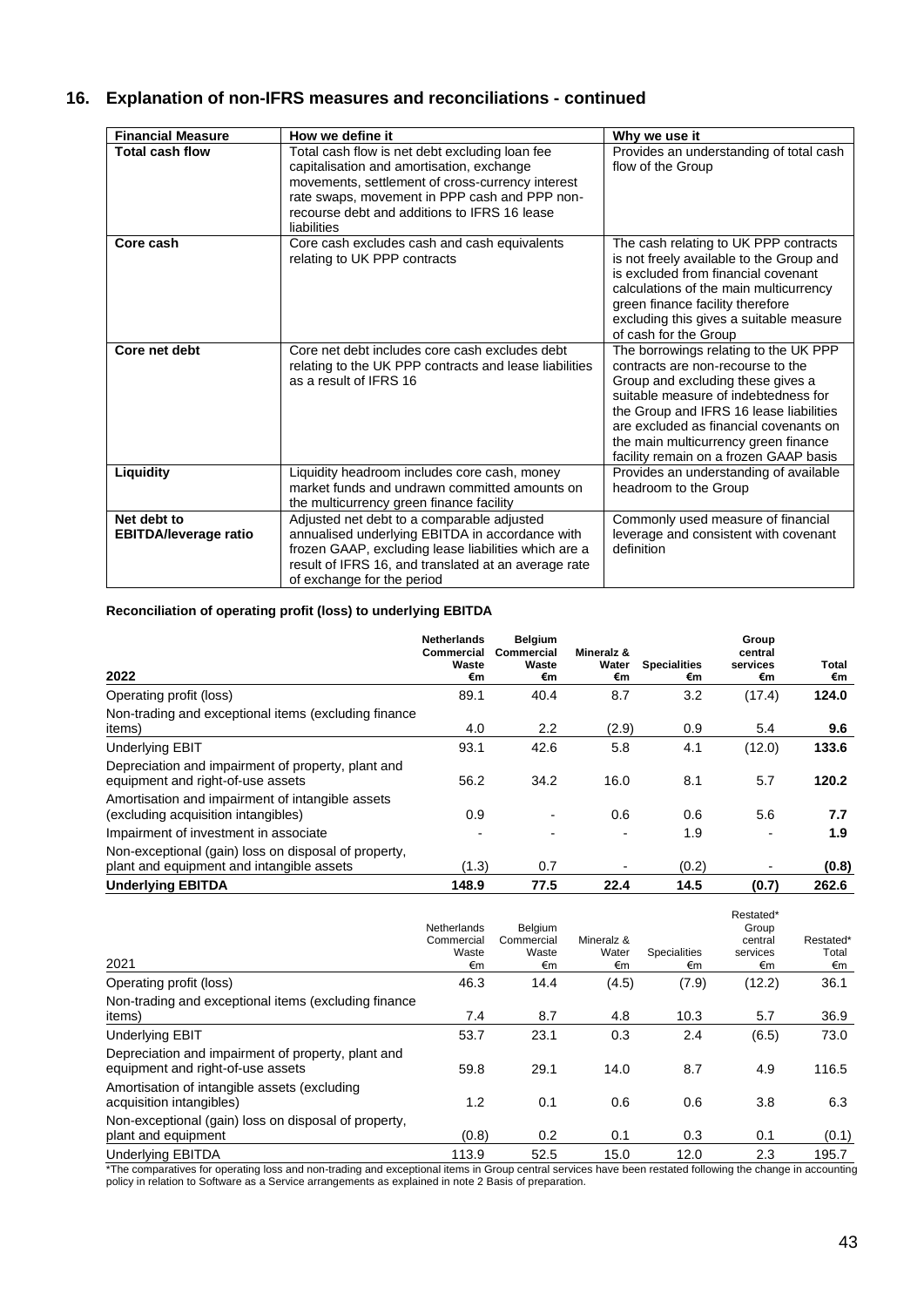## **16. Explanation of non-IFRS measures and reconciliations – continued**

## **Reconciliation of statutory profit before tax to underlying profit before tax**

|                                                       |            | Restated* |
|-------------------------------------------------------|------------|-----------|
|                                                       | 2022<br>€m | 2021      |
|                                                       |            | €m        |
| Statutory profit before tax                           | 95.7       | 10.9      |
| Non-trading and exceptional items in operating profit | 9.6        | 36.9      |
| Non-trading and exceptional finance net income        | (0.1)      | (0.4)     |
| Underlying profit before tax                          | 105.2      | 47.4      |
|                                                       |            |           |

\*The comparatives for statutory profit before tax and non-trading and exceptional items in operating profit have been restated following the change in accounting policy in relation to Software as a Service arrangements as explained in note 2 Basis of preparation.

#### **Reconciliation of adjusted free cash flow as presented in the Finance review**

| <b>NOODING INTO THE CONTROL OF A STATE IN THE CONTROL IN THE CONTROL INTO THE CONTROL</b>                                                                                                | 2022<br>€m | Restated*<br>2021<br>€m |
|------------------------------------------------------------------------------------------------------------------------------------------------------------------------------------------|------------|-------------------------|
| Net cash generated from operating activities                                                                                                                                             | 180.4      | 238.7                   |
| Exclude non-trading and exceptional provisions and working capital                                                                                                                       | 11.0       | 17.3                    |
| Exclude payments to fund defined benefit pension schemes                                                                                                                                 | 3.6        | 3.6                     |
| <b>Exclude deferred Covid taxes</b>                                                                                                                                                      | 10.6       | (54.1)                  |
| Exclude offtake of ATM soil                                                                                                                                                              | 10.3       | 2.6                     |
| <b>Exclude UK Municipal contracts</b>                                                                                                                                                    | 9.2        | 19.3                    |
| Include finance charges and loan fees paid (excluding exceptional finance charges)                                                                                                       | (28.4)     | (30.8)                  |
| Include finance income received                                                                                                                                                          | 9.9        | 10.2 <sub>1</sub>       |
| Include repayment of obligations under lease liabilities                                                                                                                                 | (44.2)     | (40.4)                  |
| Include purchases of replacement items of intangible assets                                                                                                                              | (8.4)      | (4.1)                   |
| Include purchases of replacement items of property, plant and equipment                                                                                                                  | (64.5)     | (51.1)                  |
| Include proceeds from disposals of property, plant & equipment                                                                                                                           | 4.7        | 4.5                     |
| Include repayment of UK Municipal contracts PPP debt                                                                                                                                     | (5.7)      | (4.1)                   |
| Include capital received in respect of PPP financial asset net of outflows                                                                                                               | 5.7        | 3.2                     |
| Include movement in UK Municipal contracts PPP cash                                                                                                                                      | (3.6)      | (1.3)                   |
| <b>Adjusted free cash flow</b><br>*The comparatives have been restated following the change in coopunting policy in relation to Caffuere as a Capico arrangements as evalgined in pate 5 | 90.6       | 113.5                   |

The comparatives have been restated following the change in accounting policy in relation to Software as a Service arrangements as explained in note 2 Basis of preparation.

#### **Reconciliation of net capital spend in the Finance review to purchases and disposal proceeds of property, plant and equipment and intangible assets within Investing activities in the consolidated Statement of Cash Flows**

| €m<br>Purchases of intangible assets<br>(8.4)<br>Purchases of replacement property, plant and equipment<br>(64.5)<br>Proceed from disposals of property, plant and equipment<br>4.7 |                                     |        | Restated* |
|-------------------------------------------------------------------------------------------------------------------------------------------------------------------------------------|-------------------------------------|--------|-----------|
|                                                                                                                                                                                     |                                     | 2022   | 2021      |
|                                                                                                                                                                                     |                                     |        | €m        |
|                                                                                                                                                                                     |                                     |        | (4.1)     |
|                                                                                                                                                                                     |                                     |        | (51.1)    |
|                                                                                                                                                                                     |                                     |        | 4.5       |
|                                                                                                                                                                                     | Net replacement capital expenditure | (68.2) | (50.7)    |
| Growth capital expenditure<br>(13.1)                                                                                                                                                |                                     |        | (6.9)     |
| Total capital spend as shown in the cash flow in the Finance review<br>(81.3)                                                                                                       |                                     |        | (57.6)    |

\*The comparatives have been restated following the change in accounting policy in relation to Software as a Service arrangements as explained in note 2 Basis of preparation.

|                                                                                                                                                                   | 2022<br>€m | Restated*<br>2021<br>€m |
|-------------------------------------------------------------------------------------------------------------------------------------------------------------------|------------|-------------------------|
| Purchases of intangible assets                                                                                                                                    | (8.4)      | (4.1)                   |
| Purchases of property, plant and equipment (replacement and growth)                                                                                               | (77.6)     | (58.0)                  |
| Proceed from disposals of property, plant and equipment                                                                                                           | 4.7        | 4.5                     |
| Purchases and disposal proceeds of property, plant and equipment and intangible assets<br>within Investing activities in the consolidated Statement of Cash Flows | (81.3)     | (57.6)                  |

\*The comparatives have been restated following the change in accounting policy in relation to Software as a Service arrangements as explained in note 2 Basis of preparation.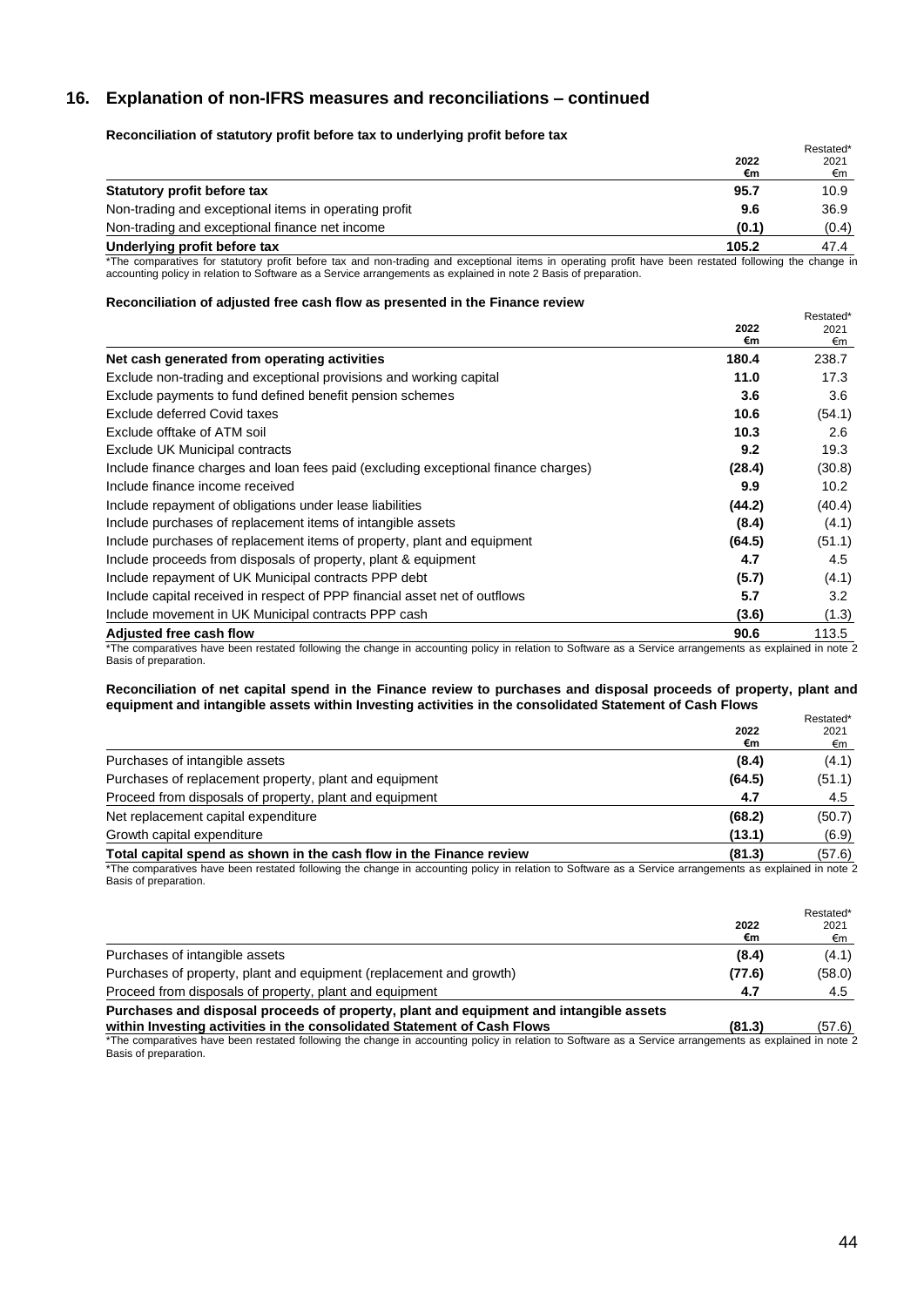## **16. Explanation of non-IFRS measures and reconciliations – continued**

**Reconciliation of property, plant and equipment additions to replacement capital expenditure as presented in the Finance review** Restated\*

|                                                                                                                                                         |        | nesialeu |
|---------------------------------------------------------------------------------------------------------------------------------------------------------|--------|----------|
|                                                                                                                                                         | 2022   | 2021     |
|                                                                                                                                                         | €m     | €m       |
| Property, plant and equipment additions (note 10)                                                                                                       | (73.3) | (61.1)   |
| Intangible asset additions (note 10)                                                                                                                    | (9.3)  | (11.3)   |
| Reversal of capitalised SaaS costs in the year ended 31 March 2021                                                                                      |        | 4.7      |
| Proceeds from disposals of property, plant and equipment                                                                                                | 4.7    | 4.5      |
| Movement in capital creditors (included in trade and other payables)                                                                                    | (1.9)  | 5.6      |
| Growth capital expenditure – as disclosed in the Finance review                                                                                         | 13.1   | 6.9      |
| Government grant received in a prior period transferred to property, plant and equipment                                                                | (1.5)  |          |
| Replacement capital expenditure per Finance review                                                                                                      | (68.2) | (50.7)   |
| *The comparatives have been restated following the change in accounting policy in relation to Software as a Sensice arrangements as evolutional in pote |        |          |

The comparatives have been restated following the change in accounting policy in relation to Software as a Service arrangements as explained in note 2 Basis of preparation.

## **Reconciliation of total cash flow as presented in the Finance review**

|                                                  | 2022<br>€m | Restated*<br>2021<br>€m |
|--------------------------------------------------|------------|-------------------------|
| <b>Total cash flow</b>                           | 29.4       | 117.5                   |
| Additions to lease liabilities                   | (25.6)     | (60.9)                  |
| Repayment of obligations under lease liabilities | 44.2       | 40.4                    |
| Movement in PPP non-recourse debt                | 5.7        | 4.1                     |
| Movement in PPP cash and cash equivalents        | 3.6        | 1.3                     |
| Capitalisation of loan fees net of amortisation  | (0.3)      | (1.3)                   |
| Exchange movements                               | 0.7        | (10.3)                  |
| Settlement of cross-currency interest rate swaps | 6.4        |                         |
| Movement in total net debt (note 11)             | 64.1       | 90.8                    |

\*The comparatives for movements in PPP non-recourse debt and PPP cash and cash equivalents have been restated as explained in note 2 Basis of preparation.

## **Reconciliation of total net debt to net debt under covenant definition**

|                                    |         | Restated*<br>2021 |
|------------------------------------|---------|-------------------|
|                                    | 2022    |                   |
|                                    | €m      | €m                |
| <b>Total net debt</b>              | (604.0) | (668.1)           |
| Less PPP non-recourse debt         | 100.2   | 105.1             |
| Plus PPP cash and cash equivalents | (21.1)  | (17.3)            |
| Less IFRS 16 lease liabilities     | 221.9   | 236.7             |
| Net debt under covenant definition | (303.0) | (343.6)           |

\*The comparatives for PPP non-recourse debt and PPP cash and cash equivalents have been restated as explained in note 2 Basis of preparation.

## **17. Events after the balance sheet date**

On 24 May 2022 the Group announced that it had signed a conditional agreement to acquire 100% of the shares of GMP Exploitatie BV ("Paro"), an Amsterdam based commercial waste and recycling business. The agreement is conditional upon competition approval and completion of relevant employee representation procedures. The cash consideration will be €53.5m including debt with the net assets to be determined on the date the acquisition completes later in 2022.